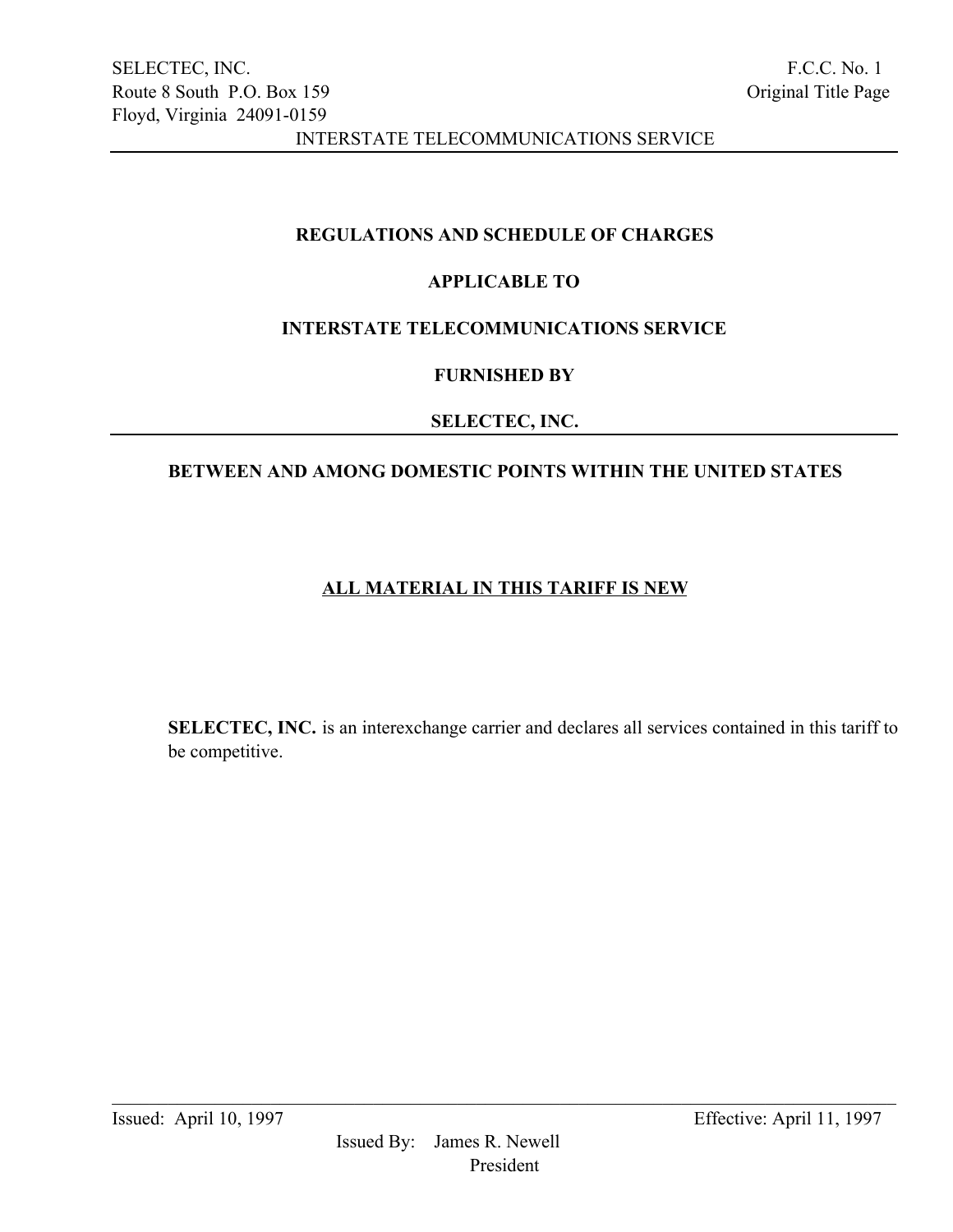### CHECK SHEET

The following pages listed below are effective as of date shown

| Page                     | Revision | Page | Revision | Page | Revision |
|--------------------------|----------|------|----------|------|----------|
| Title                    | Original | 34   | Original | 68   | Original |
| $\mathbf{1}$             | Original | 35   | Original | 69   | Original |
| $\overline{c}$           | Original | 36   | Original | 70   | Original |
| $\overline{\mathbf{3}}$  | Original | 37   | Original | 71   | Original |
| $\overline{\mathcal{A}}$ | Original | 38   | Original | 72   | Original |
| 5                        | Original | 39   | Original | 73   | Original |
| 6                        | Original | 40   | Original |      |          |
| $\overline{7}$           | Original | 41   | Original |      |          |
| 8                        | Original | 42   | Original |      |          |
| 9                        | Original | 43   | Original |      |          |
| 10                       | Original | 44   | Original |      |          |
| 11                       | Original | 45   | Original |      |          |
| 12                       | Original | 46   | Original |      |          |
| 13                       | Original | 47   | Original |      |          |
| 14                       | Original | 48   | Original |      |          |
| 15                       | Original | 49   | Original |      |          |
| 16                       | Original | 50   | Original |      |          |
| 17                       | Original | 51   | Original |      |          |
| 18                       | Original | 52   | Original |      |          |
| 19                       | Original | 53   | Original |      |          |
| 20                       | Original | 54   | Original |      |          |
| 21                       | Original | 55   | Original |      |          |
| 22                       | Original | 56   | Original |      |          |
| 23                       | Original | 57   | Original |      |          |
| 24                       | Original | 58   | Original |      |          |
| 25                       | Original | 59   | Original |      |          |
| 26                       | Original | 60   | Original |      |          |
| 27                       | Original | 61   | Original |      |          |
| 28                       | Original | 62   | Original |      |          |
| 29                       | Original | 63   | Original |      |          |
| 30                       | Original | 64   | Original |      |          |
| 31                       | Original | 65   | Original |      |          |
| 32                       | Original | 66   | Original |      |          |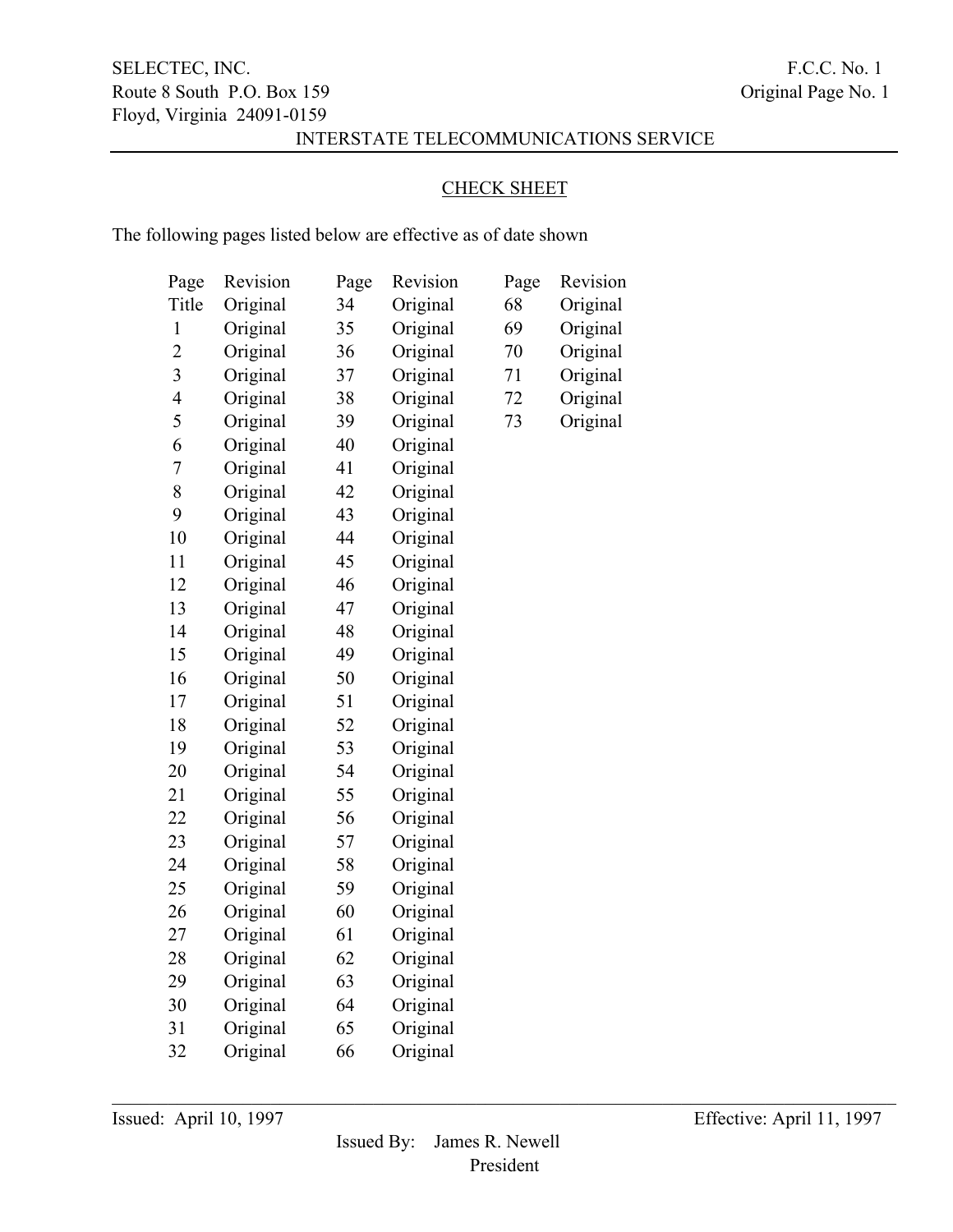SELECTEC, INC. F.C.C. No. 1 Route 8 South P.O. Box 159 Contact Contact Contact Contact Contact Contact Contact Contact Contact Contact Contact Contact Contact Contact Contact Contact Contact Contact Contact Contact Contact Contact Contact Contact Con Floyd, Virginia 24091-0159 INTERSTATE TELECOMMUNICATIONS SERVICE 33 Original 67 Original \* New or Revised Pages TABLE OF CONTENTS Section Page CHECK SHEET 1 TABLE OF CONTENTS 2 EXPLANATION OF SYMBOLS 4 CONCURRING, CONNECTING, OTHER PARTICIPATING CARRIERS 4 1. Application of Tariff 5 2. Definitions 6 3. General Rules and Regulations 16 3.1 Undertaking of the Company 16 3.2 Use of Service 16 3.3 Obligations of the Company 19 3.4 Obligations of the Customer 23 3.5 Payment Regulations 26 3.6 Credit Allowances 29 3.7 Equipment 31 3.8 Cancellation of Service 38 3.9 Determination and Rendering Charges 40 3.10 Timing of Calls 42 3.11 Special Services 42 3.12 Fractional Charges 43 4. Service Descriptions 44 4.1 Message Telecommunications Service 44 4.2 Operator Services 46 4.3 Calling Card 47 4.4 Inbound Service 48 4.5 Other Service Arrangements 53 4.6 Supplemental Services 58 4.7 Promotional Offerings 58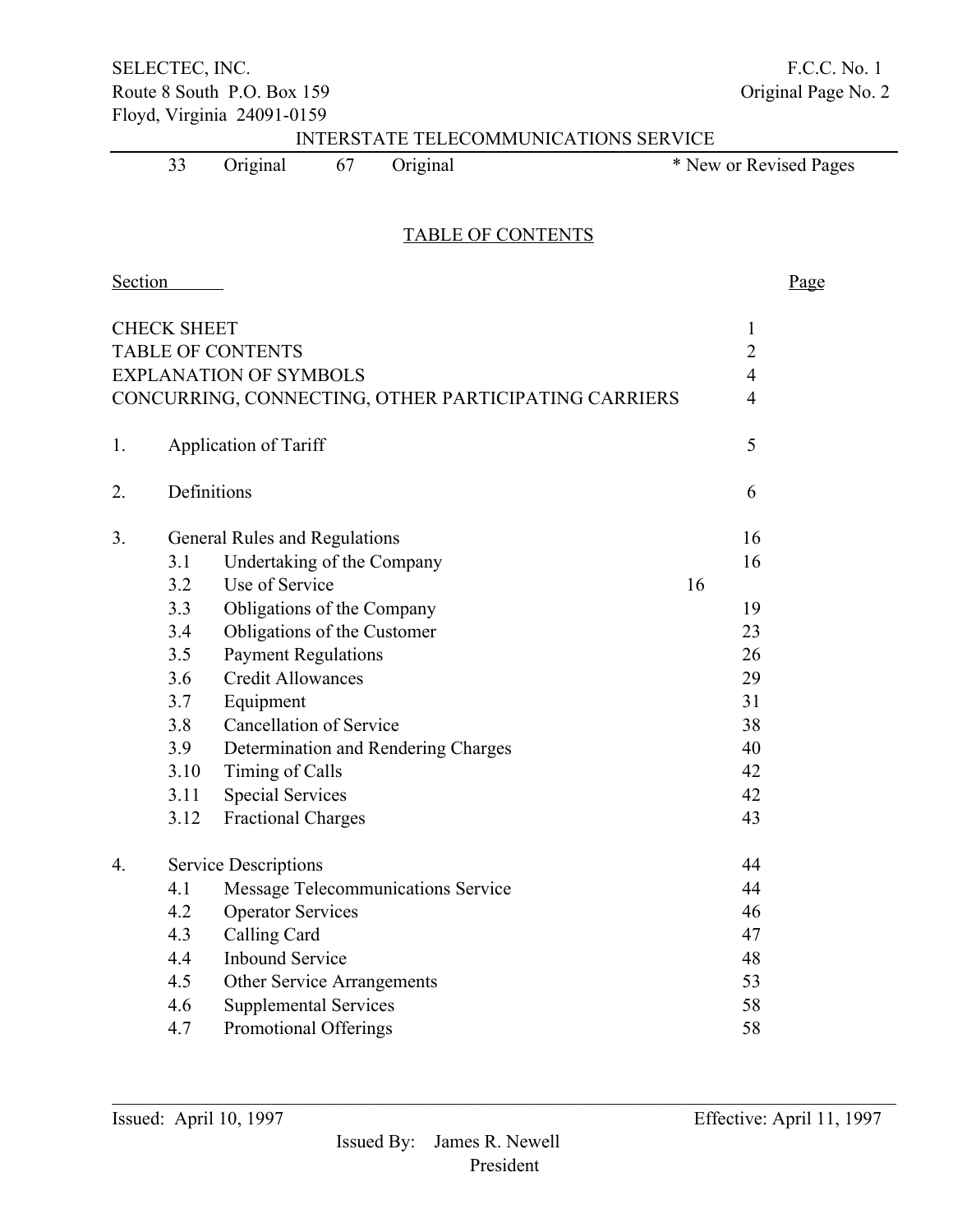5. Reserved For Future Use 59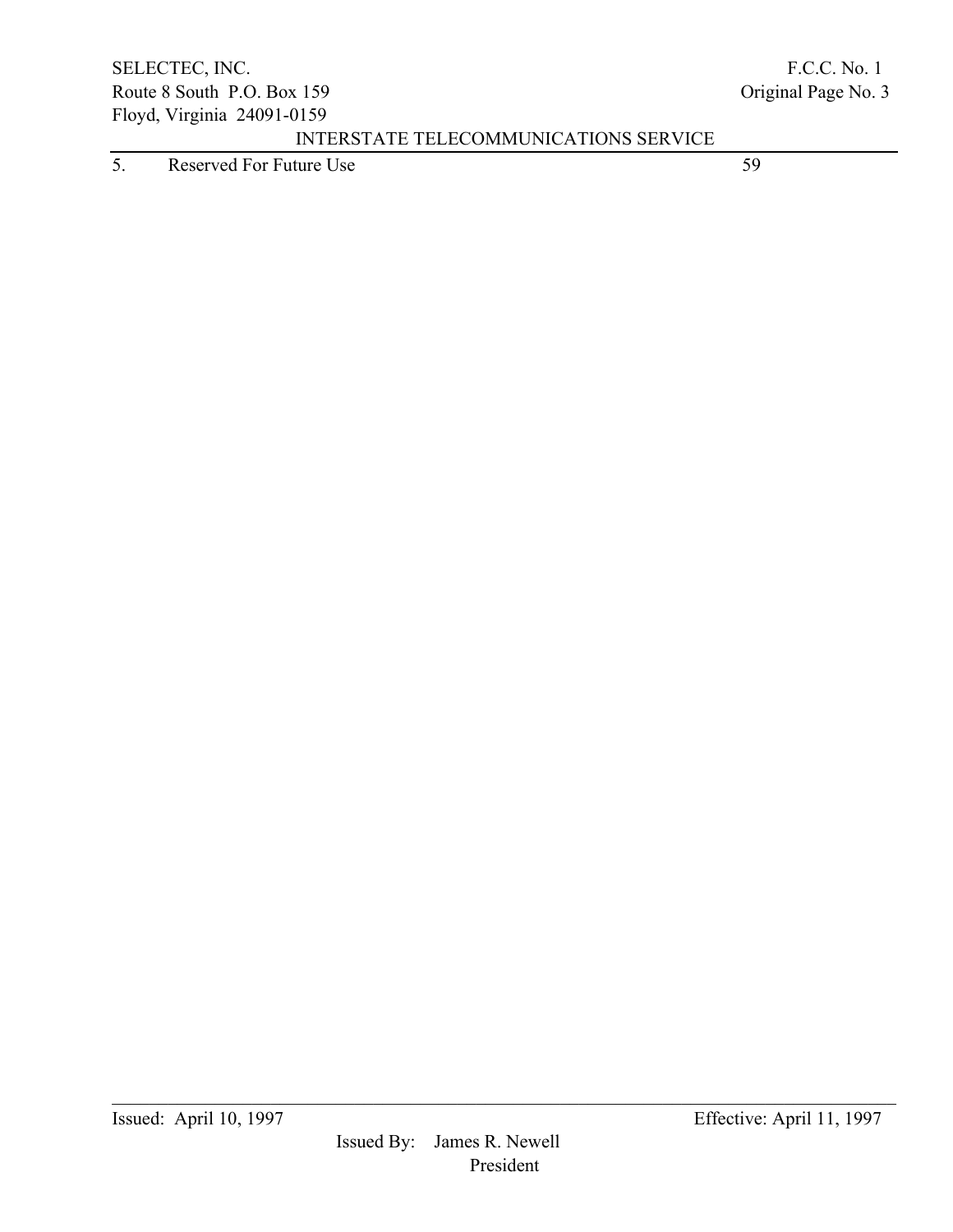### TABLE OF CONTENTS

Section Page

# 6. Service Charges 60 6.1 Message Telecommunications Service 60 6.2 Operator Services 61 6.3 Calling Card 62 6.4 Inbound Service 63 6.5 Other Service Arrangements 68 6.6 Supplemental Services 73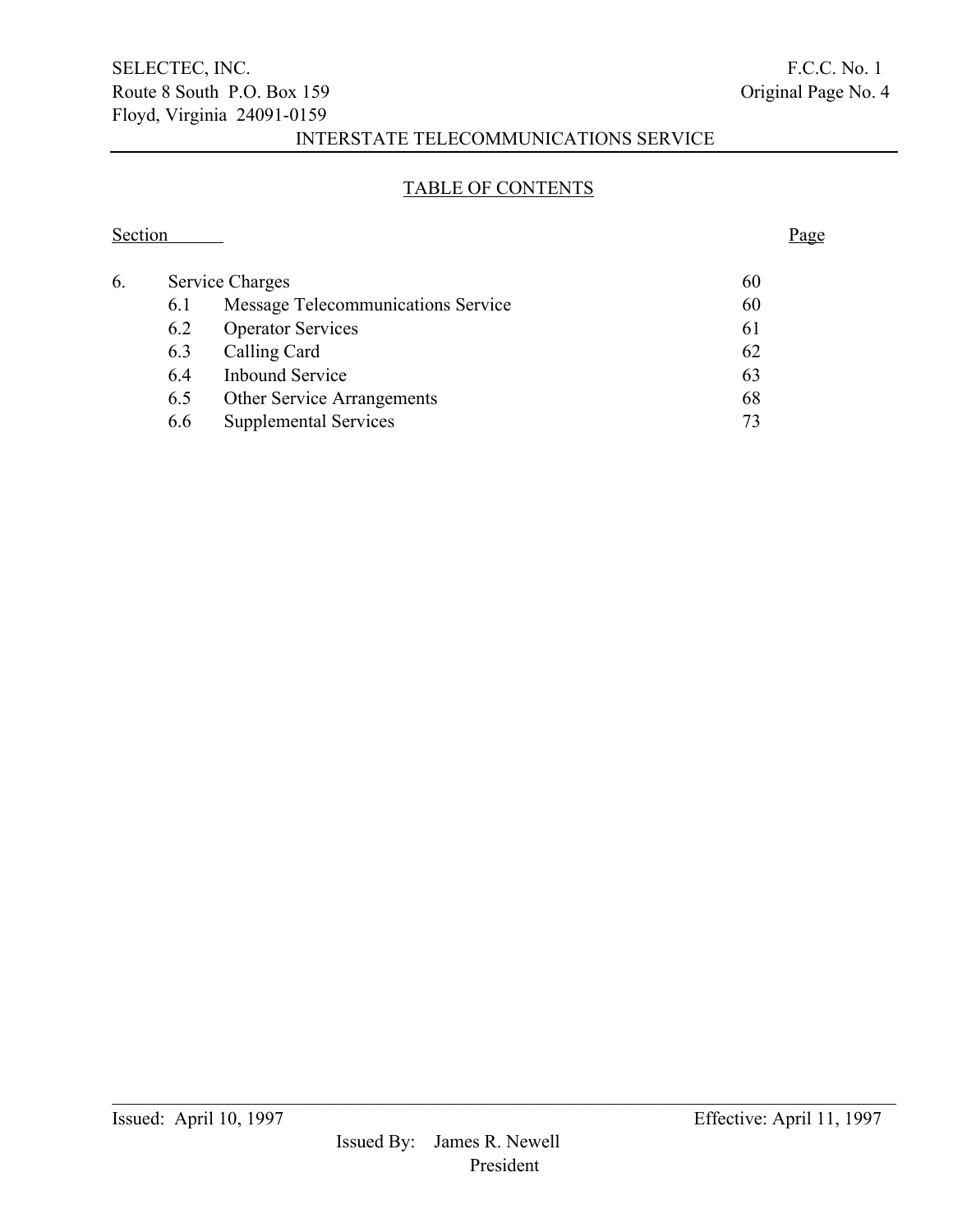### EXPLANATION OF SYMBOLS

- (C) to signify changes in regulation
- (D) to signify discontinued rate or regulation
- (I) to signify increase
- (M) to signify matter relocated without change
- (N) to signify new rate or regulation
- (R) to signify reduction
- (S) to signify reissued matter
- (T) to signify a change in text but no change in rate or regulation
- (Z) to signify a correction

### CONCURRING CARRIER

None

### CONNECTING CARRIERS

None

## OTHER PARTICIPATING CARRIERS

None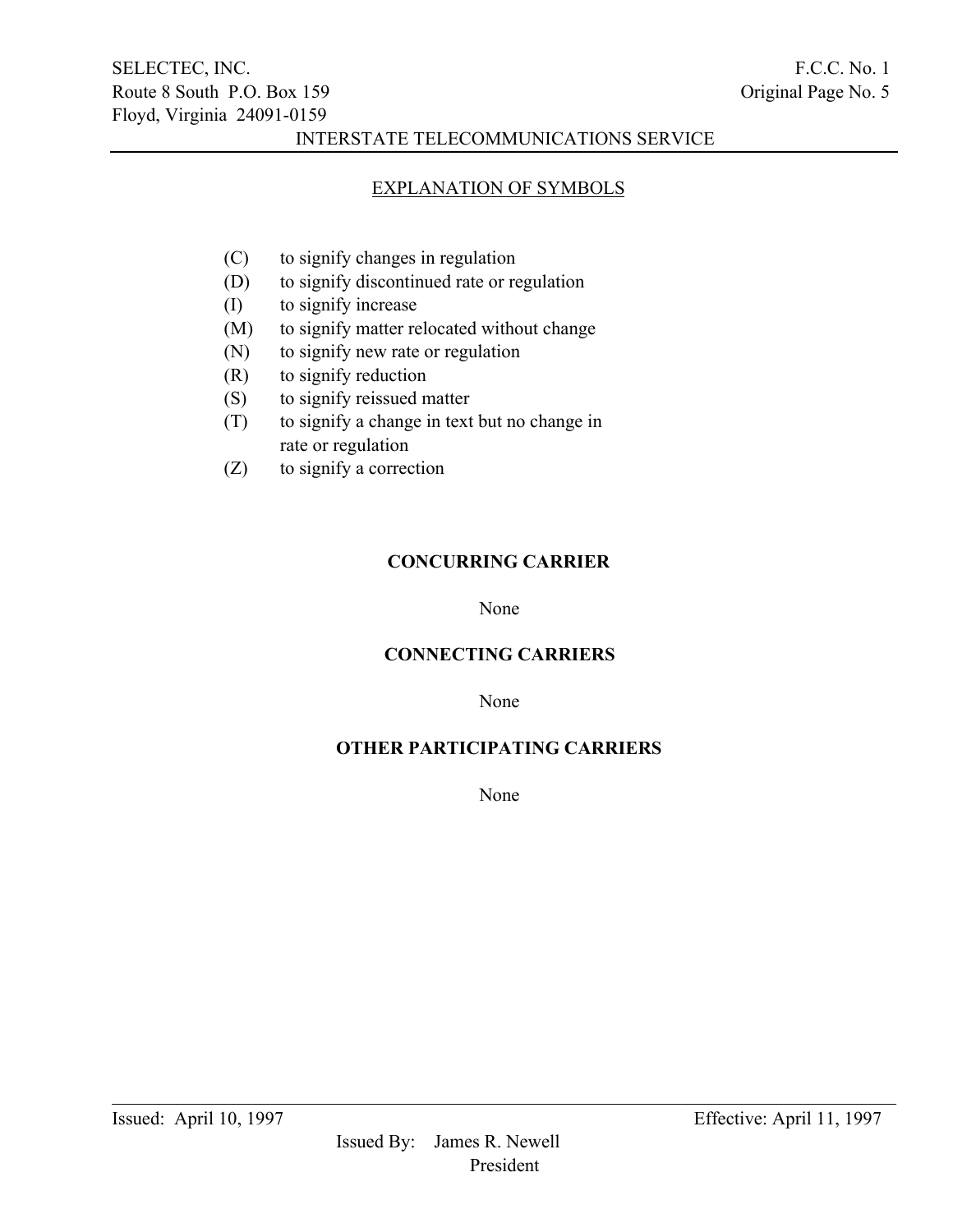# 1. **APPLICATION OF TARIFF**

1.1 This tariff applies to specialized switching services furnished by SELECTEC, INC., hereinafter referred to as the "Company", with its principle address at Route 8 South P.O. Box 159, Floyd, Virginia 24091-0159, for the provision of Interstate Telecommunications Service for communications initiated from locations between and among domestic points in the United States. Service is furnished subject to the availability of facilities and subject to transmission, atmospheric and like conditions by wire, cable, radio and/or a combination thereof.

1.2 From time to time, the Company shall offer special promotional offerings allowing special discounts or modifications of its regular service offerings to its Customers. Such offerings may be limited to certain dates, times, and locations.

1.3 In the event the Company files to increase a rate(s) with the Commission, the Company will provide its Customers with notice of such filing prior to its effective date.

1.4 When services and facilities are provided in part by the Company and in part by other Companies, the regulations of the Company apply to that portion of the service or facilities which it supplies.

1.5 Service/trademarks of the Company are indicated by "™", registered service/trademark are indicated by "®", and copyrights are indicated by "©". In addition, the Company logo is a registered servicemark of the Company.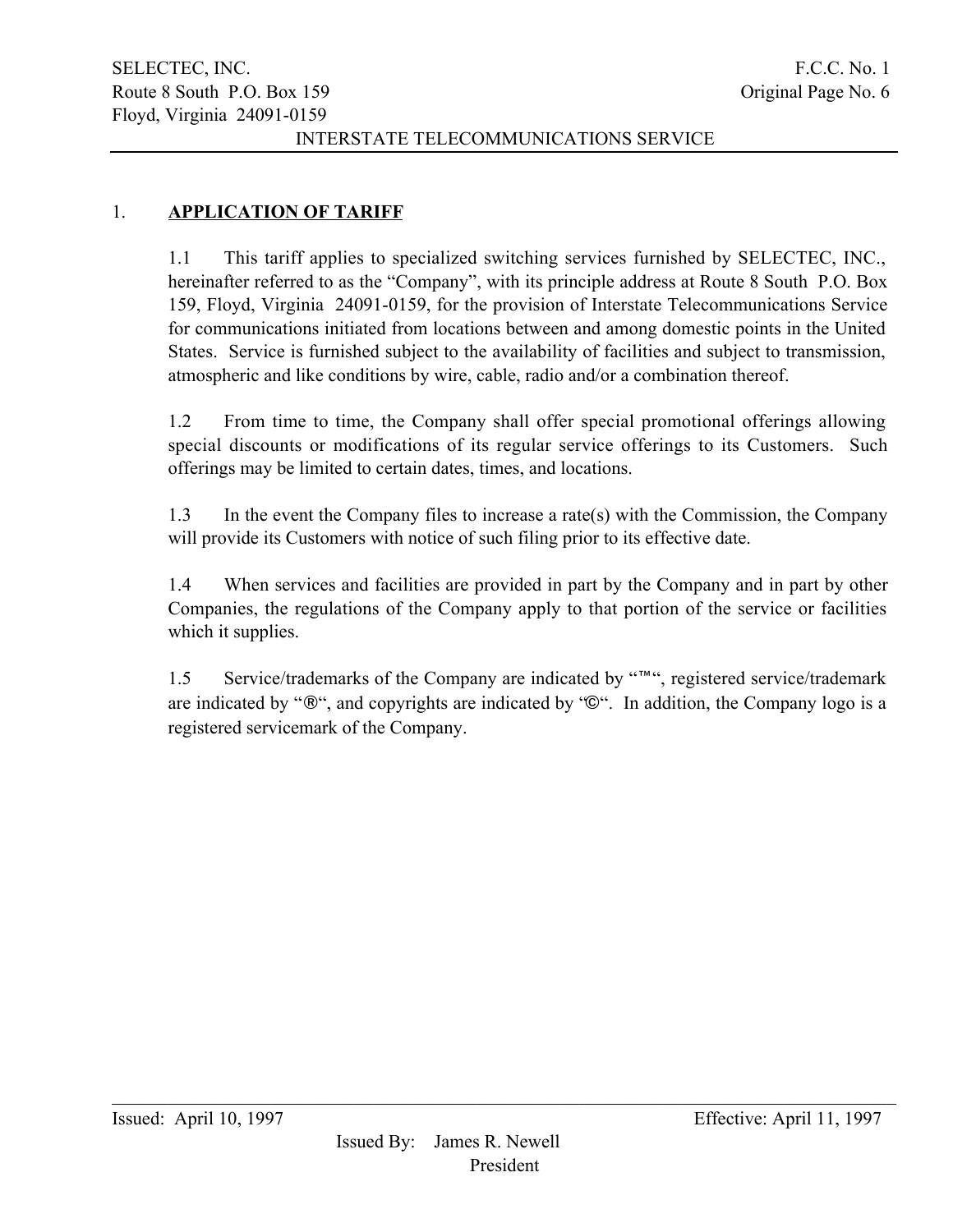### 2. DEFINITIONS

The following definitions apply for certain terms used generally throughout this tariff:

Access Code: A sequence of numbers that, when dialed, connect the caller to the provider of operator services associated with that sequence.

Access Line: A communication channel which is used for access to an Company service point.

Access Line Group: An access line or a number of access lines from a single Customer or authorized user location which have the same termination characteristics and which are arranged in a hunting sequence.

Accounting Code: A multi-digit code which enables a Customer to allocate long distance charges to internal accounts.

Additional Period: The additional period is the unit of time used for measuring and charging for time in excess of the initial period. All additional period rates specified in this tariff are for each additional period or any fraction thereof that the connection is maintained beyond the initial period.

Aggregator: Any person or entity, that is not an operator service provider and that in the ordinary course of its operations makes telephones available to the public or transient users of its premises, or university for telephone calls between points within this state that are specified by the user using an operator service provider.

Analog Transmissions: Denotes information transmitted in the form of continuously varying signal current and/or voltage.

Answer Supervision: An electrical signal fed back up the line by the local telco at the distant end of a long distance call to indicate positively the call has been answered by the called phone.

Application for Service: A standard order form which includes all pertinent billing, technical, and other descriptive information which will enable the carrier to provide the communication service as required.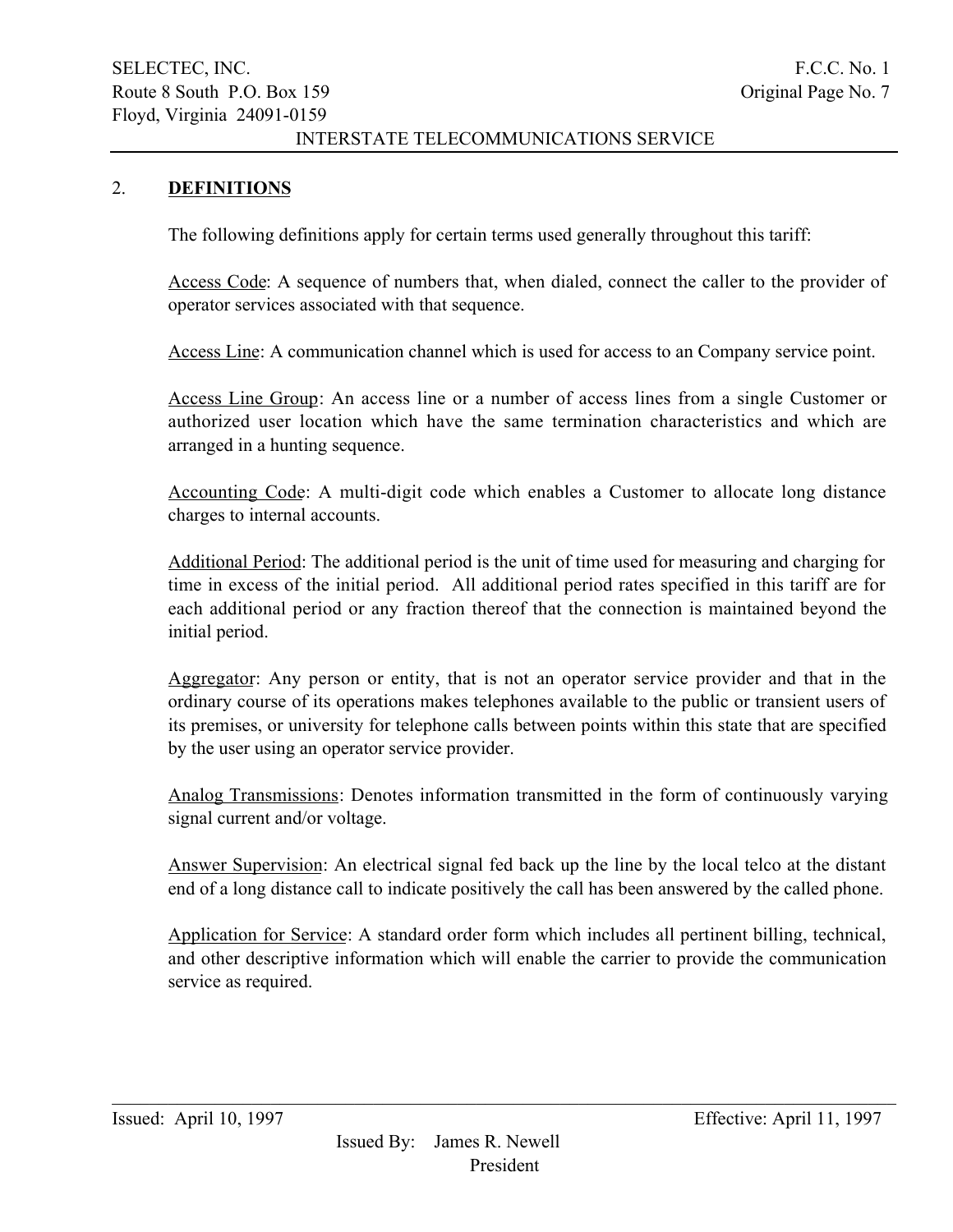### 2. DEFINITIONS (Cont'd)

Authorization Code: A multi-digit code which enables a Customer to access Company's network and enables the Company to identify the use of proper billing.

Authorized User: A person, firm, corporation, or other legal entity which is authorized by the Customer to be connected to the service of the Customer. An Authorized user(s) must be named in the application for service.

Autodialer: A device which allows the Customer to dial pre-programmed telephone numbers, such as the Company access number or authorization codes, by pushing one or two buttons. Dialers can be bought as a separate device and added to a phone.

Automatic Numbering Identification (ANI): A type of signaling provided by a local exchange telephone Company which automatically identifies the local exchange line from which a call originates.

Billed Party: The person or entity responsible for payment of the Company's service as follows:

For an Operator Assisted Call:

- a. in case of a Calling card call, the holder of the calling card used by the Consumer;
- b. in case of a Collect or Third Party call, the one responsible for the local telephone service at the telephone number that agrees to accept charges for the call; and
- c. in the case of a Room Charge call, the Subscriber.

 $\mathcal{L}_\mathcal{L} = \{ \mathcal{L}_\mathcal{L} = \{ \mathcal{L}_\mathcal{L} = \{ \mathcal{L}_\mathcal{L} = \{ \mathcal{L}_\mathcal{L} = \{ \mathcal{L}_\mathcal{L} = \{ \mathcal{L}_\mathcal{L} = \{ \mathcal{L}_\mathcal{L} = \{ \mathcal{L}_\mathcal{L} = \{ \mathcal{L}_\mathcal{L} = \{ \mathcal{L}_\mathcal{L} = \{ \mathcal{L}_\mathcal{L} = \{ \mathcal{L}_\mathcal{L} = \{ \mathcal{L}_\mathcal{L} = \{ \mathcal{L}_\mathcal{$ 

For a Direct Dial Call:

Direct dial calls are billed to the originating live number, or the party assigned the Company's authorization code used to complete the call.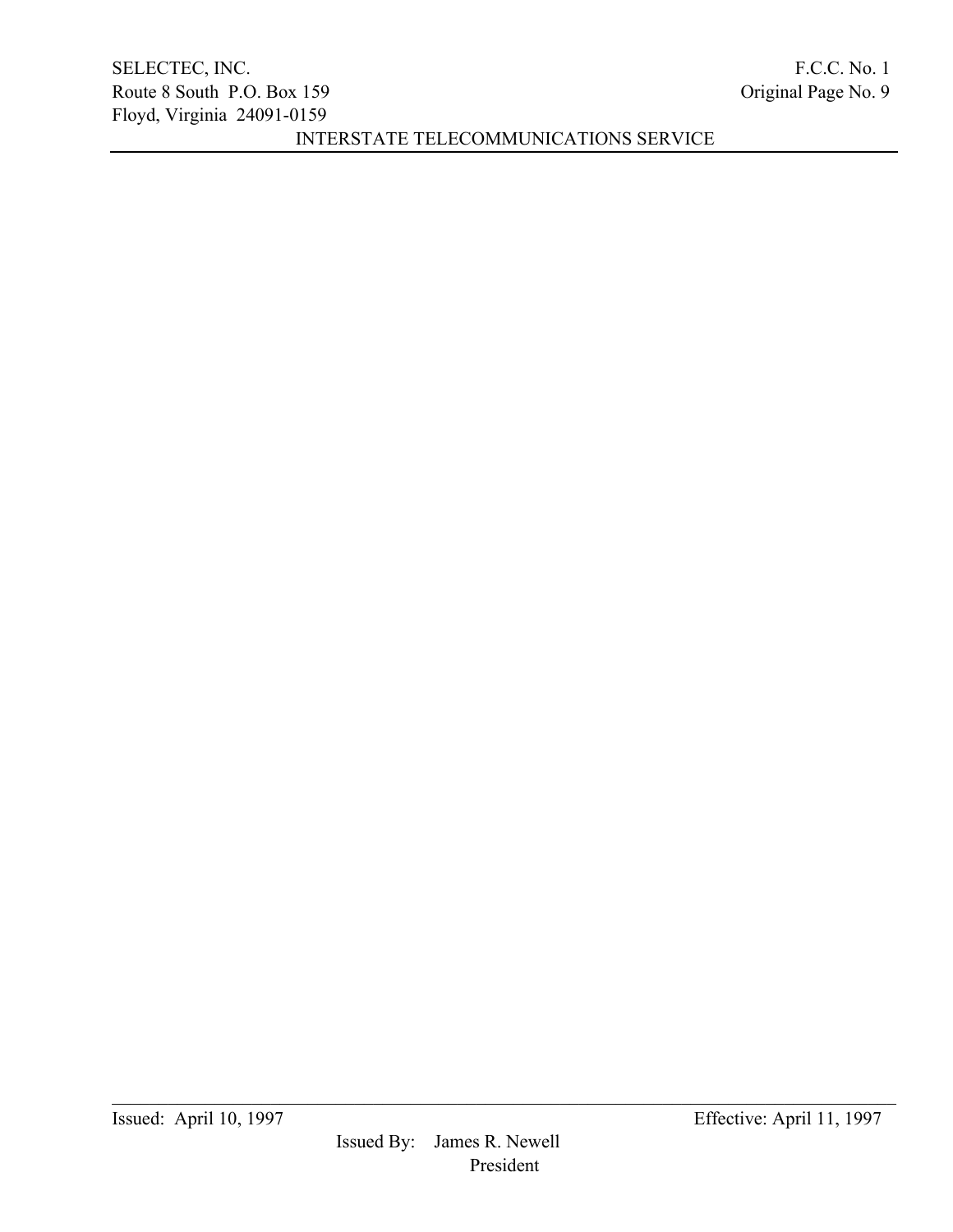### 2. DEFINITIONS (Cont'd)

Billing Period: The interval between Customer invoice to Customer invoice which shall consist of approximately 30 days.

Business Service: The phrase "Business Service" means telecommunications service provided to the Customer for use primarily or substantially for a business, professional, institutional or other occupational purpose.

Calling Card Call: A call for which charges are billed, not to the originating telephone number, but to a telephone calling card issued by a local exchange or long distance telephone Company for this purpose.

Cancellation of Order: A Customer initiated request to discontinue processing a service order, either in part or in its entirety, prior to its completion.

Channel: The path for electrical transmission between two or more points.

Collect Call: A billing arrangement which bills the charge for a long distance call to the called station's telephone number. The person agreeing to accept the call, whether or not they are a presubscribed customer of the Company shall be responsible for all charges related to the call. Regardless of whether the person is a Customer of the Company or the individual receiving such a collect call shall be subject to the provisions of this tariff which are applicable to the call accepted.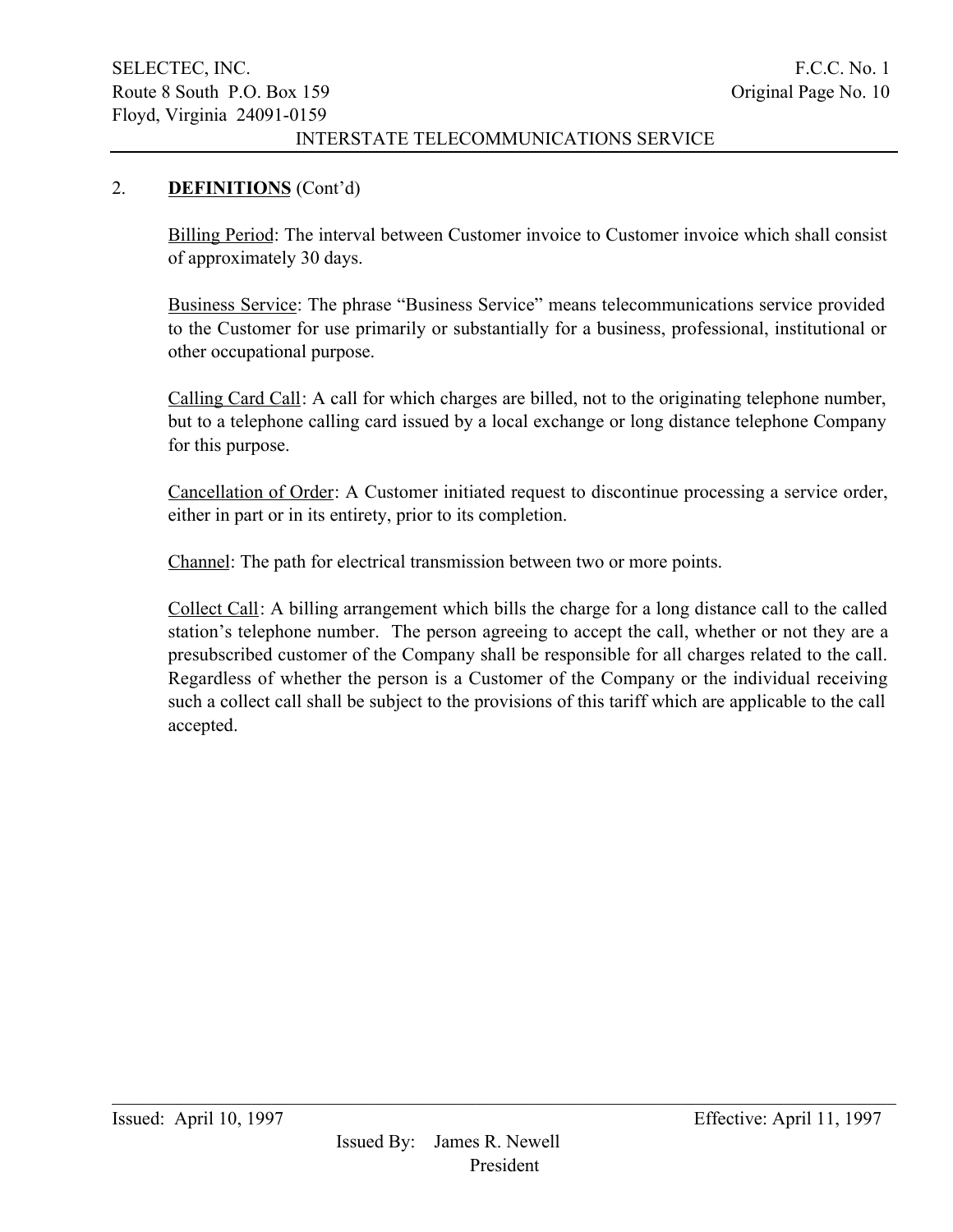### 2. DEFINITIONS (Cont'd)

Commission: The Federal Communications Commission.

Company: SELECTEC, INC.

Connecting Carrier: A telecommunications Company, which may be either an interexchange or a local exchange carrier, that supplies the Company with facilities to originate or terminate the Company's long distance services.

Consumer: The term consumer means a person initiating any telephone call using operator services.

Customer: The Customer is the person, firm, corporation or other legal entity which: orders, cancels or amends service; is responsible for the payment of charges; and is responsible for compliance with all the Company tariff regulations.

Customer Dialed Calling Card Call: A Calling Card Call which does not require intervention by an attended operator position to complete.

Customer-Provided Facilities: All facilities, including those obtained from other communications common carriers, provided by the Customer and/or authorized user, other than those provided by the Company.

DISA: (Direct Inward System Access) This feature of a PBX or telephone system allows the outside caller to dial directly into the telephone system and access the system's features. A Customer would typically use this feature for making long distance calls away from the office using their less expensive business long distance lines.

Dedicated Access Service: The generic term for a service in which the Customer's traffic passes over an access line connecting the Customer's premise to a Company switch, which is used solely for that Customer's traffic.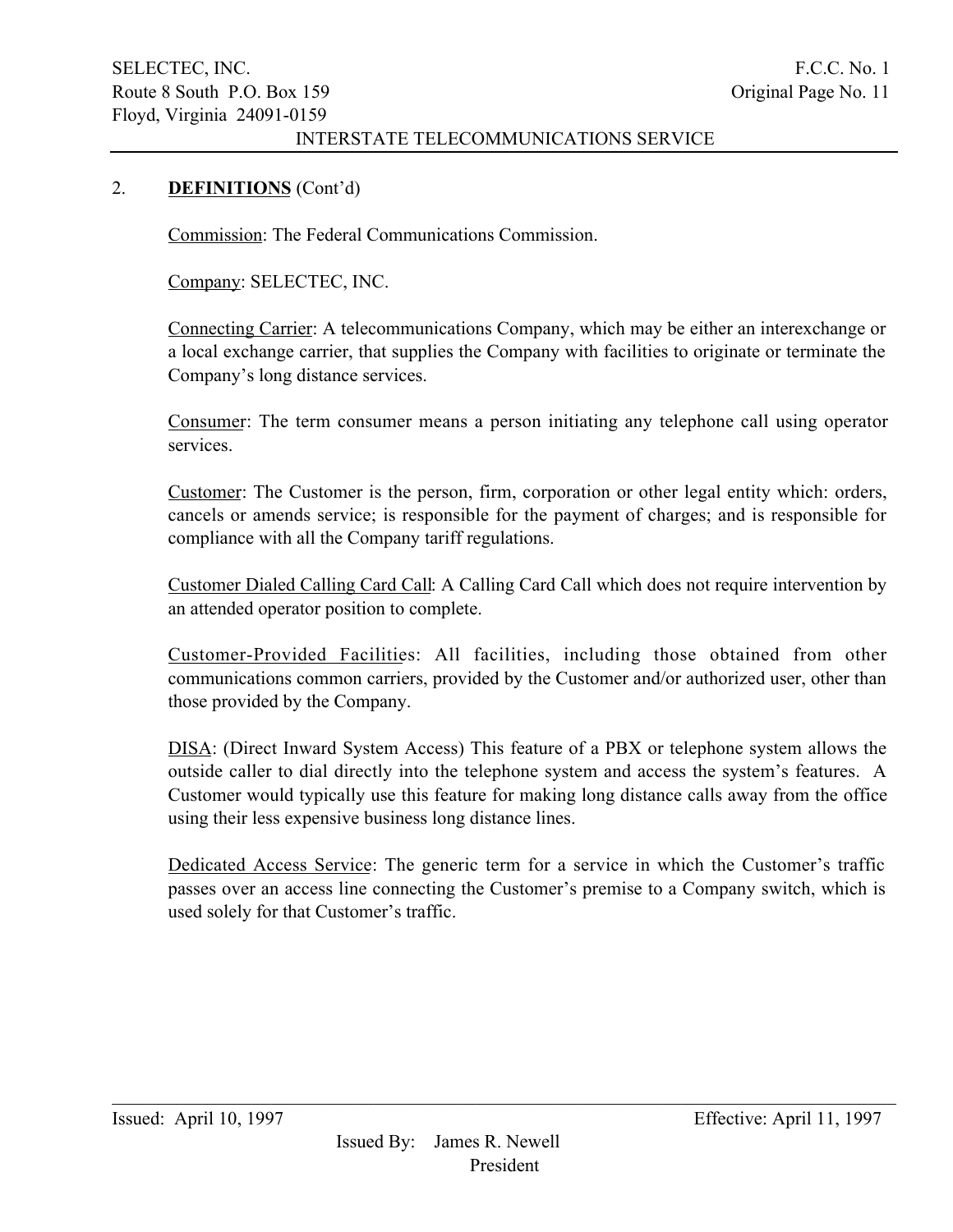### 2. DEFINITIONS (Cont'd)

Designated Service Date: Denotes the Customer specified installation date requested at the time the order for service is initiated. If the Company finds it cannot provide service by that date, the designated service date becomes that date specified by the Company on which the installation of service can be performed.

Designated Service Point: The Customer designated point of termination of a local distribution channel. The designated service point may be a Customer or authorized user premise or a local exchange Company central office or Centrex station.

Disconnection: The disconnection of a circuit, dedicated access line or port connection being used for existing service.

Domestic Interstate Message Telecommunications Service: The term "Domestic Interstate Message Telecommunications Service" denotes the furnishing of direct dial an d operator assisted domestic interstate switched network services to the Customer for the Completion of long distance voice and dial up low speed data transmissions over voice grade channel between and among points within the United States.

EAS: Extended Area Service.

End User: An individual or entity designated by the consumer to be responsible for the payment of calls placed using the Company's Services.

Equal Access Office: Switch operated by the Company equipped with the hardware and software required to allow the customers to presubscribe to the interexchange carrier of their choice.

Equal Access Code: An access code that allows the consumer to obtain an equal access connection to the carrier associated with that code.

Excessive Call Attempt: An attempt to make a call over the Company's network using an invalid authorization code during a measured 15 minute period within which 10 or more incomplete call attempts are made from the same access line, and where those attempts do not complete because an invalid authorization code(s) was used.

 $\mathcal{L}_\mathcal{L} = \{ \mathcal{L}_\mathcal{L} = \{ \mathcal{L}_\mathcal{L} = \{ \mathcal{L}_\mathcal{L} = \{ \mathcal{L}_\mathcal{L} = \{ \mathcal{L}_\mathcal{L} = \{ \mathcal{L}_\mathcal{L} = \{ \mathcal{L}_\mathcal{L} = \{ \mathcal{L}_\mathcal{L} = \{ \mathcal{L}_\mathcal{L} = \{ \mathcal{L}_\mathcal{L} = \{ \mathcal{L}_\mathcal{L} = \{ \mathcal{L}_\mathcal{L} = \{ \mathcal{L}_\mathcal{L} = \{ \mathcal{L}_\mathcal{$ 

FCC: Federal Communications Commission.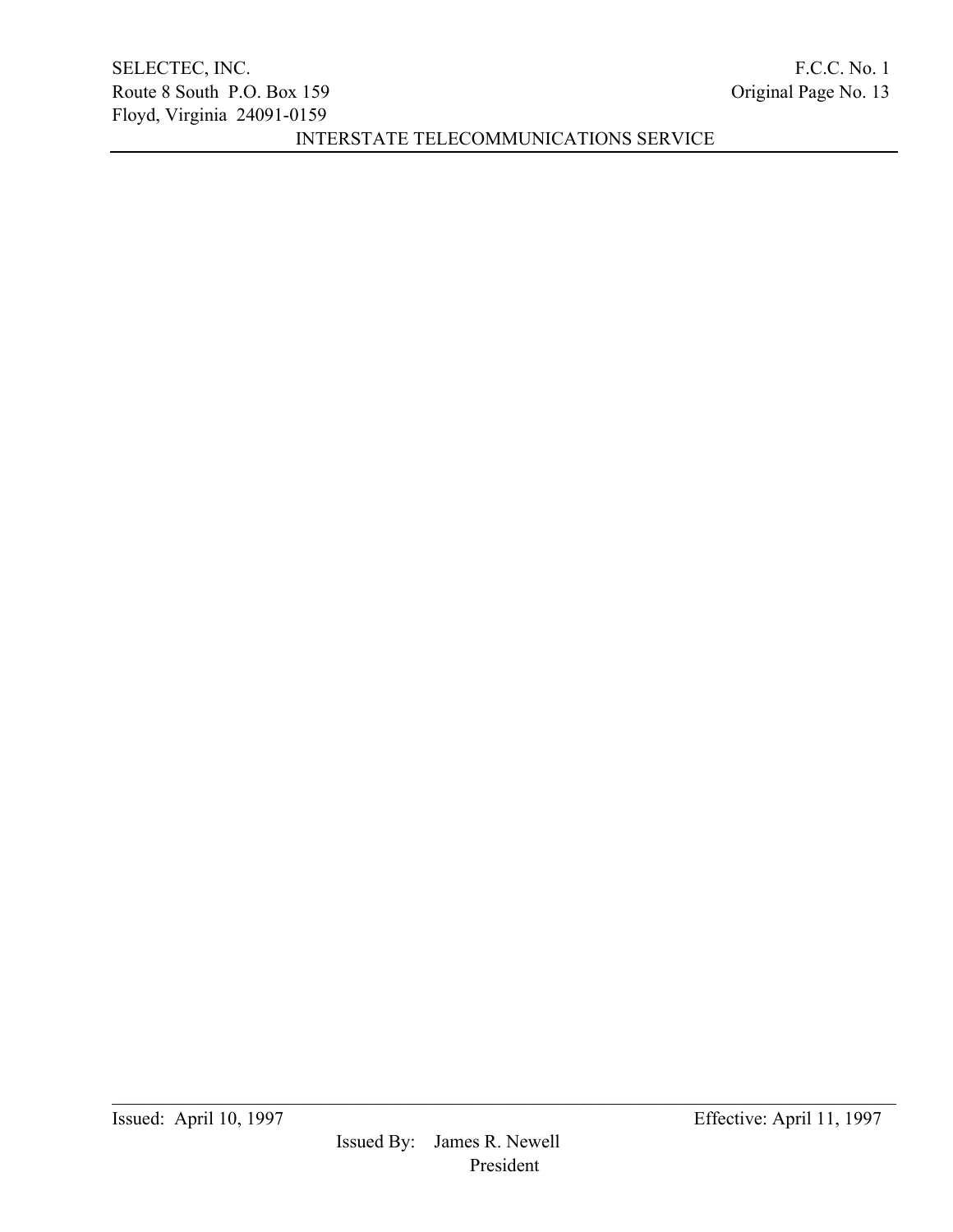### 2. DEFINITIONS (Cont'd)

Foreign Exchange Service: Foreign exchange service provides subscribers with the capability of local dialing in a remote exchange via private line services.

Hertz: Is a unit of frequency equal to one cycle per second.

Holiday: One of the following Federally recognized Holidays: Independence Day, Memorial Day, Labor Day, Thanksgiving Day, Christmas Day, New Year's Day.

Message: Represents an interexchange toll call for which appropriate charges shall be assessed.

Initial Period: The initial period is the interval of time allowed at the rate quoted for a long distance connection between given points. All initial period rates specified in this tariff are for connections of the time periods or any fractions thereof specified.

Line Haul Mileage: Denotes mileage distance between the Company Terminal Office Cites.

Local Access Line or Local Distribution Channel: The facility consisting of the necessary equipment and local telephone Company lines which are required to interconnect the Customer's or authorized user's premises to a Company Service Point within the same local exchange area or extended service area.

Local Access Transport Area (LATA): A geographic area established for the provision and administration of communications service. It encompasses one or more designated exchanges, which are grouped to serve common social, economic and other purposes.

Local Calling Area: Denotes a geographic area in which a Local Exchange Company end user may complete a call without incurring long distance charges.

Local Exchange Area: The term "Local Exchange Area" denotes a unit established by the company for the administration of communications services in a specified area which usually embraces a city, town, or village and its environs. Specific definitions of the Company local exchange areas are available upon request.

Local Exchange Carrier (LEC): A Company which provides telecommunications service within a local exchange LATA.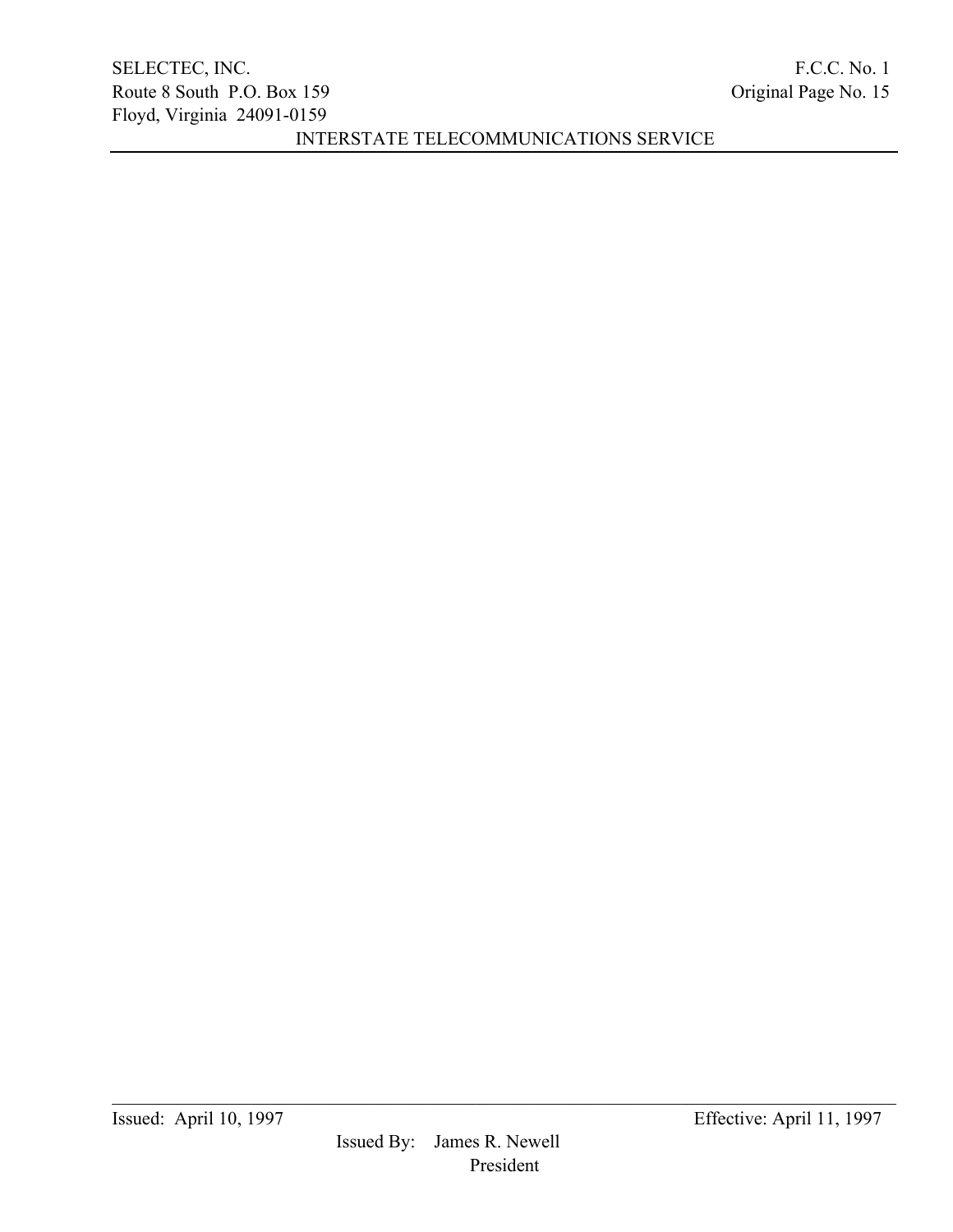### 2. DEFINITIONS (Cont'd)

Local Time: The time observed, standard or daylight savings, at the rate center associated with the originating point of the call.

Measured Charge: A charge assessed on a per period basis in calculating a portion of the charges due for a completed Operator Assisted, Direct Dial Call, Credit Card or Third Party Call.

Measured Service: The provision of long distance measured time communications telephone service to Customers who access the Company's service at its switching and call processing equipment by means of access facilities obtained from a local exchange carrier. The Company is responsible for arranging for the access line.

Mileage Rate Band: Mileage interval used to establish rates for the Company services.

Minimum Average Time Requirements (MATR): A generic term indicating a specified period of time, used in the determination of usage charges, which represents the minimum average duration of calls completed during a billing period.

Modem: A device which modulates and/or demodulates signals for proper transmission via dedicated or switched facilities.

Multiple Channel Service: Is a service offering whereby a Customer may order more than one leased channel where the line haul mileage of the channels falls within the same mileage rate band.

Normal Business Hours: Normal business hours are represented by the period between 8:30 a.m. and 4:00p.m., Monday through Friday, excluding holidays.

Operator Assisted Call: A telephone connection completed through the use of the Company's Operator Services.

Operator Service Charge: A non-measured (fixed) surcharge which is added to a measured charge in calculating the total tariff charges due for a completed Operator Assisted Call.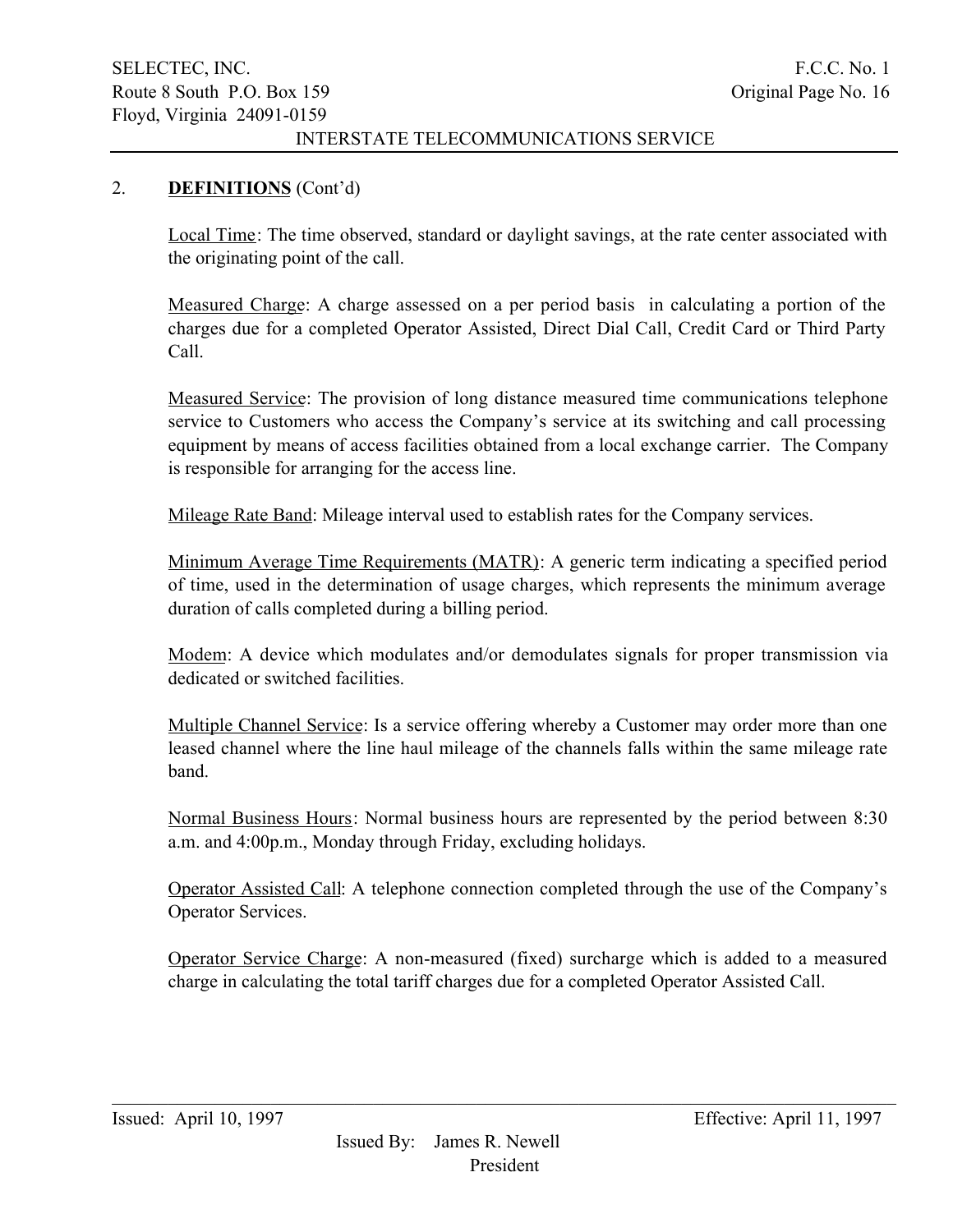### 2. DEFINITIONS (Cont'd)

Operator Services: Any telecommunications service that includes, as a component, any automated or live assistance afforded to a consumer to arrange for the billing and/or completion, of a telephone call that are specified by the user through a method other than:

- \* Automatic Completion with billing to the telephone from which the call originated;
- \* Completion through an access code or a proprietary account number used by the consumer, with billing to an account previously established with the carrier by the consumer; or
- \* Completion in association with directory assistance services

Other Communications Common Carrier: A government regulated entity offering communications services to the public.

Point of Presence: Locations where the Company maintains through its own facilities or through arrangements with other carriers an operations center for purposes of providing long distance service.

Premises: All buildings occupied by the Customer and/or his authorized user on a contiguous property (except railroad right of way, etc.) not intersected by a public road.

Presubscribed Provider of Operator Services: The Provider of Operator Services to which the Consumer is connected when the Consumer places a call using a Provider of Operator Services without dialing an access code.

Responsible Organization (Resp. Org.): The carrier entity that has responsibility for the management of 800 numbers in the Service Management System (SMS) including maintaining Customer records in the SMS system. Also, the entity which accesses the SMS to: a) search for and reserve 800 numbers; b) create and maintain 800 number Customer records, including call processing records; and c) provide a single pint of contact for trouble reporting. The SMS recognizes one Resp. Org. for each 800 number.

 $\mathcal{L}_\mathcal{L} = \{ \mathcal{L}_\mathcal{L} = \{ \mathcal{L}_\mathcal{L} = \{ \mathcal{L}_\mathcal{L} = \{ \mathcal{L}_\mathcal{L} = \{ \mathcal{L}_\mathcal{L} = \{ \mathcal{L}_\mathcal{L} = \{ \mathcal{L}_\mathcal{L} = \{ \mathcal{L}_\mathcal{L} = \{ \mathcal{L}_\mathcal{L} = \{ \mathcal{L}_\mathcal{L} = \{ \mathcal{L}_\mathcal{L} = \{ \mathcal{L}_\mathcal{L} = \{ \mathcal{L}_\mathcal{L} = \{ \mathcal{L}_\mathcal{$ 

Service: Service means any or all service(s) provided pursuant to this tariff.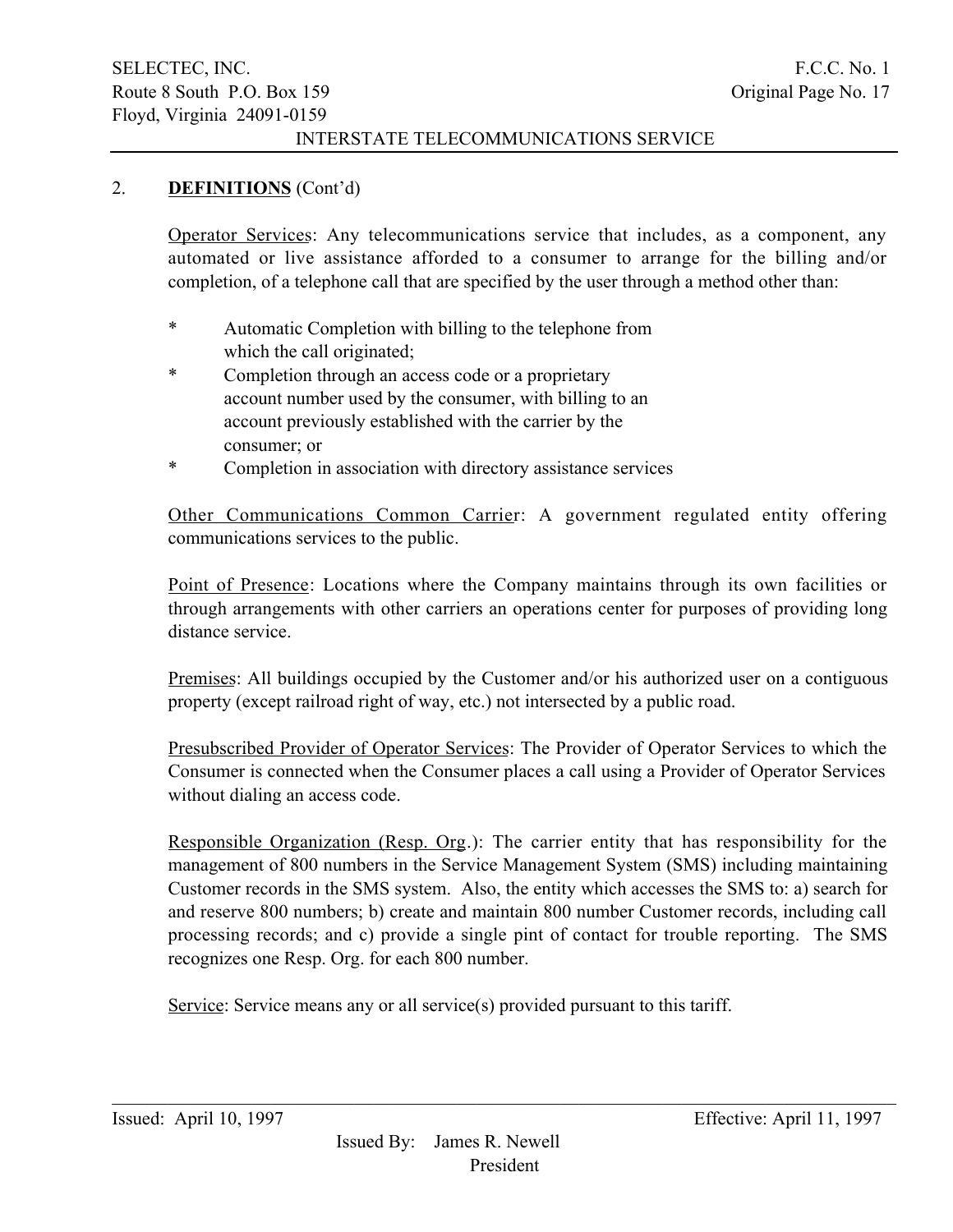### 2. DEFINITIONS (Cont'd)

Service Control Point (SCP): The real-time data base system in the Service network that contains instructions on how Customers wish their calls to be routed, terminated or otherwise processed.

Service Points: Those cities from which the Company makes its services available to its customers.

Special Access Line (SAL): A dedicated Analog DAL or Digital T-1 Access Line(s) directly connecting Customer's telephone equipment to the Long Distance Provider without using the Local Exchange Carrier's switching equipment.

Special Promotional Offering: Special discounts or modifications of the company's regular service offerings which may, from time to time, be offered to its Customers for a particular service. Such offerings may be limited to certain dates, times, and locations.

Special Services: Denotes service provided and performed by the Company involving special engineering, design, programming, development or production activities to provide services requested by a Customer to meet special needs not otherwise provided under this tariff.

Station: Any location from which a message can be originated or received.

Station-to-Station Call: A call placed to a telephone number, with the understanding that the caller will speak to any person who answers the called number.

Subscriber: A person or other entity that selects a telecommunications Company to be the Presubscribed Provider of Operator Services for one or more locations within that person or entity's control.

Subscription Agreement: A standard form which includes all pertinent billing, technical, and other descriptive information which will enable the Company to provide the long distance service required.

Switch: A local Telephone Company switching system where Telephone Exchange Service customer station loops are terminated for purposes of interconnection to each other and to trunks through electronic services which are used to provide circuit routing and control.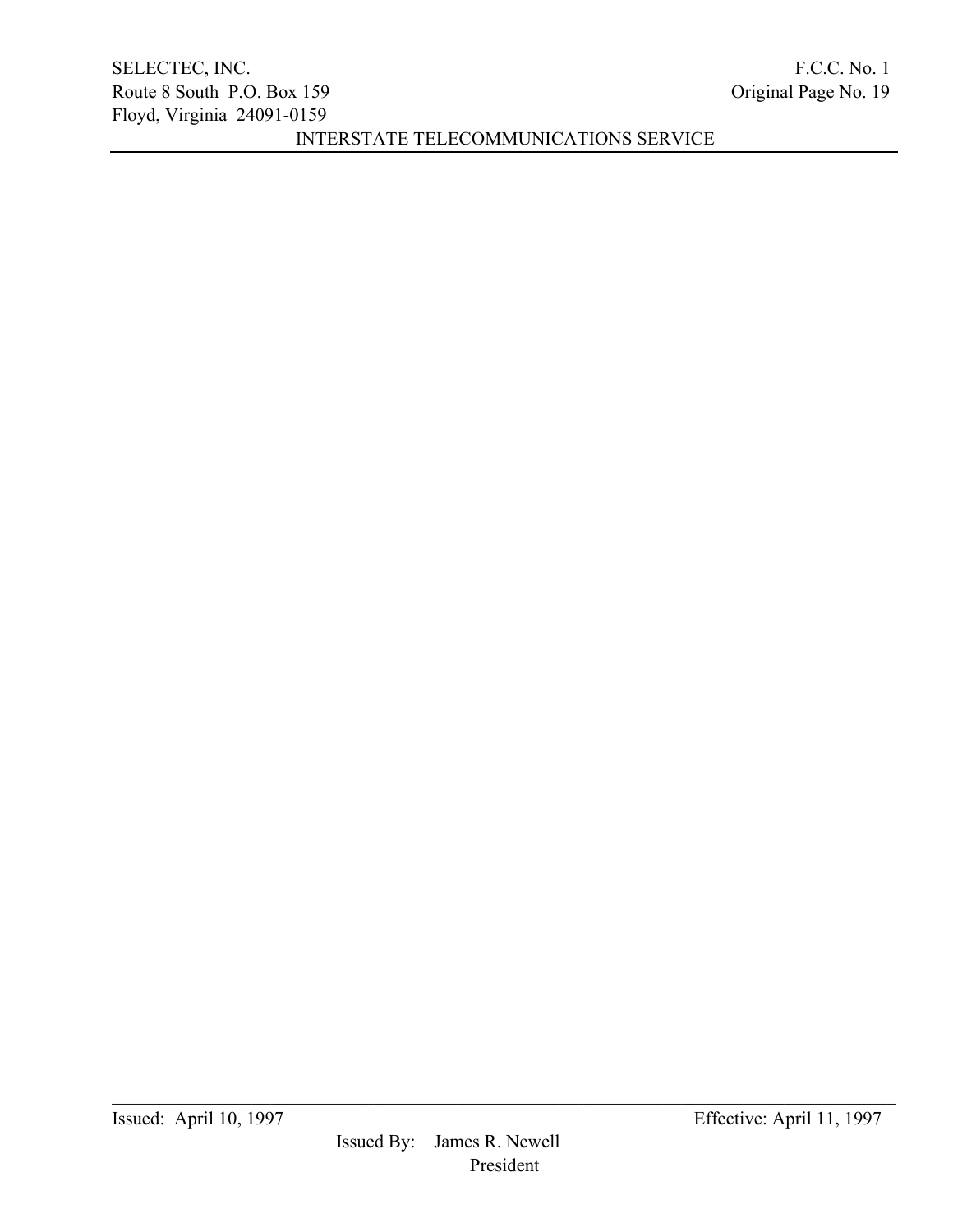### 2. DEFINITIONS (Cont'd)

Switched Access Service: Provides the ability to originate and terminate calls between two end user's premises over facilities of the Telephone Company.

Telecommunications: The transmission of voice communications or, subject to the transmission capabilities of the service, the transmission capabilities of the service, the transmission of data, facsimile, signaling, metering, or any other form of intelligence over dedicated or switched facilities.

Terminal Equipment: Devices, apparatus, and their associated wiring such as teleprinters, telephone hand sets, or data sets used for origination or termination of telecommunications services.

Third Party Call: A call for which charges are billed, not to the originating telephone number, but to a third party telephone number which is neither the originating nor the terminating telephone number.

Vertical Features: Services such as call validation, "Plain Old Telephone Service" (POTS) number translation, and provision of statistical information on the Customer's 800 traffic, which may be obtained by the Company from local Exchange Company access tariffs on behalf of 800 Service Customer for which the Company serves as Resp. Org.

Voice-Grade Channel: Denotes a communications channel with a nominal bandwidth of 4,000 hertz.

Weekday: One of the normal business days of the week, Monday through Friday, excluding Holidays and Weekend periods.

Weekend: The period from 11 p.m. Friday to, but not including 8 a.m. Monday.

WATS: Wide Area Telecommunications Service.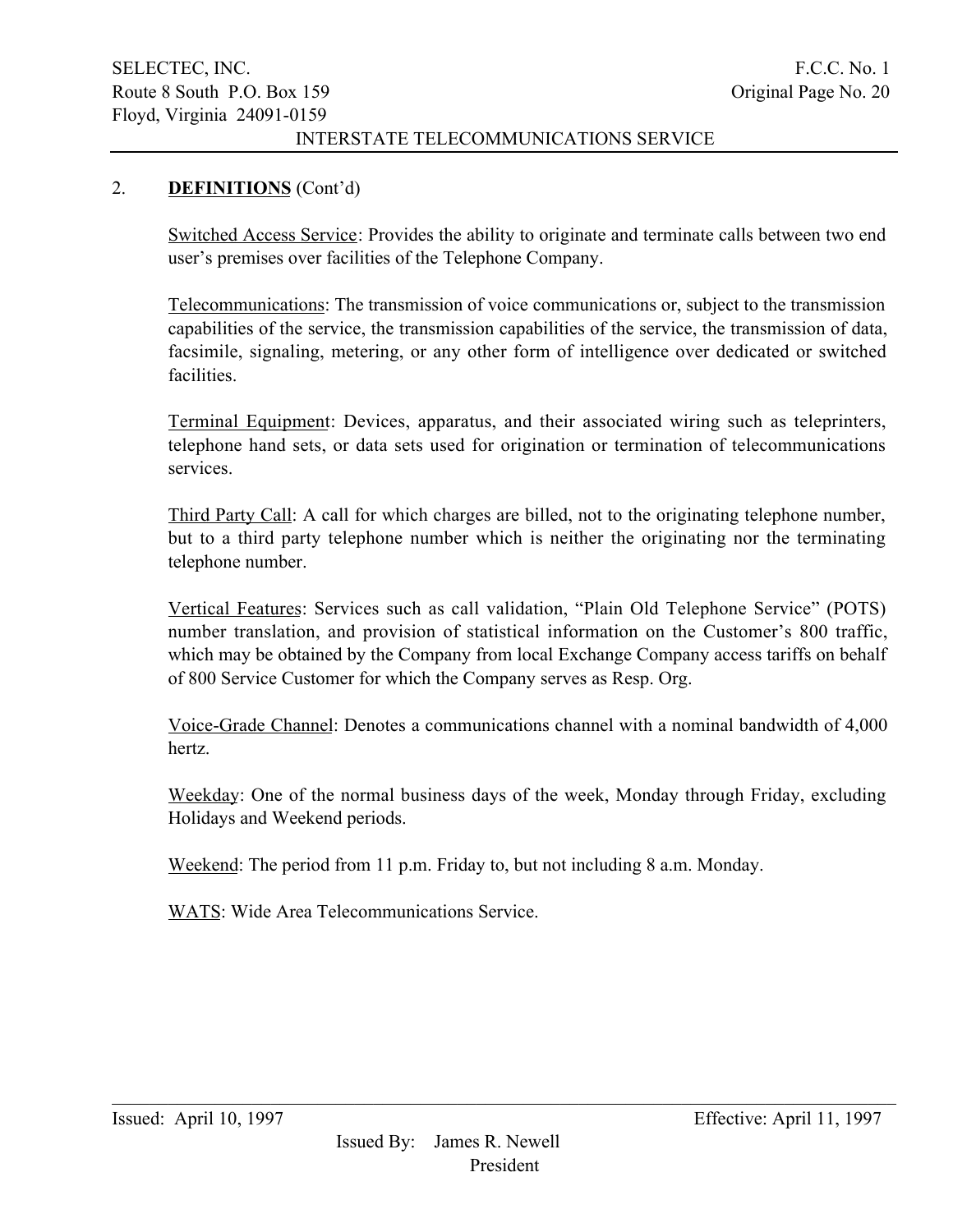### 3. GENERAL RULES AND REGULATIONS

### 3.1 UNDERTAKING OF THE COMPANY

### 3.1.1 General

3.1.1.1 The services furnished herein are for the transmission and reception of voice, data and other types of communications. Services provided pursuant to this tariff may be utilized only for the transmission of communications by Customers consistent with the terms of this tariff, and the rules and regulations of the Federal Communications Commission.

3.1.1.2 Subject to unavoidable network interruptions, the Company shall endeavor to provide services and facilities 24 hours a day, 7 days a week.

# 3.1.2 Availability

3.1.2.1 Service is offered subject to the availability of the necessary facilities and/or equipment of the Company and/or the Local Exchange Carrier serving the customer. The Company reserves the right to provide services to and from locations where the necessary facilities and/or equipment are available.

3.1.2.2 The Company reserves the right to suspend service or delay service installation until sufficient network facilities are available to meet the anticipated traffic demand, or terminate a service request with a full refund of any charges billed to the Customer if satisfactory arrangements cannot be concluded within what the Company determines to be a reasonable amount of time.

### 3.2 USE OF SERVICE

3.2.1 Services furnished by the Company may not be used for any unlawful purpose.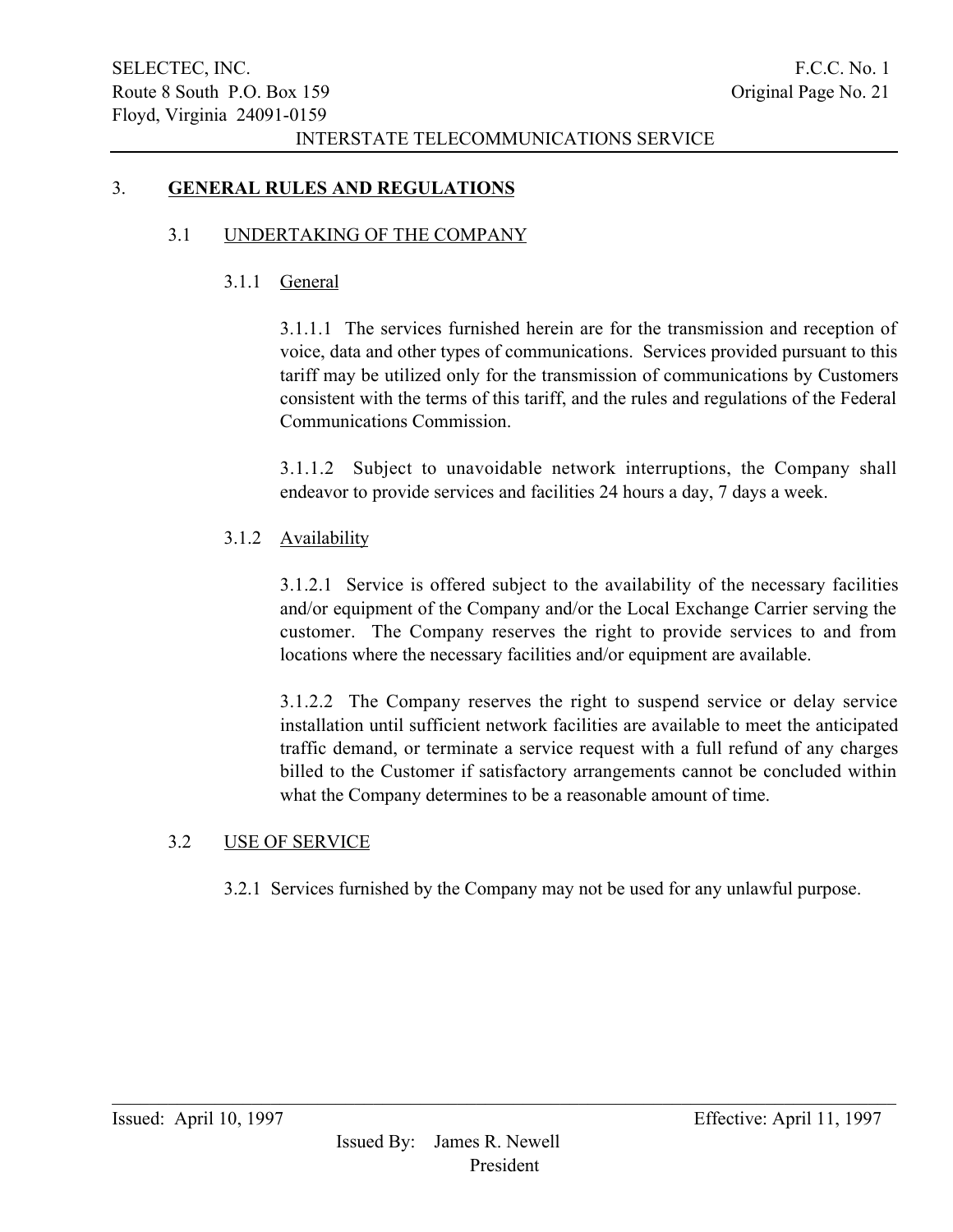### 3. GENERAL RULES AND REGULATIONS (Cont'd)

### 3.2 USE OF SERVICE (Cont'd)

3.2.2 No restrictions apply on sharing or resale of services. The Customer remains liable for all obligations under this tariff notwithstanding such sharing or resale and regardless of the Company's knowledge of same.

3.2.3 Use of the services herein in a manner that could interfere with the services provided to other Customers, harm the facilities of the Company or others is prohibited.

3.2.4 In the event that the Company determines, based upon its sole judgment, that there is fraudulent use of either the services furnished by the Company or the Company's network, the Company will without liability to the Customer discontinue service and/or seek legal recourse to recover from the Customer all costs involved in enforcement of this provision.

3.2.4.1 Service may be discontinued by the Company, without notice to the Customer, by blocking traffic to or from certain cities, or NXX exchanges, or by blocking calls using certain Customer authorization codes, such as calling card codes, which the Company deems, in its sole judgment, is necessary to take such action to prevent unlawful use of its services. The Company will restore service as soon as it can be provided without undue risk.

3.2.4.2 Without incurring any liability, the Company may discontinue the furnishing of service(s) to a Customer immediately and without notice if the Company deems, in its sole judgment, that such action is necessary to prevent or protect against fraud or to otherwise protect its personnel, agents, facilities or services.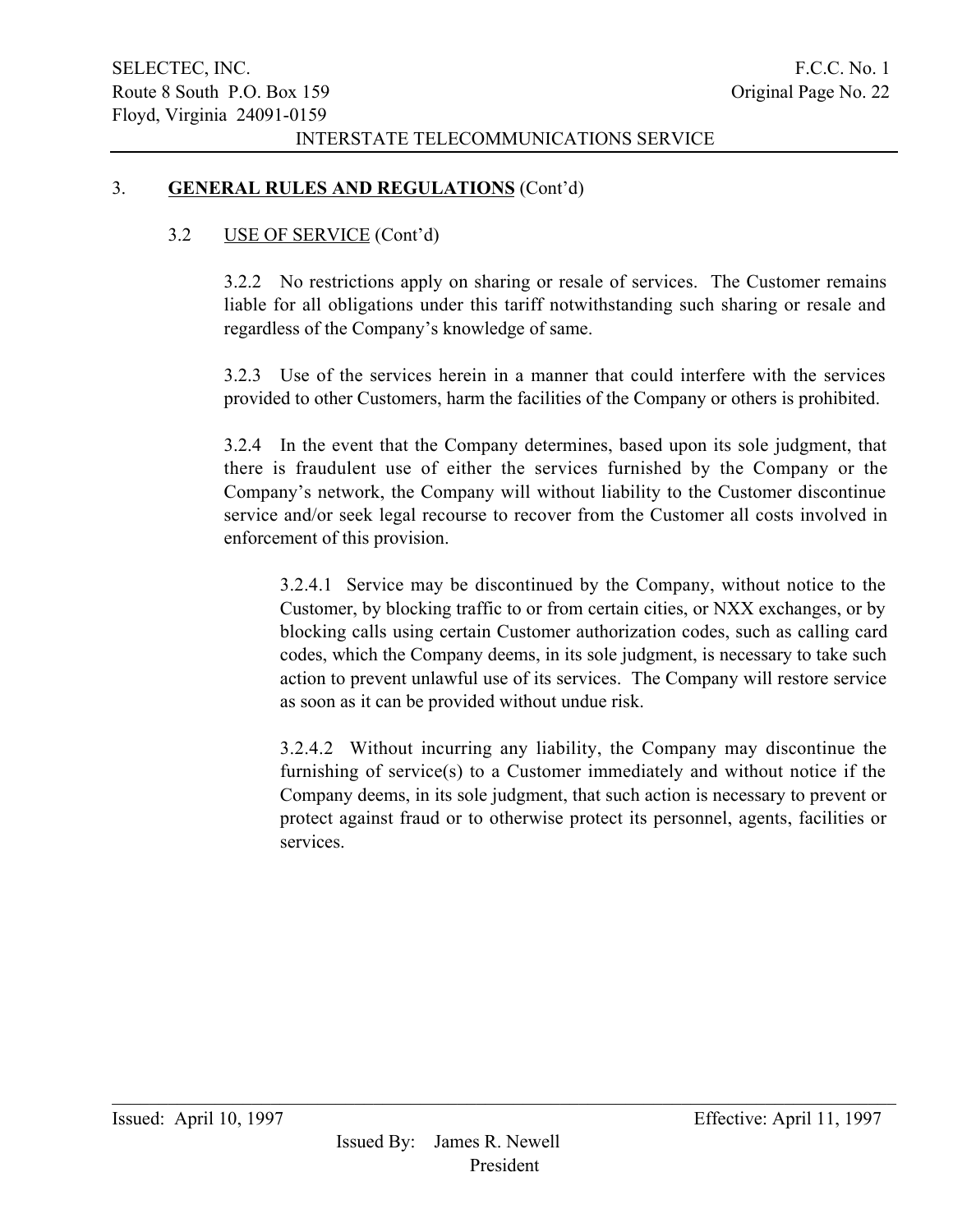### 3. GENERAL RULES AND REGULATIONS (Cont'd)

### 3.2 USE OF SERVICE (Cont'd)

3.2.5 The Company may, but is not required to, advise the Customer of abnormal calling patterns or other possible unauthorized use of facilities or calling cards assigned to the Customer. Additionally, the Company may, but is not required to, block calls on authorization codes which the Company believes to be unauthorized or fraudulent.

3.2.6 If a Customer utilizes a dedicated access line between the Customer's premises and the Company's service office for the origination or termination of calls, the Customer is responsible for payment of all charges for usage over that access line, including any usage which may be fraudulent or unauthorized.

3.2.7 The use and restoration of service shall be in accordance with Part 64, Subpart D of the Federal Communications Commission's Rules.

3.2.8 With the use of the Company authorization codes, the Customer agrees to pay the Company all charges incurred as a result of any delegation of authority whether authorized or unauthorized resulting in the use of its Company authorization codes.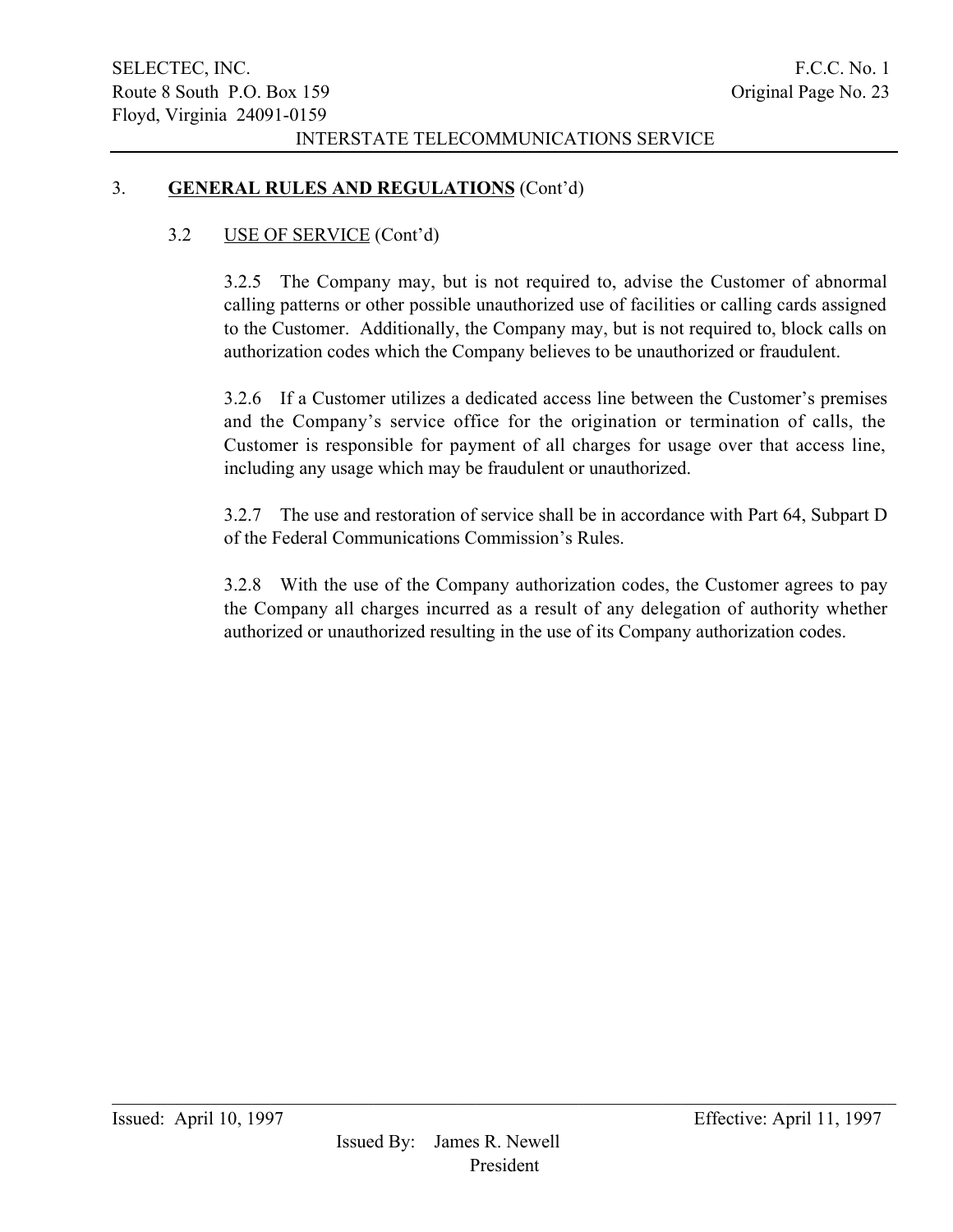### 3. GENERAL RULES AND REGULATIONS (Cont'd)

#### 3.3 OBLIGATIONS OF THE COMPANY

### 3.3.1 Liability

Except as provided in this Section, the Company's sole liability for any claim, loss, expense or damages of any kind, whether direct, indirect, special or consequential, arising from, or in any way attributable to, acts or omissions of the Company relating to the installation, provision, termination, maintenance, repair, restoration, or billing of any service, feature or option available under this tariff shall not exceed an amount equal to the monthly recurring charge to the Customer for one (1) month, if any, or as otherwise set forth in the outage credit provisions of this tariff provided, however, that:

3.3.1.1 The Company's liability for its willful misconduct is not limited by this tariff.

3.3.1.2 The Company is not liable for any failure of facilities or performance of services due to causes beyond its control, including, not limited to, civil disorder, fire, flood, storm or other natural or man-made disasters or elements, labor problems or regulations issued by or action taken by any government agency having jurisdiction over the Company or its services or equipment.

3.3.1.3 The Company shall have no liability to any person or entity other than its Customer.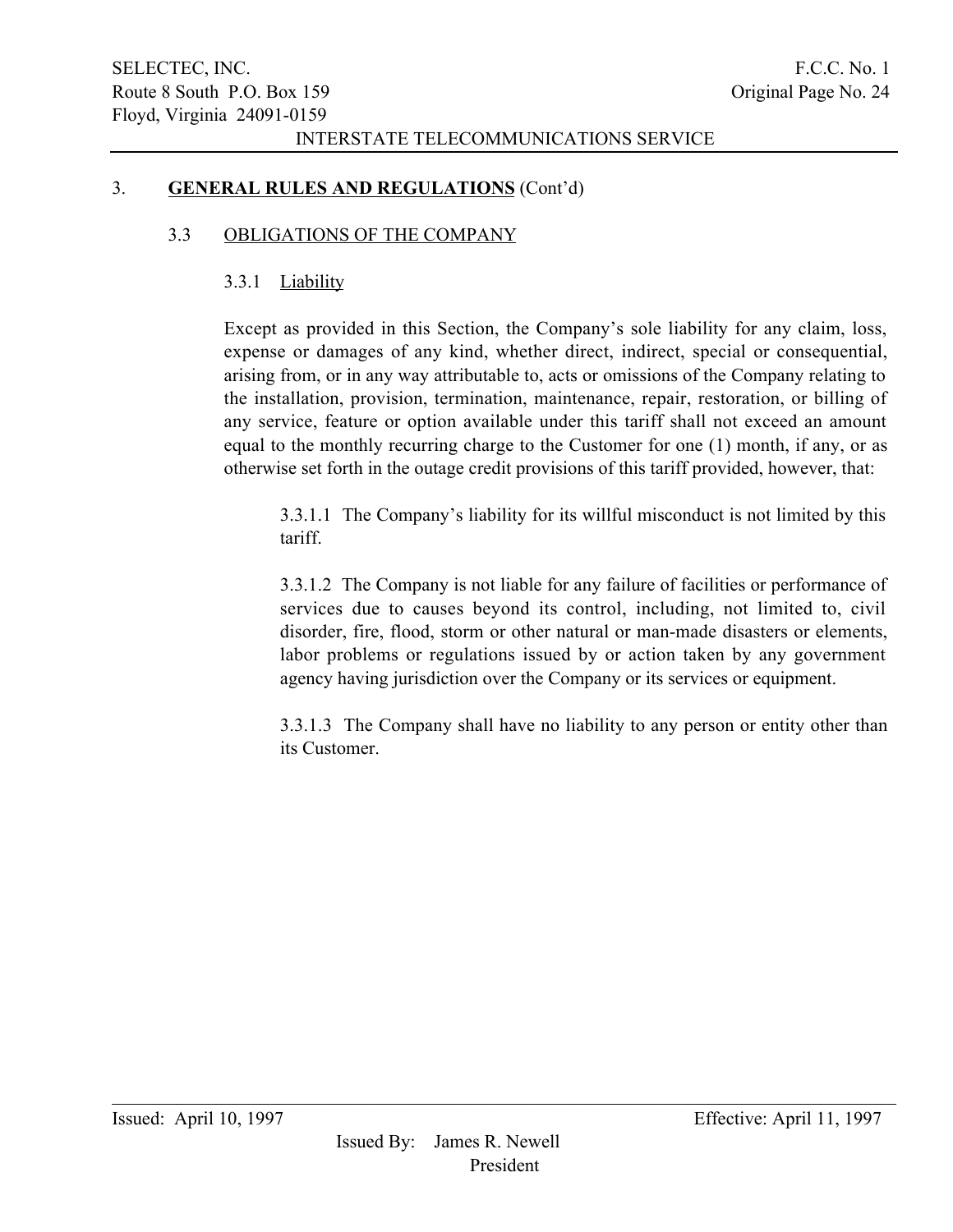### 3. GENERAL RULES AND REGULATIONS (Cont'd)

### 3.3 OBLIGATIONS OF THE COMPANY (Cont'd)

### 3.3.1 Liability (Cont'd)

3.3.1.4 The Company shall not be liable for, and shall be fully indemnified and held harmless by the Customer against the following:

.1 Any claim, loss, expense or damage (including, but not limited to, reasonable attorney's fees and expenses) for engaging in a criminal enterprise defamation, liable, slander, invasion of privacy, infringement of copyright or patent, arising from, or in connection with, the material, data, information, or other content transmitted over the services or facilities furnished by the Company.

.2 Any claim, loss, expense or damage (including, but not limited to reasonable attorney's fees and expenses) for any act or omission of the Customer or its agents and contractors, or due to the failure of Customerprovided equipment, facilities, systems or services.

.3 Any claim, loss, expense or damage (including, but not limited to, reasonable attorney's fees and expenses) for personal injury or death of any person caused directly or indirectly by the installation, maintenance, location, condition, operation, failure, presence, use or removal of equipment or wiring provided by the Company, if not caused by negligence of the Company; and/or

.4 Any use by the Customer of the Company's products or services which use has been restricted or limited by action of a government agency having jurisdiction over the Customer, the Company or its products or services.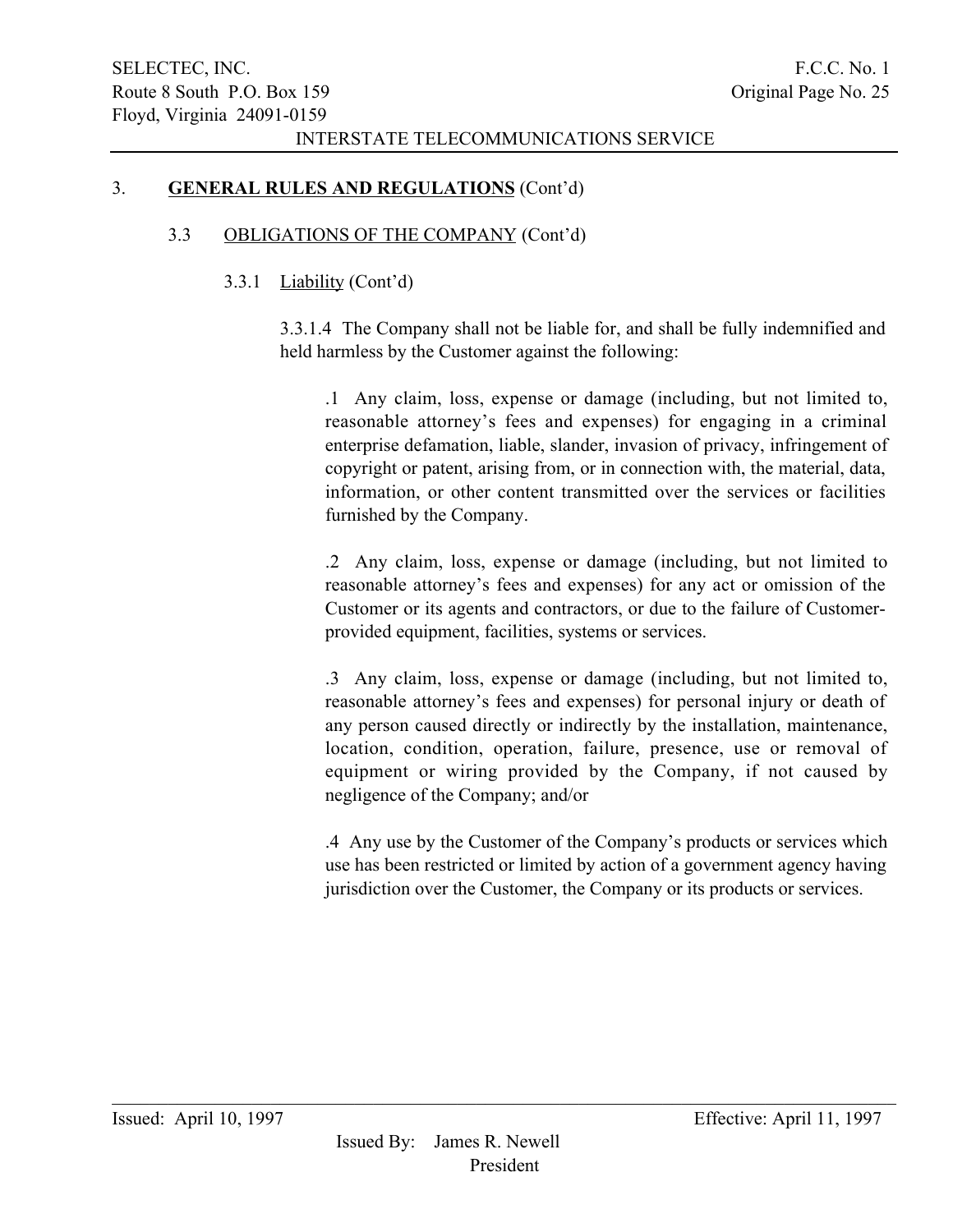### 3. GENERAL RULES AND REGULATIONS (Cont'd)

### 3.3 OBLIGATIONS OF THE COMPANY (Cont'd)

### 3.3.1 Liability (Cont'd)

3.3.1.5 All or a portion of the service provided pursuant to this tariff may be provided over facilities of third parties, and the Company shall not be liable to the Customer or any other person, firm or entity in any respect whatsoever arising out of errors or defects caused by such third parties.

3.3.1.6 Where any claim arises out of the Company's acting as a Resp. Org. or where the Company's Services are not made available on the date committed to the Customer, or cannot otherwise be made available after the Company's acceptance of the Customer's order, or is provided with a number(s) other than the one(s) committed by the Company to the Customer, or the number(s) is not included in the Directory Assistance or is included in an incorrect form, or Vertical Features are not obtained or are obtained in error, and any such failure(s) is due solely to the negligence of the Company, in such case the Company's liability, if any, is limited to the lesser of (a) the actual monetary damages incurred and proved by the Customer as the direct result of such failure(s), or (b) the sum of  $$1,000.00$ .

3.3.1.7 The Company shall not be liable for the use, misuse or abuse of a Customer's service by third parties, including, without limitation, the Customer's employees or members of the public who dial the Customer's telephone number in error. Compensation for any injury the Customer may suffer due to the fault of others must be sought from such other parties.

3.3.1.8 Not withstanding Section 3.3.1.5, in the event that the Company causes the misrouting of calls, the Company's sole liability shall be to provide a credit equal to the charges for the affected calls.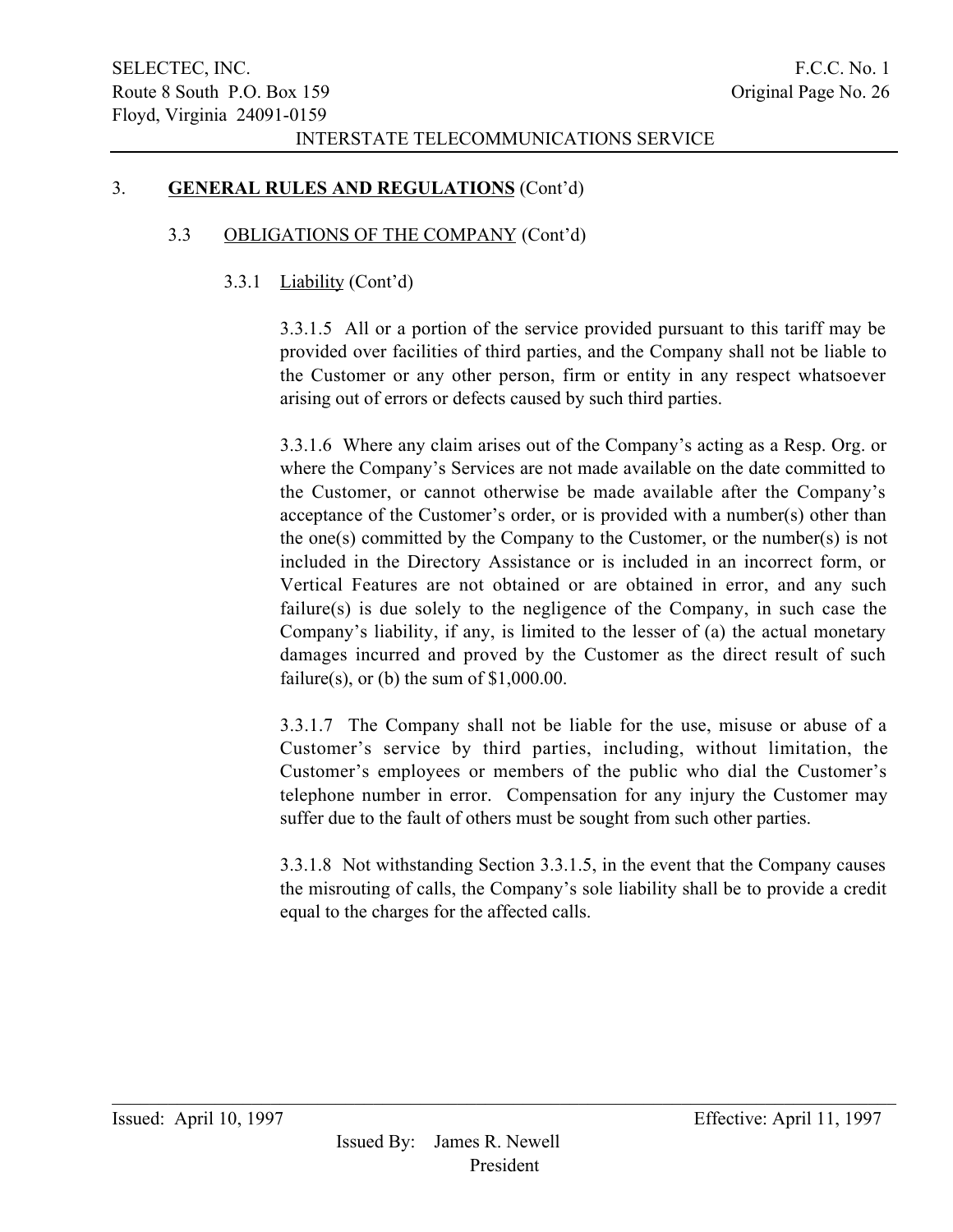### 3. GENERAL RULES AND REGULATIONS (Cont'd)

#### 3.3 OBLIGATIONS OF THE COMPANY (Cont'd)

### 3.3.1 Liability (Cont'd)

3.3.1.9 The Company reserves the right to immediately suspend or cancel without advance written notice and without any liability whatsoever, the provision of any service(s) to any Customer if the Company determines in its sole discretion that the Customer is using the service(s) to make or permit any telephone facility under such Customer's control to be used for any purpose or activity, including, but not limited to, any obscene, indecent or harassing purpose or activity, prohibited by Section 223 of the Communications Act of 1934, as amended, and 800 calls placed with the intent of gaining access to a Customer's outbound calling services without authorization from the Customer.

3.3.1.10 The Company is not liable for any damages, including toll usage charges, the Customer may incur as a result of the unauthorized use of its telephone facilities. This unauthorized use of the Customer's facilities includes, but is not limited to, the placement of calls from the Customer-provided equipment which are transmitted or carried on the Company network or the network over which its traffic is carried. The Company's Customer Service agents may work with Customers to recommend possible solutions to reduce unauthorized use of their facilities. However, the Company does not warrant or guarantee that its recommendations will prevent all unauthorized use, and the Customer is responsible for controlling access to, and use of, its own telephone facilities.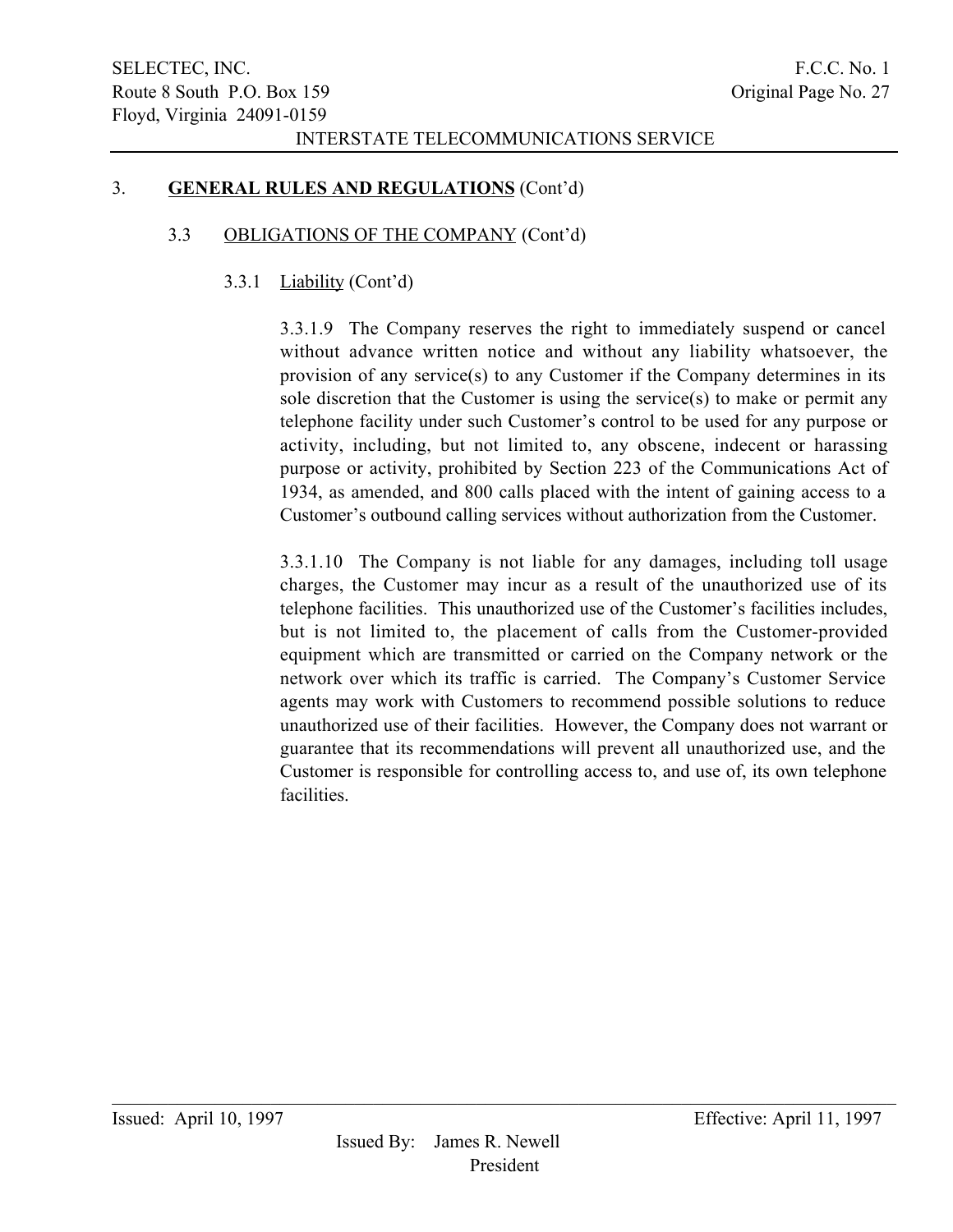### 3. GENERAL RULES AND REGULATIONS (Cont'd)

#### 3.4 OBLIGATIONS OF THE CUSTOMER

3.4.1 The Customer shall be responsible for damages to the Company's facilities or that of its network providers caused by the act or omission of the Customer, its authorized users, officers, directors, employees, agents, contractors, licensees or invitees or any person or entity who gains access to the service at the customer through the negligence of the customer.

3.4.2 The Customer shall provide access to the Customer's or authorized user's premises by the Company personnel for inspection, repair and/or removal of any facilities or equipment of the Company on an unrestricted bases, 24 hours a day, 7 days a week.

3.4.3 The Customer will guarantee the performance by his authorized user(s) of all provisions of this tariff and contractual obligations between the Customer and the Company. The Customer will be liable for the acts or omissions of its authorized user(s) relative to the compliance with the provision of this tariff.

3.4.4 The Customer may not assign or transfer to a third party, whether by operation of law or otherwise, the right to use the services provided under this tariff, provided however, that where there is not interruption of use or relocation of the services, such assignment or transfer may be made to the following:

(a) Another Customer of the Company, provided that the assignee or transferee assumes all accrued and unpaid obligations of the transferring Customer including, but not limited to, all indebtedness for such services, and the unexpired portion of the minimum period and the termination liability applicable to such services if any; or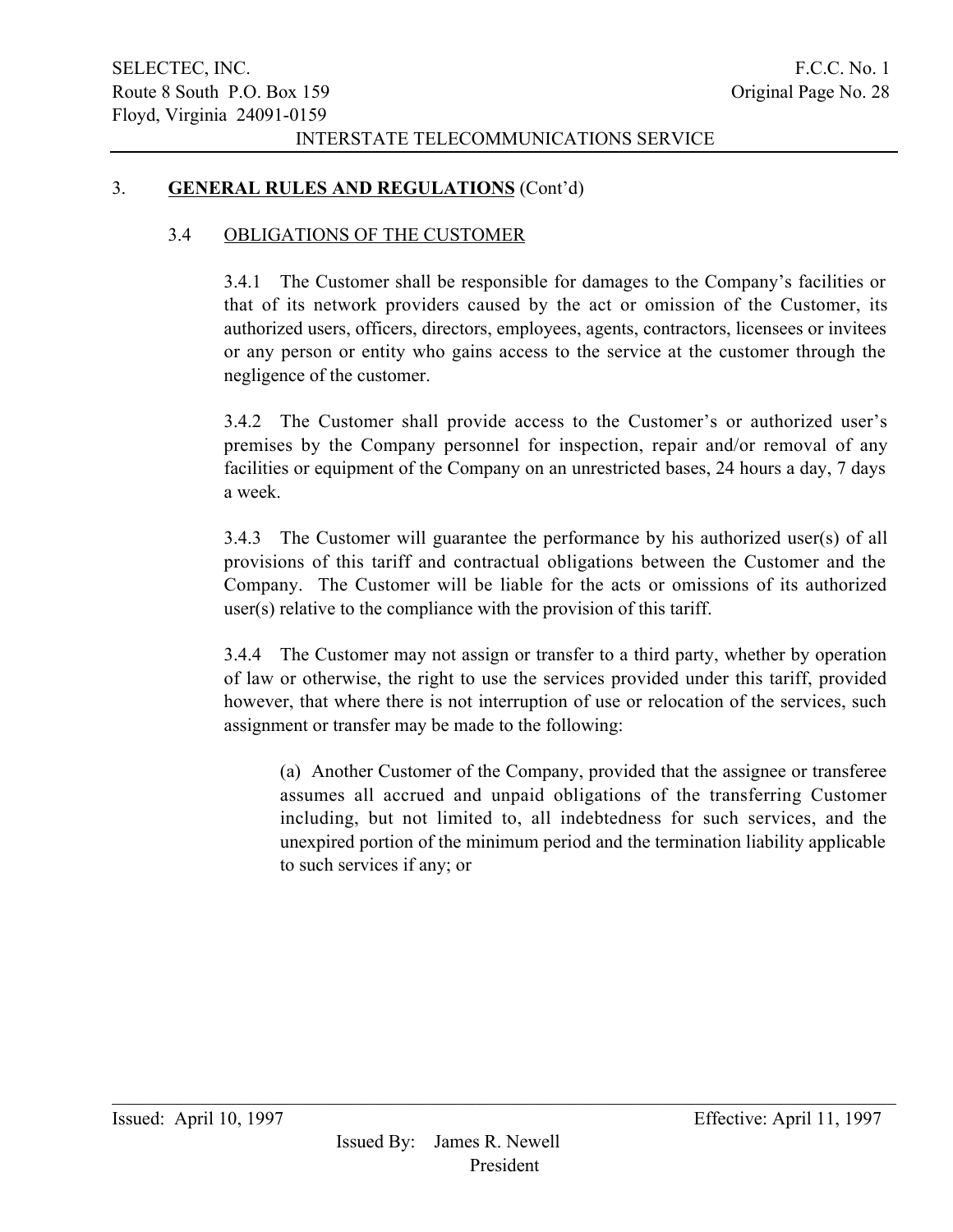### 3. GENERAL RULES AND REGULATIONS (Cont'd)

### 3.4 OBLIGATIONS OF THE CUSTOMER (Cont'd)

### 3.4.4 (Cont'd)

(b) A court-appointed receiver, trustee or other person acting pursuant to the laws of bankruptcy, receivership, reorganization, insolvency, liquidation or other similar proceedings, provided that the assignee or transferee assumes all accrued and unpaid obligations of the transferring Customer including, but not limited to, all indebtedness for such services, and the unexpired portion of the minimum period and the termination liability applicable to such services, if any.

If the Customer wishes to assign or transfer the right to use services provided under this tariff, written consent of the Company is required prior to such assignment or transfer which consent may be granted or withheld in the sole discretion of the Company. All regulations and conditions contained in this tariff shall apply to such assignee or transferee.

The assignment or transfer of services does not relieve or discharge the assignor or transferor from remaining jointly and severally liable with the assignee or transferee for any obligations existing at the time of the assignment or transfer.

3.4.5 The Customer of the Company's 1+, 0+ (sent paid), credit card, and/or 800 Service is responsible for payment for all calls placed:

- (a) via the Customer's local telephone service number(s);
- (b) via dedicated access lines to the Company facilities and/or network;

(c) via the Customer's 800 Service number(s) either intentionally or mistakenly placed;

- (d) originated at the Customer's number(s);
- (e) accepted at the Customer's number(s) (e.g. collect calls); and
- (f) billed to the Customers number via third number billing.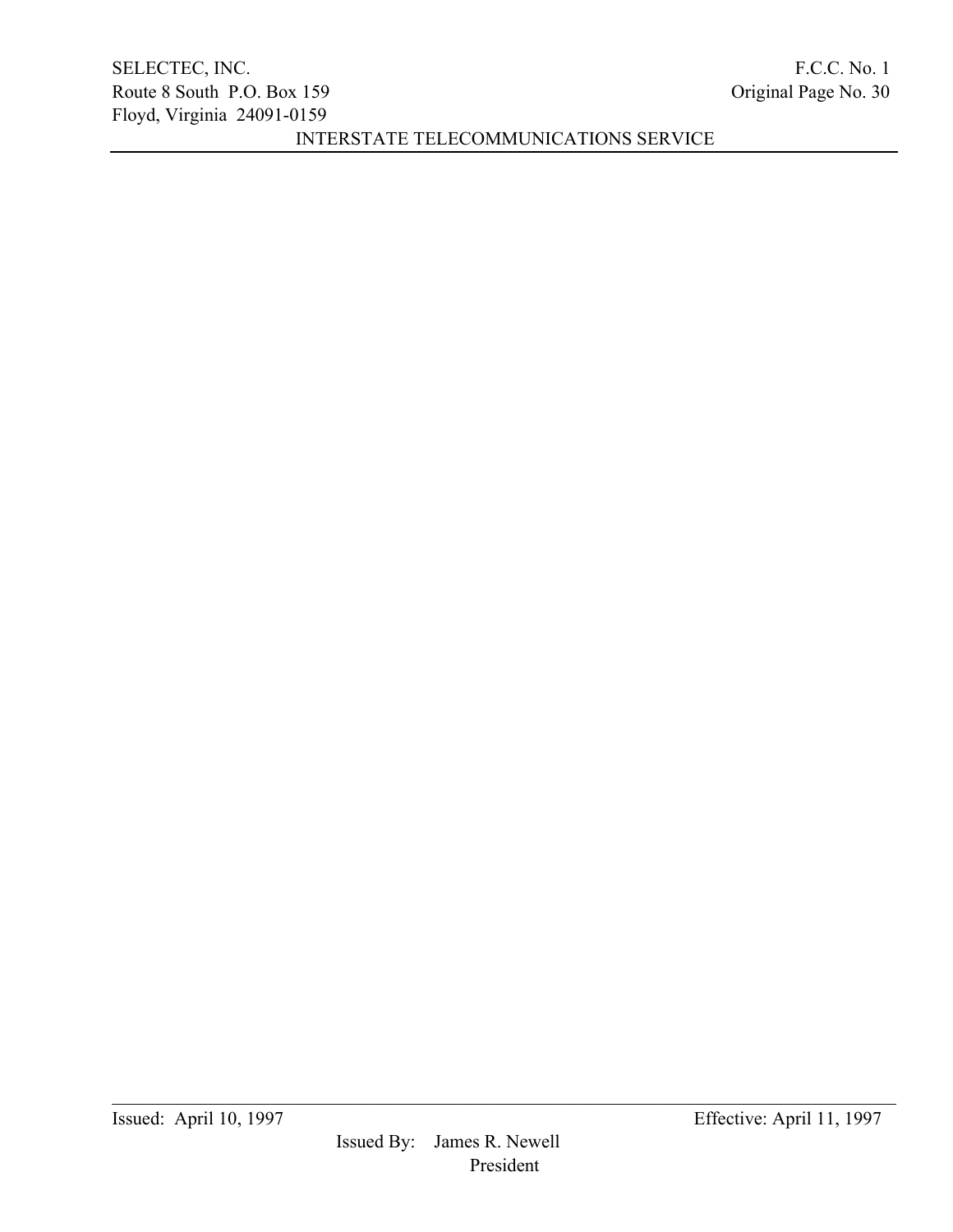### 3. GENERAL RULES AND REGULATIONS (Cont'd)

#### 3.4 OBLIGATIONS OF THE CUSTOMER (Cont'd)

### 3.4.5 (Cont'd)

This responsibility is not changed by virtue of any use, misuse, or abuse of the Customer's service, Customer provided systems, equipment, facilities, services interconnected to the Customer's local telephone service, 0+ (sent paid), dedicated lines or 800 Service; which use, misuse or abuse may be occasioned by third parties, including, without limitation, the Customer's employees and members of the public.

3.4.6 The Customer must obtain an adequate number of access lines for service to handle its expected demand in order to prevent interference or impairment of the service or any other service provided by the Company. The Company will have the right to determine such adequacy giving due consideration to (1) the total call volume; (2) average call duration; (3) time-of-day characteristics; and (4) peak calling period.

The Company, without incurring any liability, may disconnect or refuse to furnish Service to any Customer that fails to obtain an adequate number of lines. In the case of disconnection's, the Customer will be notified in writing in advance of the termination of service.

3.4.7 Any mistakes, accidents, omissions, interruptions, delays, errors or defects in transmission or service which are caused or contributed to, directly or indirectly, by an act or omission of the Customer, by others, through the use of Customer-provided facilities or equipment, or through the use of facilities or equipment furnished by any other person using the Customer's facilities shall not result in the imposition of any liability upon the Company. The Customer shall pay to the Company any reasonable costs, expenses, damages, fees or penalties incurred by the Company as a result thereof, including the costs of any local exchange Company labor and materials. The Company shall be indemnified, defended and held harmless by the Customer against any and all claims, demands, causes of action and liability relating to services provide pursuant to this agreement, including payment to the Company associated with reasonable attorney's fees.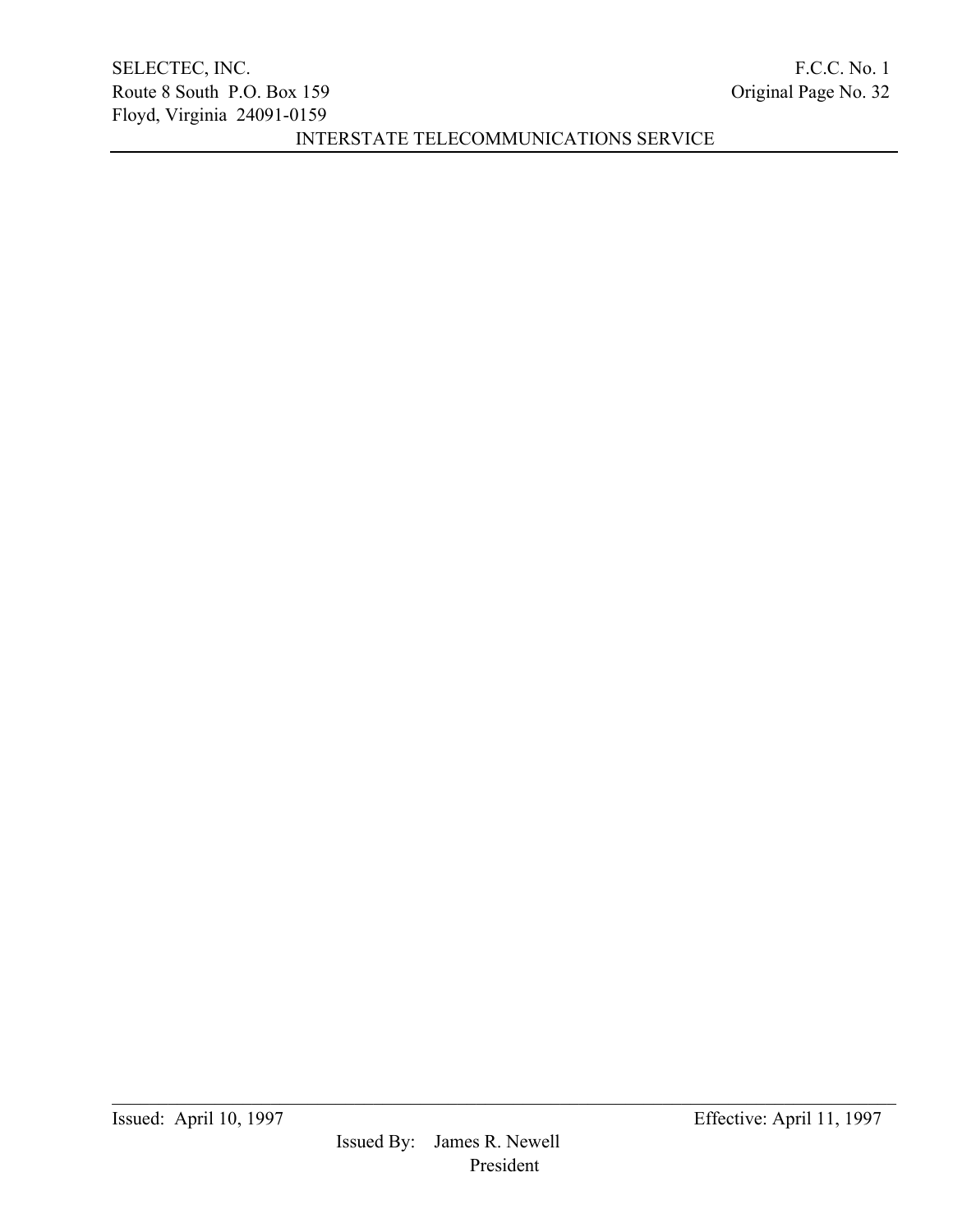### 3. GENERAL RULES AND REGULATIONS (Cont'd)

### 3.5 PAYMENT REGULATIONS

3.5.1 Service shall be provided and billed for on a monthly basis. Service shall continue to be provided until 30 days after the Company's receipt of a written request from the Customer for the disconnection of service, unless other restrictions apply. Payment is to be made to the address designated on the invoice or such other location as the Company may direct in writing from time to time. In addition to the charges for the Company's services, the Customer shall pay any applicable federal, state or local use, excise, sales or privileges taxes resulting from the services furnished by the Company. Such taxes shall not be counted toward the attainment of any volume or revenue commitment and will not be discounted.

3.5.2 The Customer is responsible for payment of all charges for service(s) furnished by the Company. This includes payment for calls or services (a) originated at the Customer's number(s) whether authorized or not; (b) accepted at the Customer's number(s) (e.g. 800 Service and collect calls); (c) billed to the Customer's number via third number billing, a calling card, a company-assigned authorization code, travel card number, or other special billing number; and/or (d) incurred at the specific request of the Customer.

3.5.3 A Customer is responsible for payment for all calls placed to or via the Customer's telephone number(s). This responsibility is not changed by virtue of any use, misuse, or abuse of the customer's service or Customer provided systems, equipment, facilities or services interconnected to the Customer's 800 Service, which use, misuse or abuse may be occasioned by third parties, including, without limitation, the Customer's employees and members of the public who dial the customer's 800 number by mistake.

3.5.4 If notice of a dispute with respect to charge is not received, in writing, within 30 days after an invoice is rendered, such invoice shall be deemed to be correct and binding upon the Customer. In instances of a dispute, the Customer is required to pay the undisputed portion of the bill in its entirety. Accounts not paid within 30 days from the due date stated on the bill will be considered delinquent. Delinquent payments may result in the imposition of a late fee which shall be imposed at the rate of 1.5% of the unpaid balance per month or the maximum allowable rate under applicable state law.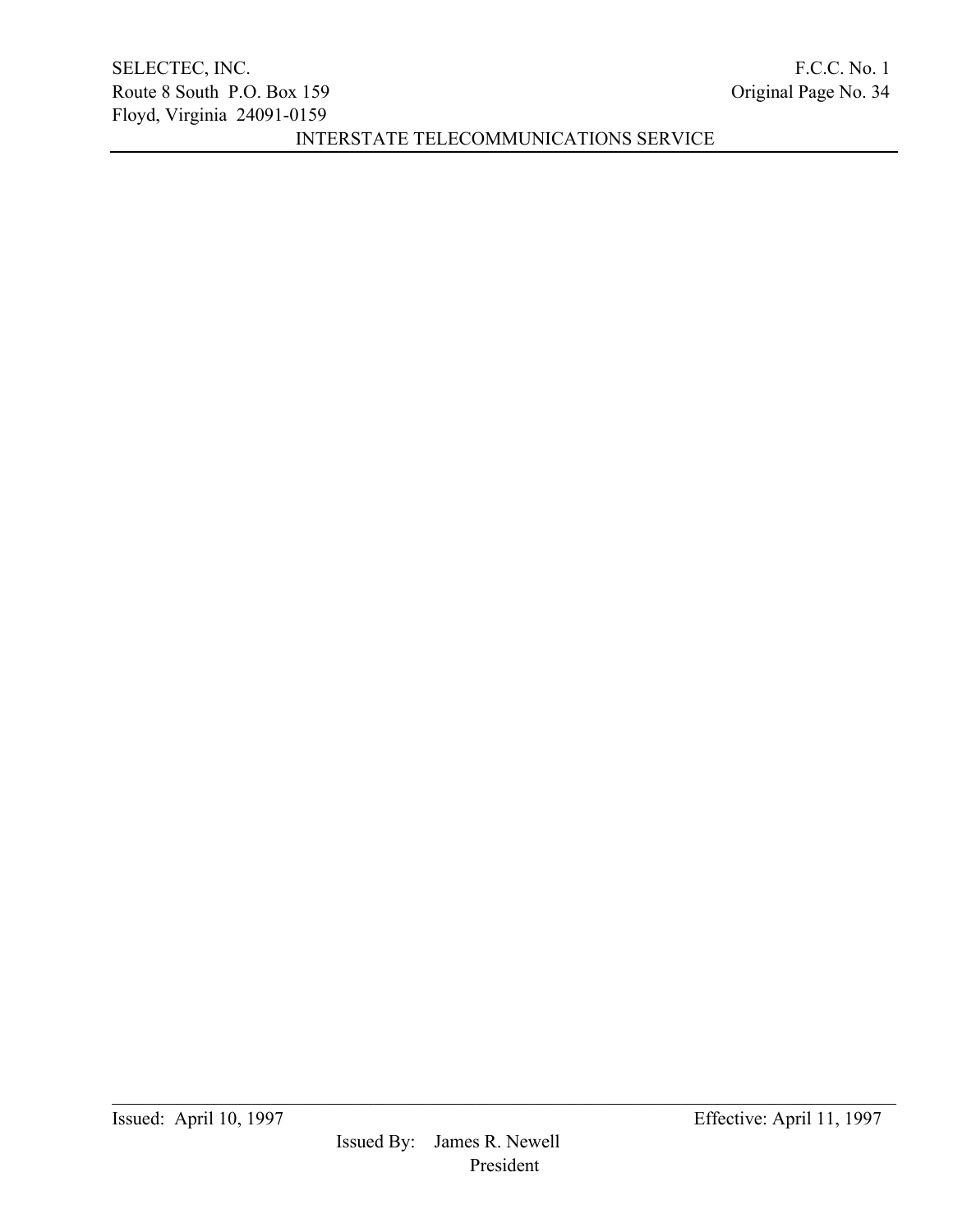### 3. GENERAL RULES AND REGULATIONS (Cont'd)

#### 3.5 PAYMENT REGULATIONS (Cont'd)

3.5.5 If a Customer accumulates more than \$1,000 of undisputed delinquent charges, the Company's Resp Org reserves the right not to honor that Customer's request for a Resp Org change and the Company reserves the right not to honor that Customer's request for a carrier change until such undisputed charges are paid in full.

3.5.6 The Company may require applicants or Customers to provide information pertaining to their financial ability to pay for service.

3.5.6.1 Applicants or Customers whose credit worthiness is not acceptable to the Company, or is not a matter of general knowledge, may be denied service or may be required to make, at any time, a deposit in an amount equaling up to three months, actual or estimated, charges for the services provided. The Company may increase the amount of any deposit previously required if, in the Company's sole discretion, it is reasonably necessary under the circumstances.

3.5.6.2 In the case of a cash deposit, interest will be paid for the period during which the deposit is held by the Company. If the Company, in its sole discretion, determines that the Customer is not capable of satisfying its payment obligations, services may be canceled by the Company upon written notice.

3.5.6.3 At the Company's option, such deposit may be refunded or credited to the Customer at, or any time prior to, termination of service. The Customer may elect to apply the deposit to future invoices or receive a payment of the deposit amount. However, if any balance is outstanding on the Customer's account at the time of cancellation, the Company reserves the right to apply the Customer's deposit and accumulated interest against the Customer's unpaid balance.

3.5.7 In the event the Company incurs fees or expenses, including attorney's fees, court costs, costs of investigation and related expenses in collecting, or attempting to collect, any charges owed to the Company, the Customer will be liable to the Company for the payment of all such fees and expenses reasonably incurred.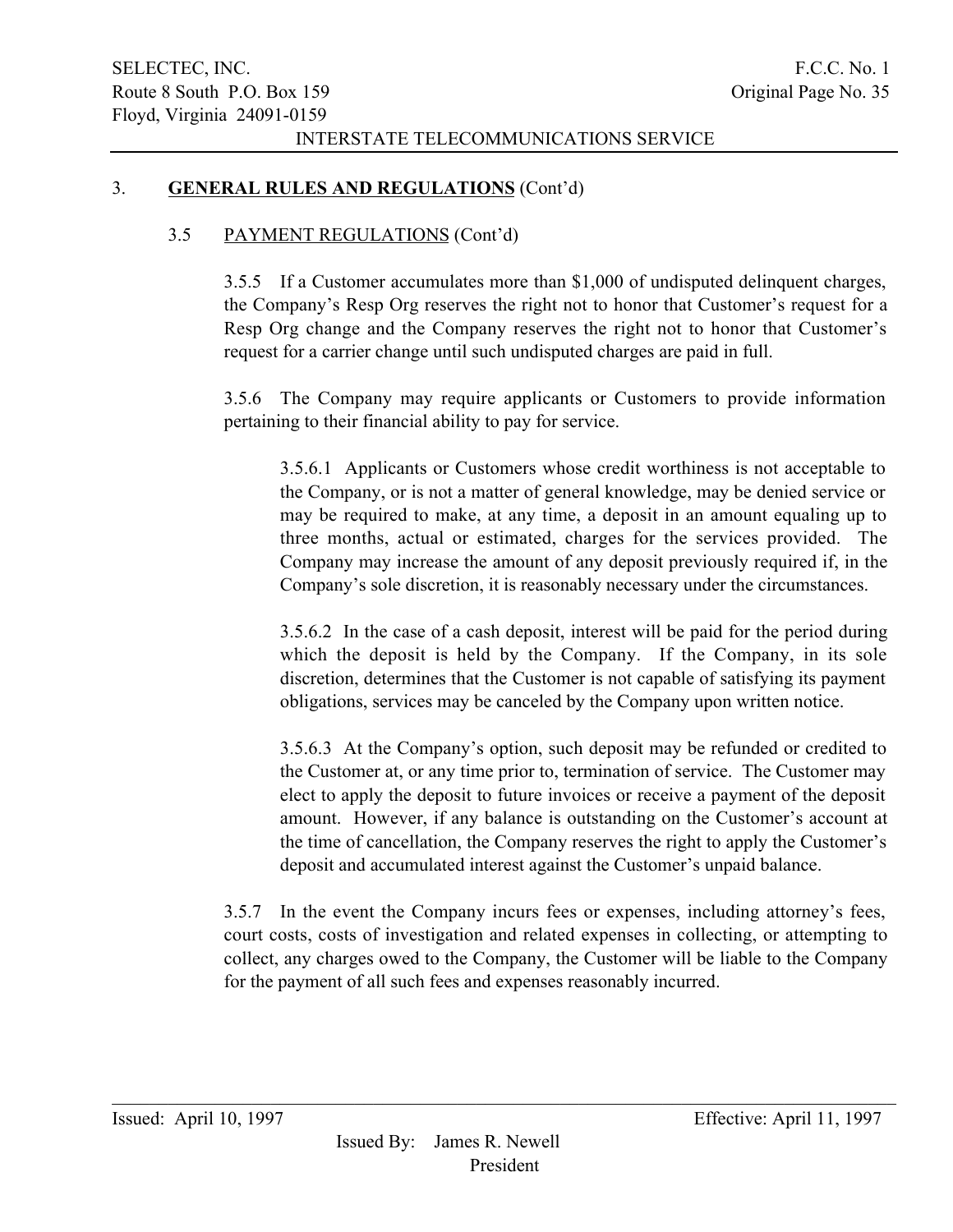## 3. GENERAL RULES AND REGULATIONS (Cont'd)

# 3.5 PAYMENT REGULATIONS (Cont'd)

3.5.8 In the event that a check or draft tendered by a Customer is returned, a fee of \$15 will apply. The fee will be assessed when a check or instrument issued by a Customer is returned without payment for any reason whatsoever, unless the return is a bank error, in which case documentary evidence is required to waive the fee.

3.5.9 All stated charges in this tariff are computed by the Company exclusive of any federal, state, or local use, excise, gross receipts, sales, or privilege taxes, duties, fees, or similar liabilities (other than general income or property taxes) whether charged to or against the Company of its Customer. Such taxes, fees, etc. shall be paid by the Customer in addition to the charges stated in this tariff. All such taxes, duties and fees shall each be shown as a separate line item on the Customer's monthly invoice.

3.5.10 In cases involving toll fraud, the Company may backbill for one and one-half (1 1/2) years from the point when such fraud was detected and/or quantified.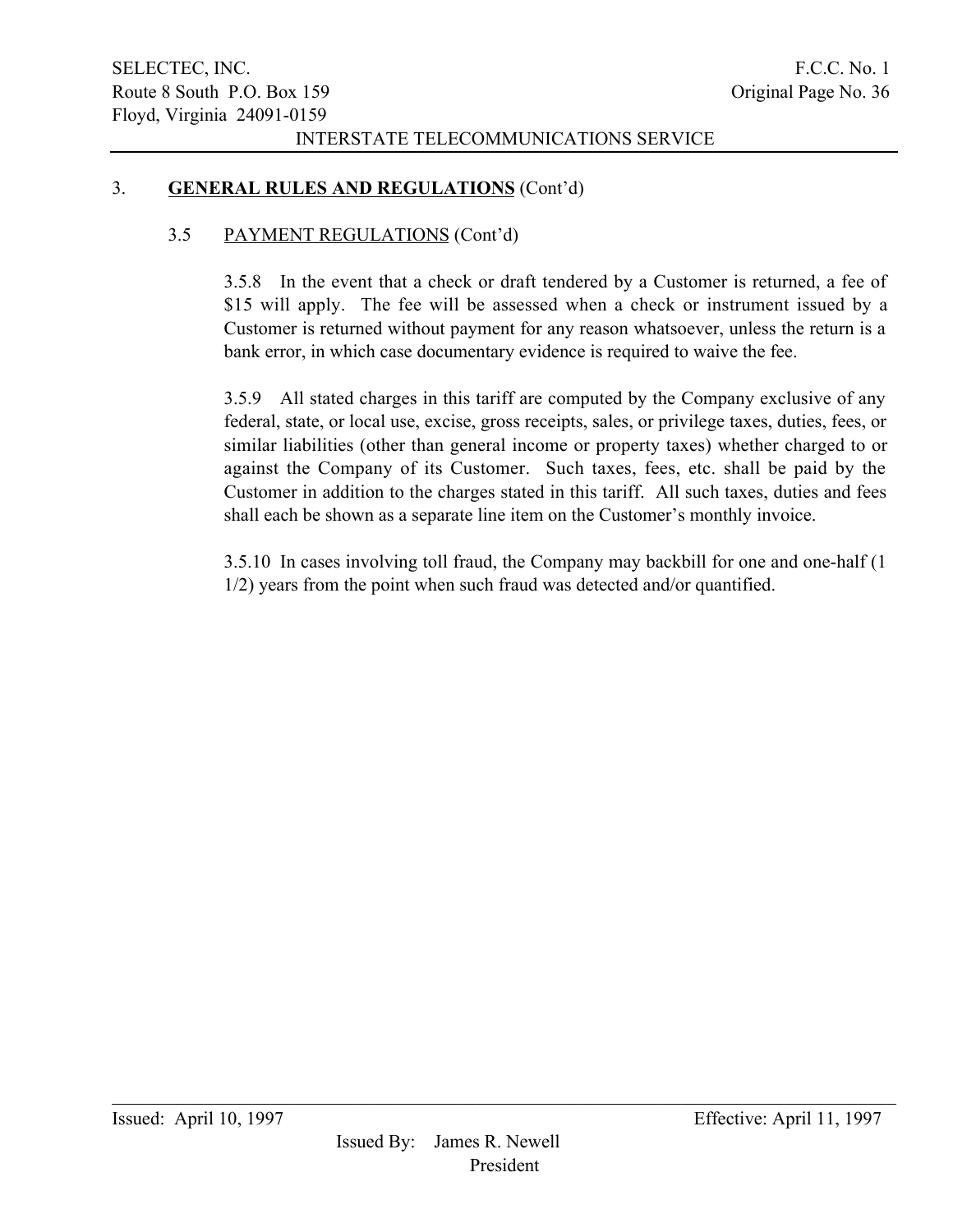## 3. GENERAL RULES AND REGULATIONS (Cont'd)

### 3.6 CREDIT ALLOWANCES

### 3.6.1 Interruption of Service

3.6.1.1 No credit will be allowed for relinquishing facilities in order to perform routine maintenance.

3.6.1.2 Credit for failure of service or equipment will be allowed only when such failure is caused by or occurs in facilities or equipment provided by the Company. As used in this tariff, all equipment, facilities and/or services for which the Company renders a bill for payment are considered provided by the Company whether or not the equipment, facilities and/or services are owned and operated by the Company unless otherwise provided by the terms or this tariff.

3.6.1.3 No credit will be allowed for failures of service or equipment due to Customer user-provided facilities or any act or omission of the Customer, its authorized user(s), officers, directors, employees, agents, contractors, licensees or invitees or any person or entity who gains access to the service at the customer through the negligence of the customer.

3.6.1.4 Credit allowance time for failure of service or equipment starts when the Customer notifies the Company of the failure or when the Company has actual knowledge of the failure, and ceases when the service has been restored and an attempt has been made to notify the Customer.

3.6.1.5 The Customer shall notify the Company of failures of service or equipment and make reasonable attempts to ascertain whether the failure is caused by Customer-provided equipment.

3.6.1.6 Only those portions of the service or equipment operation materially interfered with will be credited.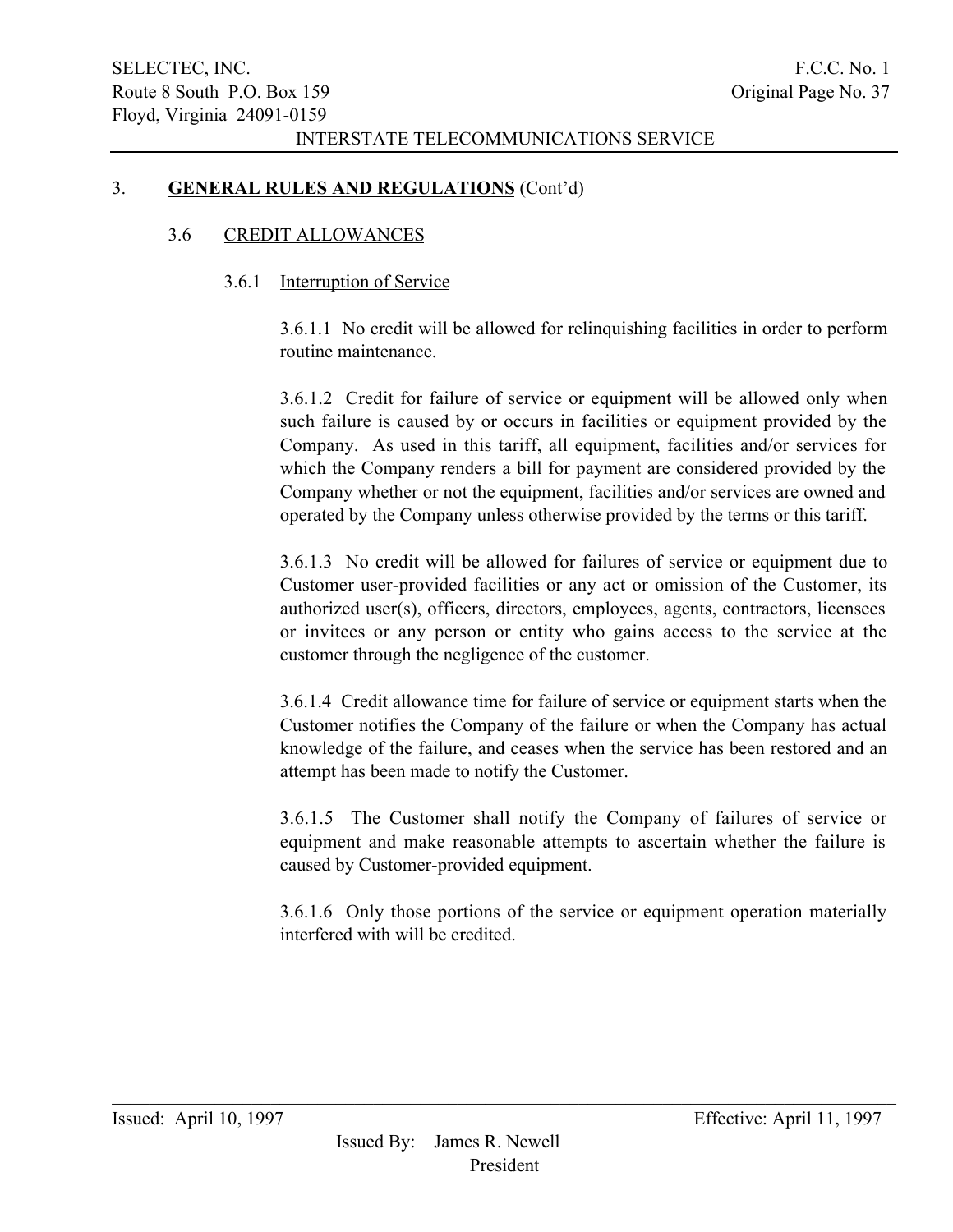## 3. GENERAL RULES AND REGULATIONS (Cont'd)

## 3.6 CREDIT ALLOWANCES (Cont'd)

### 3.6.2 Outage Credit

3.6.2.1 No credit shall be given for an interruption of less than 2 hours.

3.6.2.2 The Customer shall be credited for an interruption of 2 hours or more at the rate of 1/360th of the monthly charge for the facilities affected for each period of 2 hours or major fraction thereof that the interruption continues. (A billing period has 30 days and service is provided 24 hours a day, 7 days a week. Every month will have 720 hours.) Such a credit shall only be applied to services priced by the Company on a monthly flat rated basis.

3.6.2.3 Where a minimum usage charge is applicable and the Customer fails to meet a usage minimum, credit for the outage shall be applied against that minimum equal to 1/360th of the monthly minimum charges associated with the portion of service disabled for each period of 2 hours or major fraction thereof that the interruption continues. Such a credit shall only be applied to services priced by the Company on a monthly flat rated basis.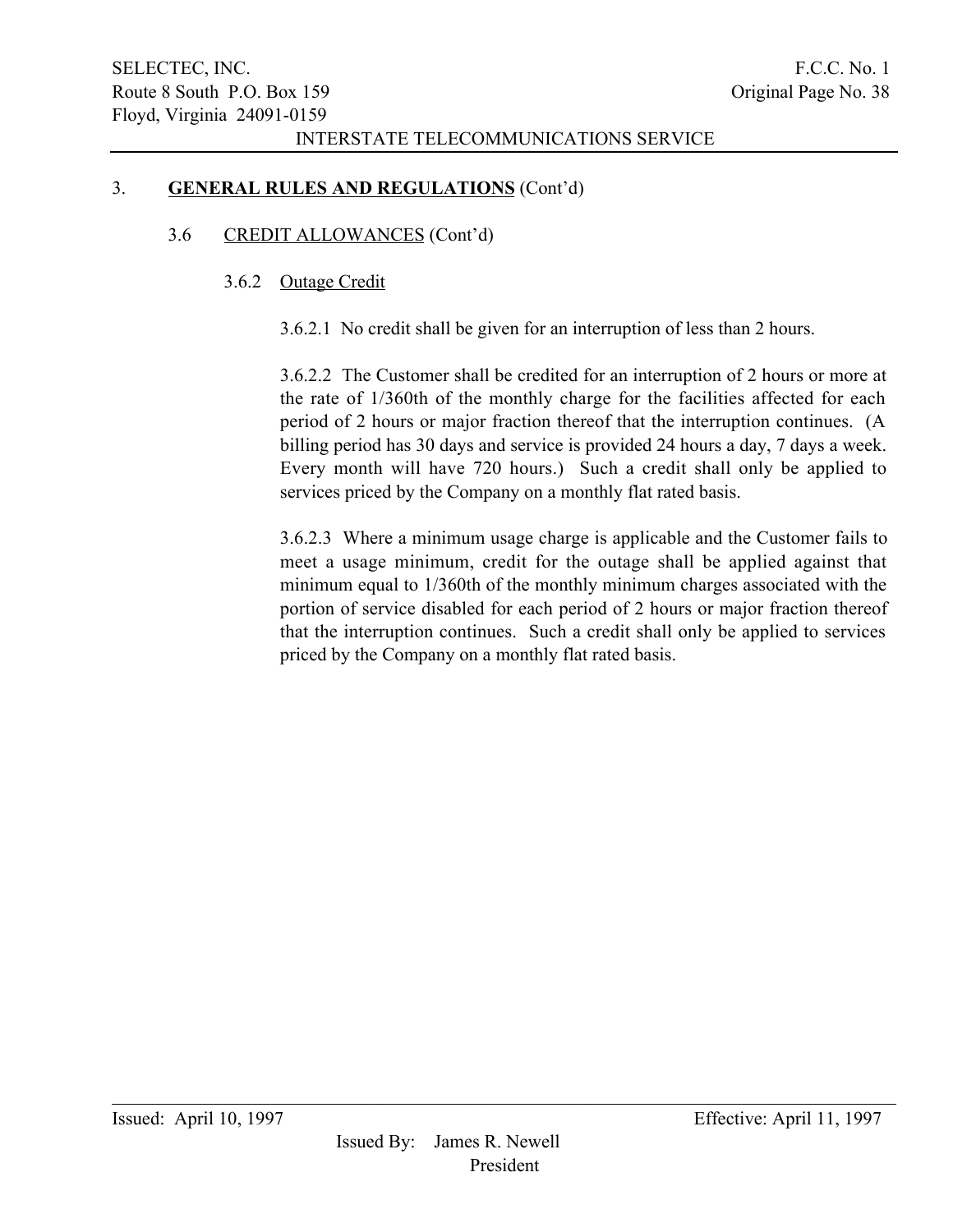## 3. GENERAL RULES AND REGULATIONS (Cont'd)

### 3.7 EQUIPMENT

### 3.7.1 Customer Obligations

3.7.1.1 The Customer shall assume all responsibility for obtaining all necessary permits, authorization or consents for interconnecting Customer-provided equipment or facilities with the Company's services or facilities as well as ensuring that the Customer-provided equipment or facilities are properly interfaced with the Company's services or equipment.

3.7.1.2 Access to and release of Company provided facilities located on the Customer's premises for testing and repair will be required for failures of equipment or service and/or routine maintenance. The Company will notify the Customer in advance of such necessary access or release and will attempt to schedule the access or release at a mutually convenient time. For charges contemplated in the tariff, such testing and repair and/or routine maintenance will be performed during regular business hours. When, at the specific request of the Customer, such routine maintenance, testing and/or repair is performed outside of regular business hours, additional special service charges may apply.

3.7.1.3 The Customer shall operate its equipment and facilities in such a manner that its use of the Company's facilities shall not interfere with any other Customer's use of the Company's services or equipment.

3.7.1.4 The Customer shall provide adequate space, electrical power, wiring, HVAC and electrical outlets necessary for the proper operation of the Company's equipment on the Customer's and/or authorized user's premises.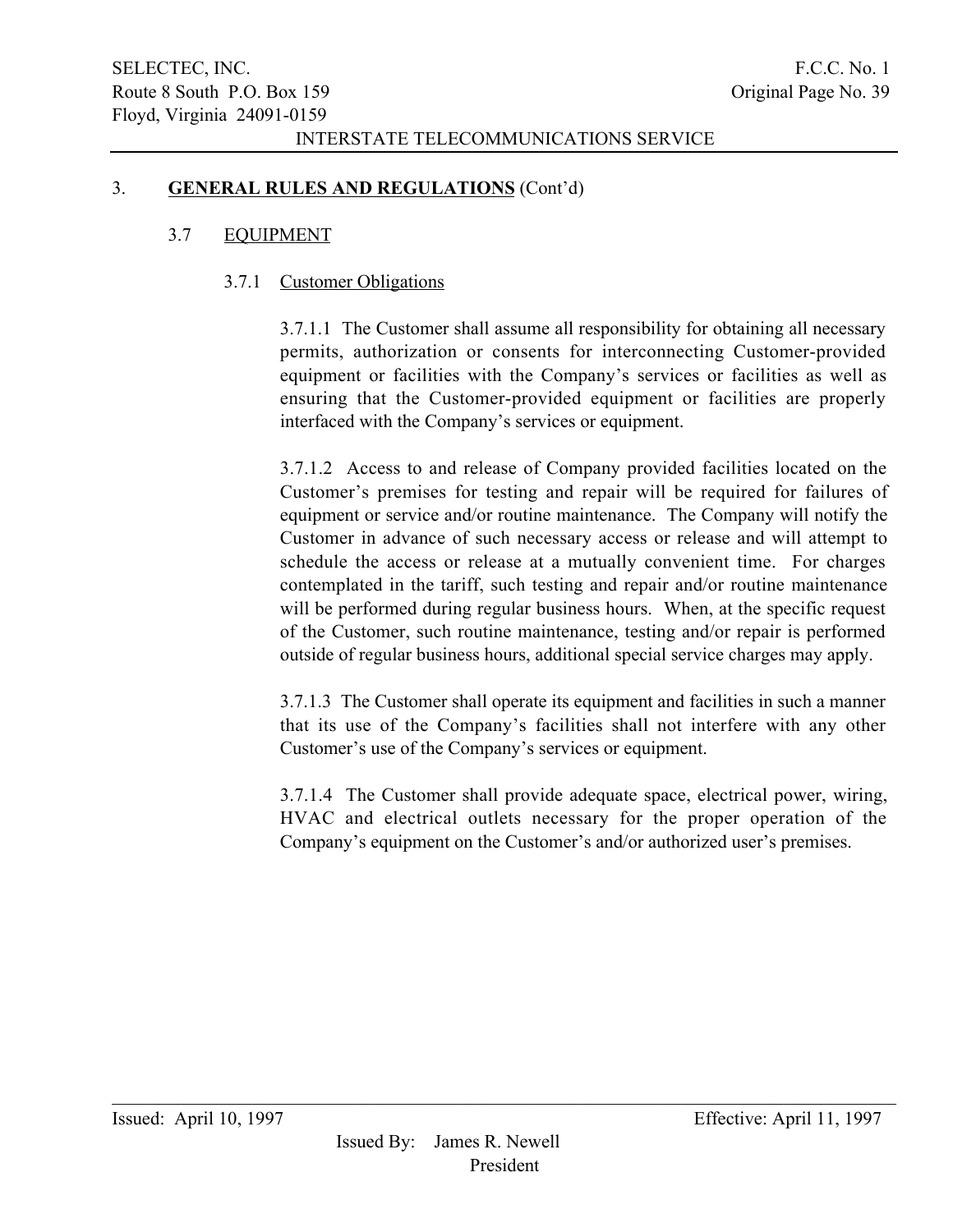## 3. GENERAL RULES AND REGULATIONS (Cont'd)

## 3.7 EQUIPMENT (Cont'd)

## 3.7.1 Customer Obligations (Cont'd)

3.7.1.5 The Customer shall be responsible for all loss regardless of cause (other than directly resulting from an act or omission of the Company) to the Company's equipment on the Customer's or its authorized user's premises.

3.7.1.6 The Customer is responsible for ensuring that, except for Customer authorized and qualified personnel, no one attempts to adjust, modify, move or otherwise interfere in any way with the continuous operation of the Company's equipment located at the Customer's or authorized user premises.

3.7.1.7 The Customer shall comply with the minimum protective criteria generally accepted in the telephone industry and other appropriate criteria as may be prescribed by the Company to protect the integrity of service or for safety reasons.

3.7.1.8 The Customer shall be responsible for the installation, operation or maintenance of any Customer-provided equipment. Where such equipment is connected to service furnished pursuant to this tariff, the responsibility of the Company shall be limited to the furnishing of services under this tariff and to the maintenance and operation of such services in the proper manner. Subject to this responsibility, the Company shall not be responsible for the following:

(a) the through transmission of signals generated by Customer-provided equipment or for the quality of, or defects in, such transmission;

(b) the reception of signals by Customer-provided equipment; or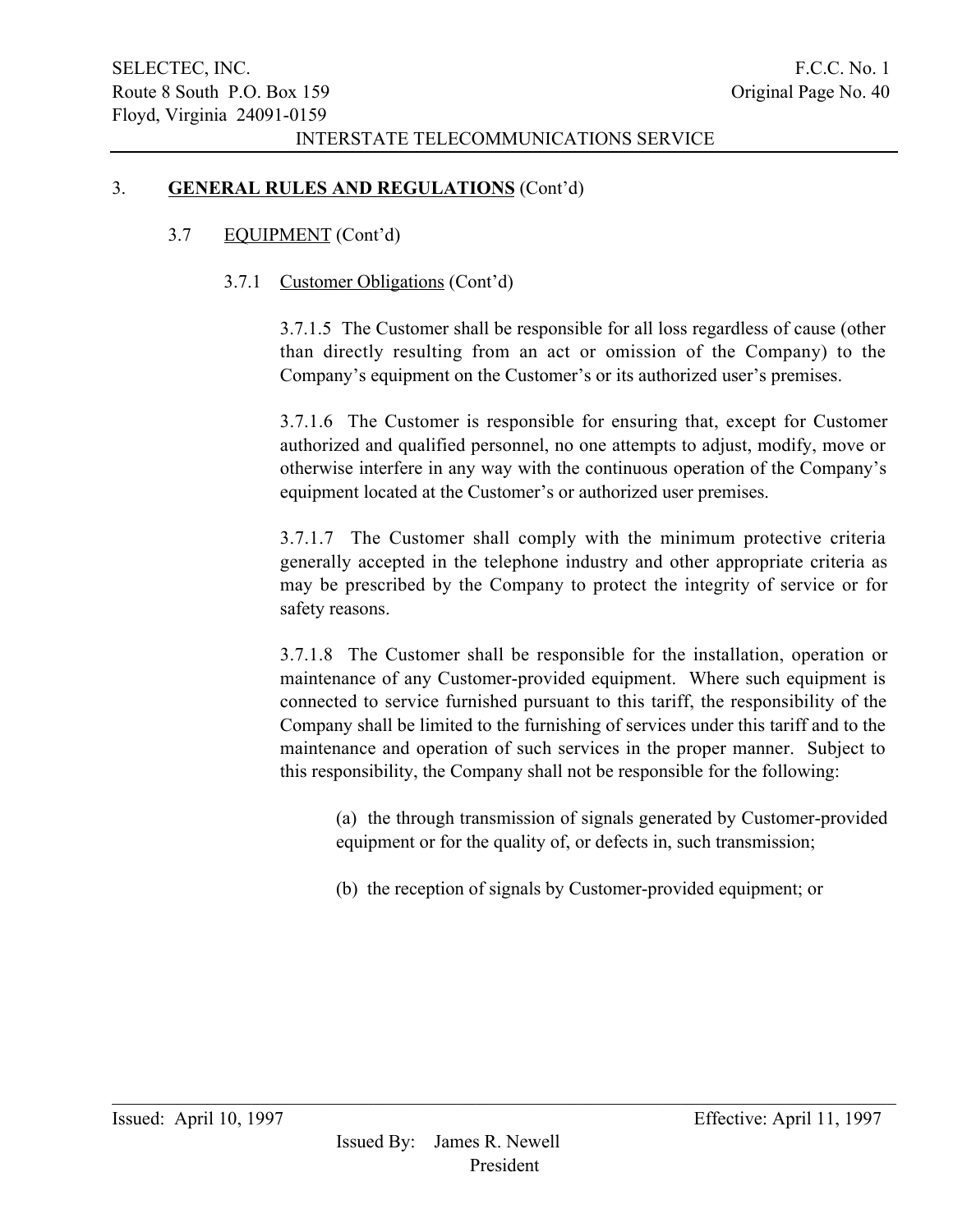## 3. GENERAL RULES AND REGULATIONS (Cont'd)

## 3.7 EQUIPMENT (Cont'd)

- 3.7.1 Customer Obligations (Cont'd)
	- 3.7.1.8 (Cont'd)

(c) network control signaling where such signaling is performed by Customer-provided network control signaling equipment.

### 3.7.2 Terminal Equipment

3.7.2.1 The Company's facilities and service may be used with or terminated in Customer-provided terminal equipment or Customer-provided communications systems. Such terminal equipment shall be furnished and maintained at the expense of the customer, except as otherwise provided in this tariff. The Customer is responsible for all costs at his premises, including Customer personnel, wiring, electrical power, and the like, incurred in the use of the Company's service.

3.7.2.2 When such terminal equipment is used, the equipment shall comply with the minimum protective criteria set forth below and shall not interfere with service furnished to other Customers. Additional protective equipment, if needed, shall be employed at the Customer's expense.

3.7.2.3 When service(s) using voice grade facilities is terminated in Customerprovided terminal equipment, channel derivation devices, or communications systems, the Customer shall comply with the following minimum protective criteria: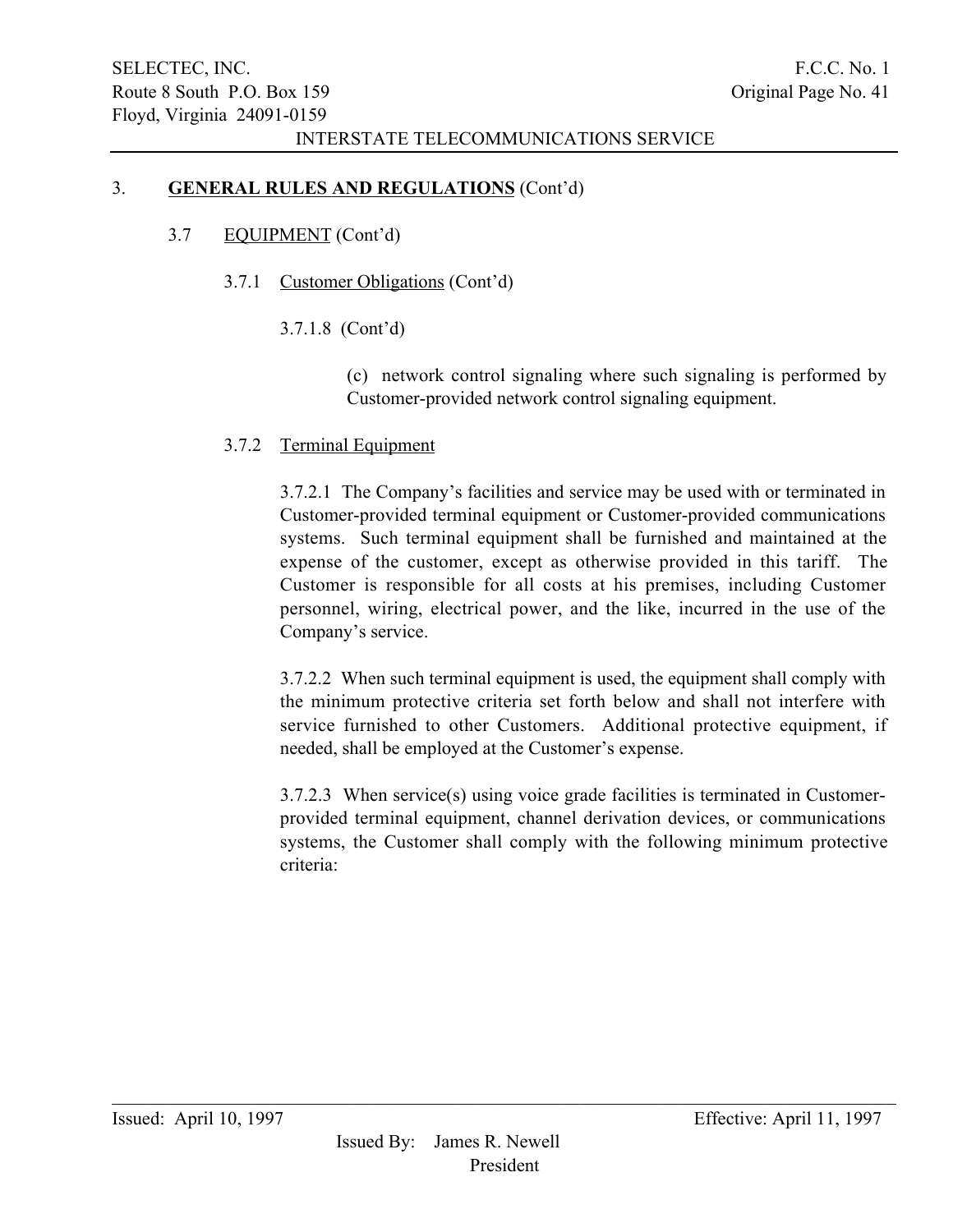### 3. GENERAL RULES AND REGULATIONS (Cont'd)

## 3.7 EQUIPMENT (Cont'd)

## 3.7.2 Terminal Equipment (Cont'd)

## 3.7.2.3 (Cont'd)

.1 When the facilities furnished under this tariff are used in common with local telephone company services, it is necessary in order to prevent excessive noise and cross talk, that the power of the signal applied to the local lines be limited. A single valued limit for all application cannot be specified. Therefore, the power of the signal in the band over 300 hertz which may be applied by the Customer-provided equipment at the point of termination will be specified by the Company for each application, to be consistent with the signal power allowed on the telecommunications network as specified in FCC Part 68 Rules and Regulations.

.2 To protect the telecommunications services from interference at frequencies which are above the band of service provided, the carrier will specify the acceptable signal power in the following bands to be applied by the Customer provided equipment or communications system at the point of termination to insure that the input to facilities of the Company or other communications company that the Company connects with does not exceed the limits indicated.

a. The power in the band from 3,995 hertz to 4,000 hertz shall be at least 19 dB below the power of the signal as specified in Subsection .1 preceding.

b. The power in the band from 4,000 hertz to 10,000 hertz shall not exceed 24 dB below one milliwatt.

c. The power in the band from 10,000 hertz to 25,000 hertz shall not exceed 24dB below one milliwatt.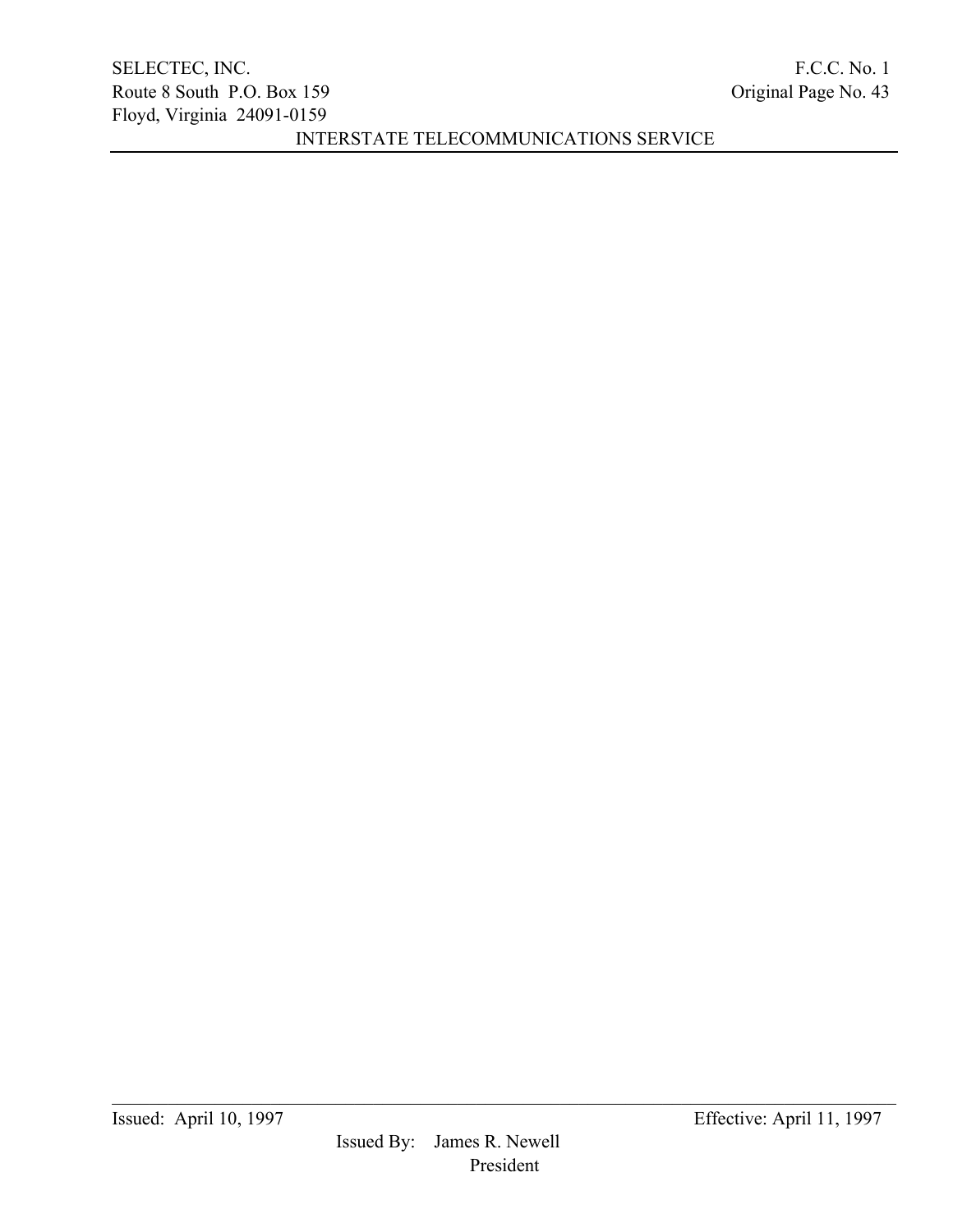## 3. GENERAL RULES AND REGULATIONS (Cont'd)

# 3.7 EQUIPMENT (Cont'd)

- 3.7.2 Terminal Equipment (Cont'd)
	- 3.7.2.3 (Cont'd)
		- .2 (Cont'd)

d. The power in the band from 25,000 hertz to 40,000 hertz shall not exceed 36 dB below one milliwatt.

e. The power in the band above 40,000 hertz shall not exceed 50 dB below one milliwatt.

.3 Where there is connection via Customer-provided terminal equipment or communications systems to a Message Telecommunications Service to prevent the interruption or disconnection of calls or interference with network control signaling, it is necessary that the equipment to the interface at no time has energy solely in the 2450 to 2740 hertz band. If signal power is in the 2450 to 2750 hertz band, it must not exceed the power present at the same time in the 800 to 2450 hertz band.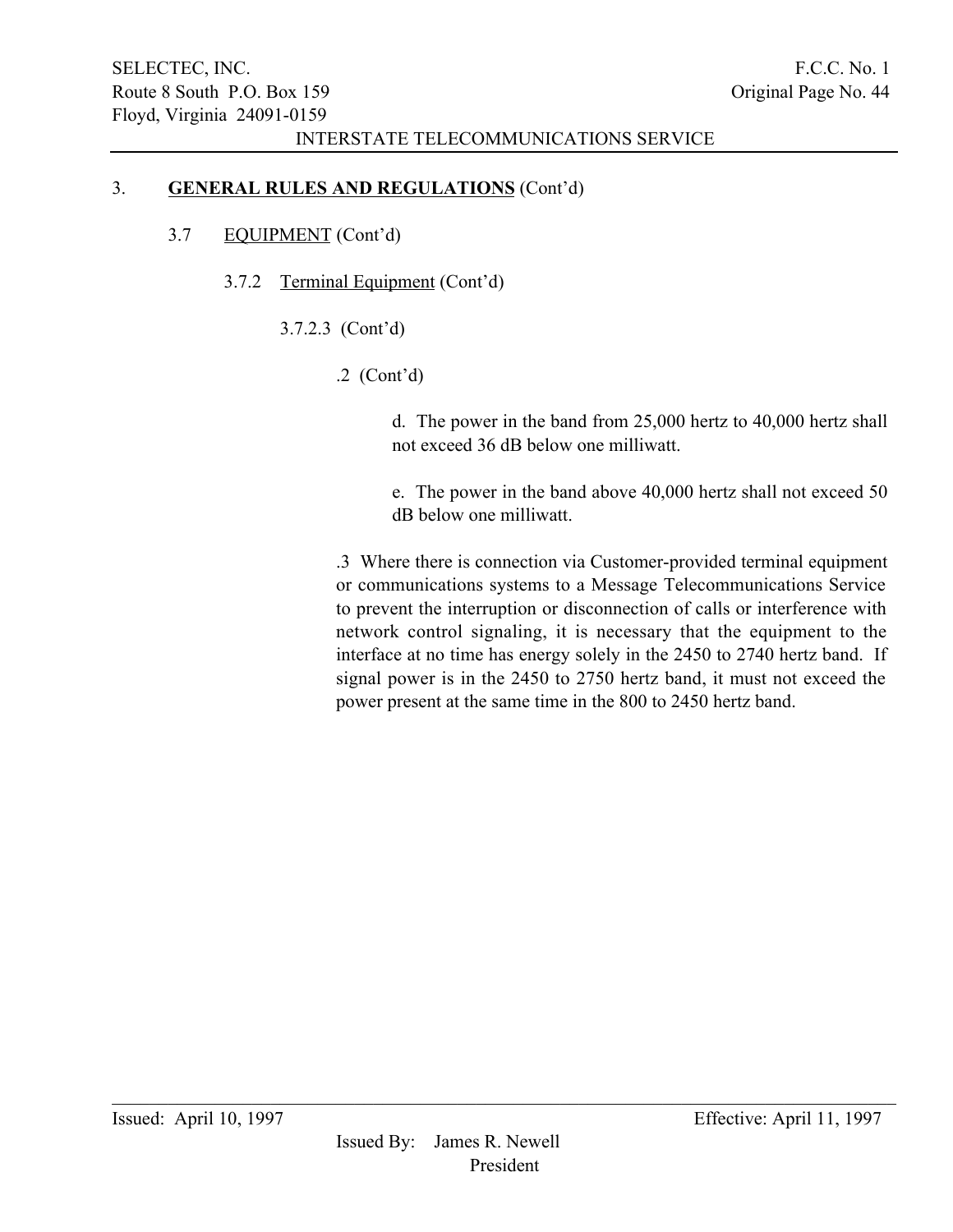## 3. GENERAL RULES AND REGULATIONS (Cont'd)

- 3.7 EQUIPMENT (Cont'd)
	- 3.7.2 Terminal Equipment (Cont'd)
		- 3.7.2.3 (Cont'd)

.4 Where such Customer-provided equipment or communications system applies, signals having components in the frequency spectrum below 300 hertz, excluding ringing signals, the currents and voltages (including all harmonics and spurious signals) at the interface shall not exceed the limits indicated in a. through d. following:

> a. The maximum rms (root-mean-square) value, including dc and ac components of the current per conductor shall not exceed 0.35 ampere.

> b. The magnitude of the peak of the conductor or ground voltage shall not exceed 70 volts.

> c. The conductor voltage shall be such that the conductor-toground voltage limit in .2 preceding is not exceeded. If the signal source is not grounded, the voltage limit in .2 preceding applies to the conductor-to-conductor voltage.

> d. The total weighted rms voltage within the band from 50 hertz shall not exceed 100 volts. The total weighted rms voltage is the square root of the sum of the products times the square of the rms voltage of the individual frequency components. The weighting factors are indicated.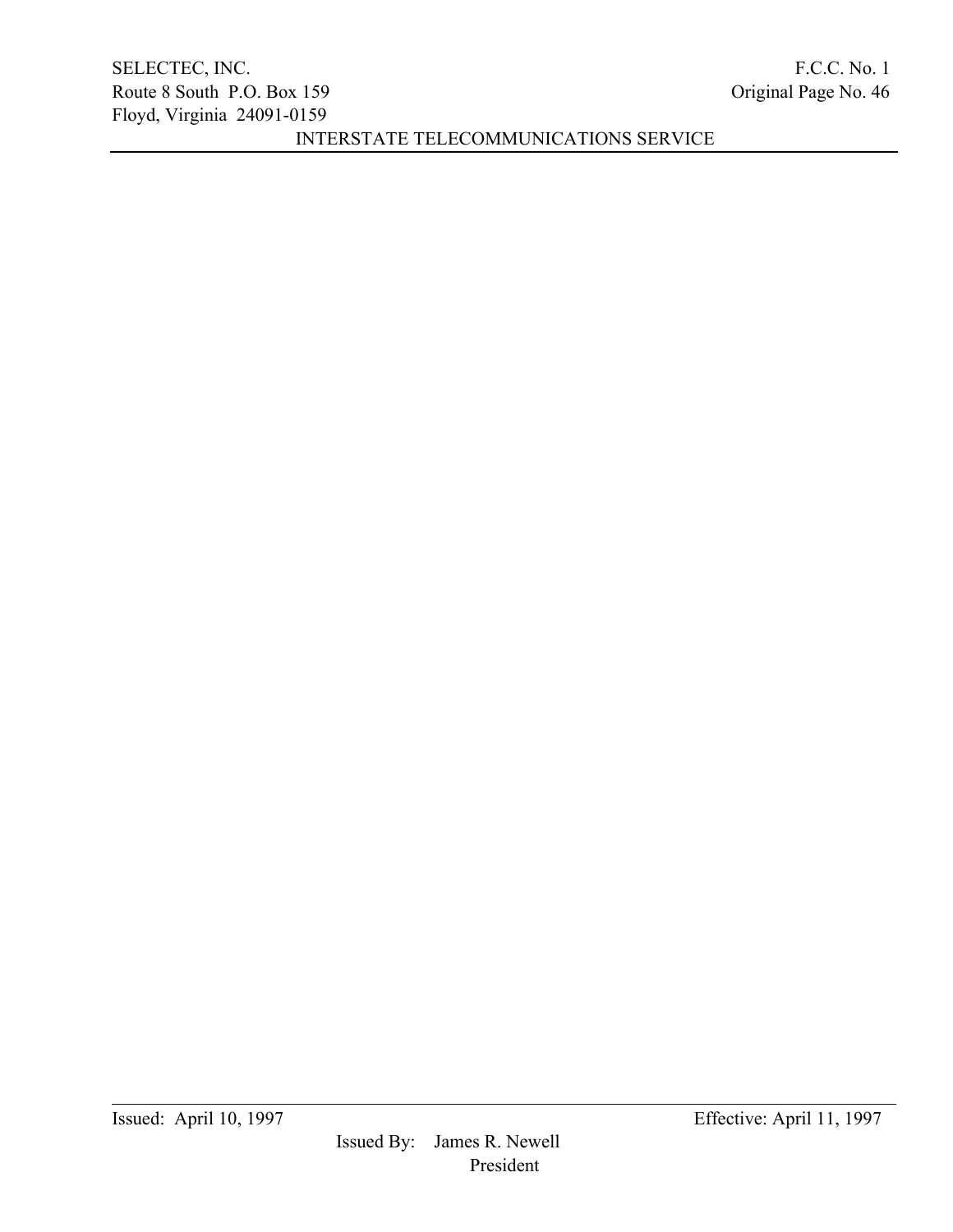## 3. GENERAL RULES AND REGULATIONS (Cont'd)

## 3.7 EQUIPMENT (Cont'd)

- 3.7.2 Terminal Equipment (Cont'd)
	- 3.7.2.3 (Cont'd)
		- .4 (Cont'd)

| For Frequencies Between | <b>Weighting Factor</b> |
|-------------------------|-------------------------|
| 50 Hertz and 100 Hertz  | $f^2/10^4$              |
| 100 Hertz and 300 Hertz | $f^{3.3}/10^{6.6}$      |

Where f is the numerical value of the frequency, in hertz, of the frequency component being weighted.

3.7.2.4 If the Customer fails to maintain and operate his terminal equipment properly, resulting in the occurrence or possibility of harm to the Company's equipment, personnel, or the quality of service to other Customers, the Company may, upon written notice, require repair, maintenance or the use of protective equipment at the Customer's expense. If such repair, maintenance or use of protective equipment fails to produce satisfactory results, the Company may, upon written notice, terminate the customer's service immediately.

3.7.2.5 The Customer shall also comply with the minimum protective criteria generally accepted in the telephone industry including Part 68 of the FCC Rules and Regulations, and other appropriate criteria as may be prescribed by the Company. The Customer shall ensure that his terminal facilities are of the proper mode, band-width, power, data, speed, and signal level for the intended use of the Customer, and that the signals do not damage the Company's equipment, injure personnel or degrade service to other Customers.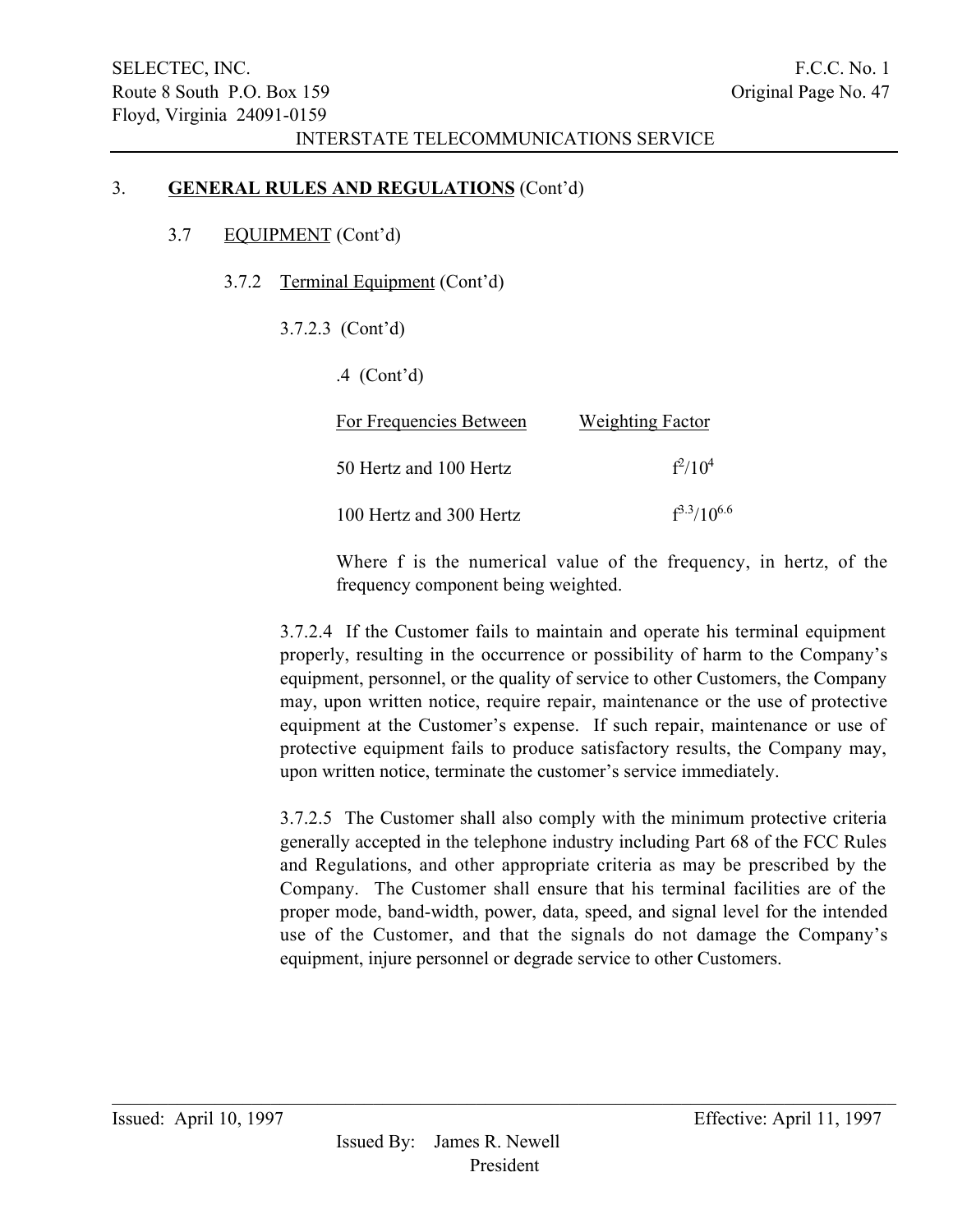## 3. GENERAL RULES AND REGULATIONS (Cont'd)

### 3.8 CANCELLATION OF SERVICE

3.8.1 For any of the following reasons, the Company may discontinue service upon at least 10 days' notice or cancel an application for all services without incurring any liability. Separate accounts for the same Customer are also subject to this provision.

3.8.1.1 In the event that a Customer's bill remains unpaid after more than thirty days following rendition of the bill.

3.8.1.2 In the event of a violation of any regulation governing the service under this tariff, when necessitated by conditions beyond the Company's control, a violation of any law, rule, or regulation of any government authority having jurisdiction over the service.

3.8.1.3 Where the Company is prohibited from furnishing services by order of a court or other government authority having jurisdiction.

3.8.2 The Company, by written notice to the Customer, may, without incurring any liability, cancel or suspend the provision of service or equipment for non-payment of any sum due to the Company from the Customer, whether pursuant to service offered under this tariff or otherwise, or as a result of actions of a government agency which forces discontinuance of the provision of service or equipment, or for violation or threatened violation of any of the terms or conditions of this tariff by the Customer or authorized user, or if the Customer becomes insolvent or bankrupt, or makes a general assignment for the benefit of creditors or as otherwise permitted by this tariff. Cancellation will be effective on the date specified on the notice.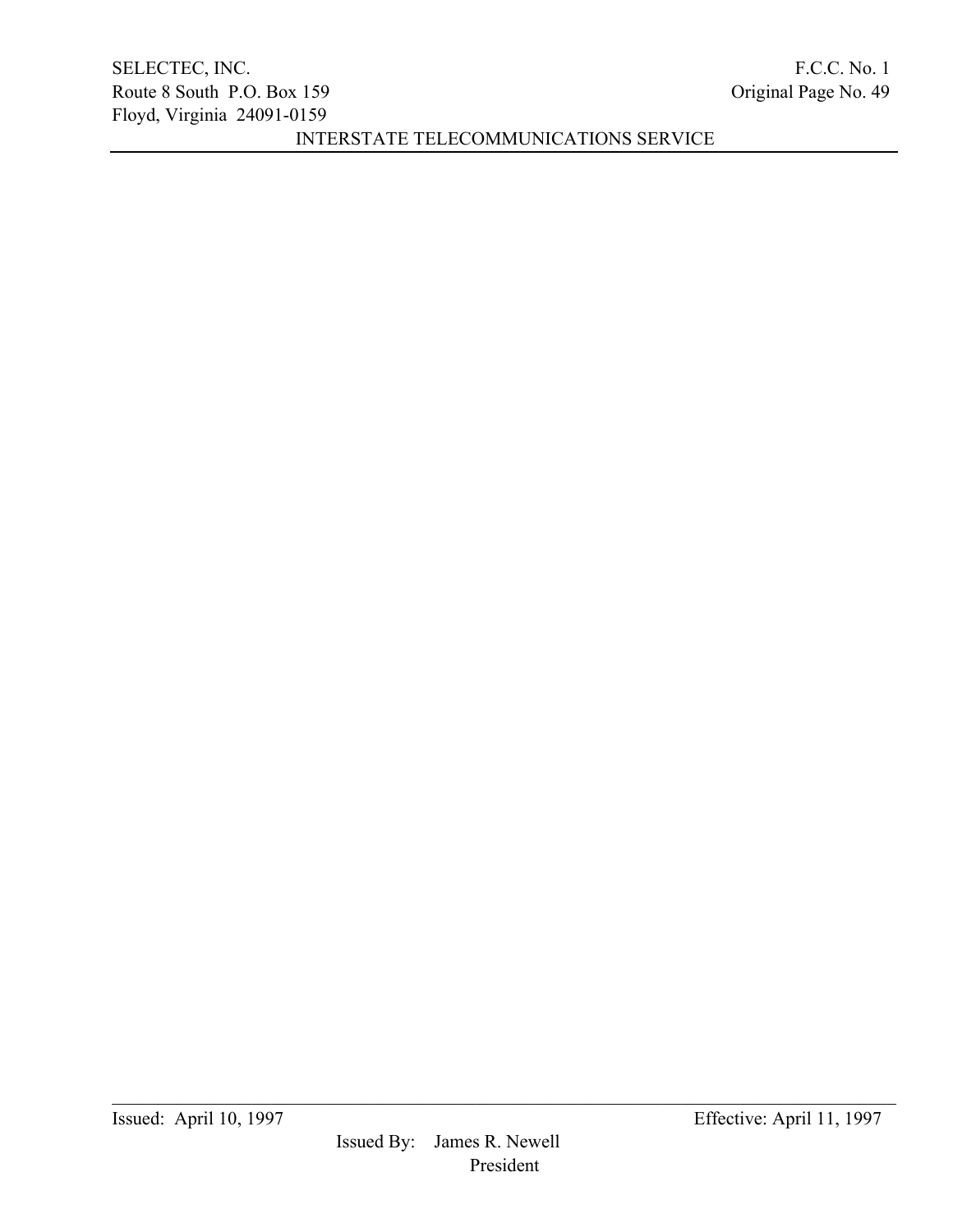## 3. GENERAL RULES AND REGULATIONS (Cont'd)

## 3.8 CANCELLATION OF SERVICE (Cont'd)

3.8.3 Service may be canceled by the Customer only on not less than 30 days written notice to the Company. In the event the Company is unable to disconnect the Customer's access line by the requested cancellation date, the customer will be responsible for any usage over the line.

3.8.4 The discontinuance of service by the Company pursuant to this Section does not relieve the Customer of any obligations to pay the Company for charges due and owed for service(s) furnished up to the time of discontinuance.

3.8.5 The remedies set forth herein shall not be exclusive and the Company shall at all times be entitled to all rights available to it under either law or equity.

3.8.6 Except as otherwise provided in this tariff or as specified in writing by the party entitled to receive service, notices may be given orally or in writing to the person(s) whose name(s) and business address(es) appear on the executed service order.

3.8.7 Where the Company cancels a service and the final service period is less than the monthly billing period, a credit will be issued for any amounts billed in advance, prorated at 1/30th of the monthly recurring charge for each day after the service was discontinued. This credit will be issued to the Customer or applied against the balance remaining on the Customer's account.

3.8.8 The Customer shall pay a cancellation charge for services that require special facilities dedicated to its use when the Customer cancels the order before service begins or prior to the expiration of the service term or if service is canceled for nonpayment or failure to make a requested deposit. The charge will be equal to the non-recoverable portion of expenditures or liabilities incurred expressly for the Customer and the sum of the monthly recurring or minimum usage amount remaining through the end of the term. The Customer is liable for any charges assessed by the interconnecting telephone company providing the dedicated local access line.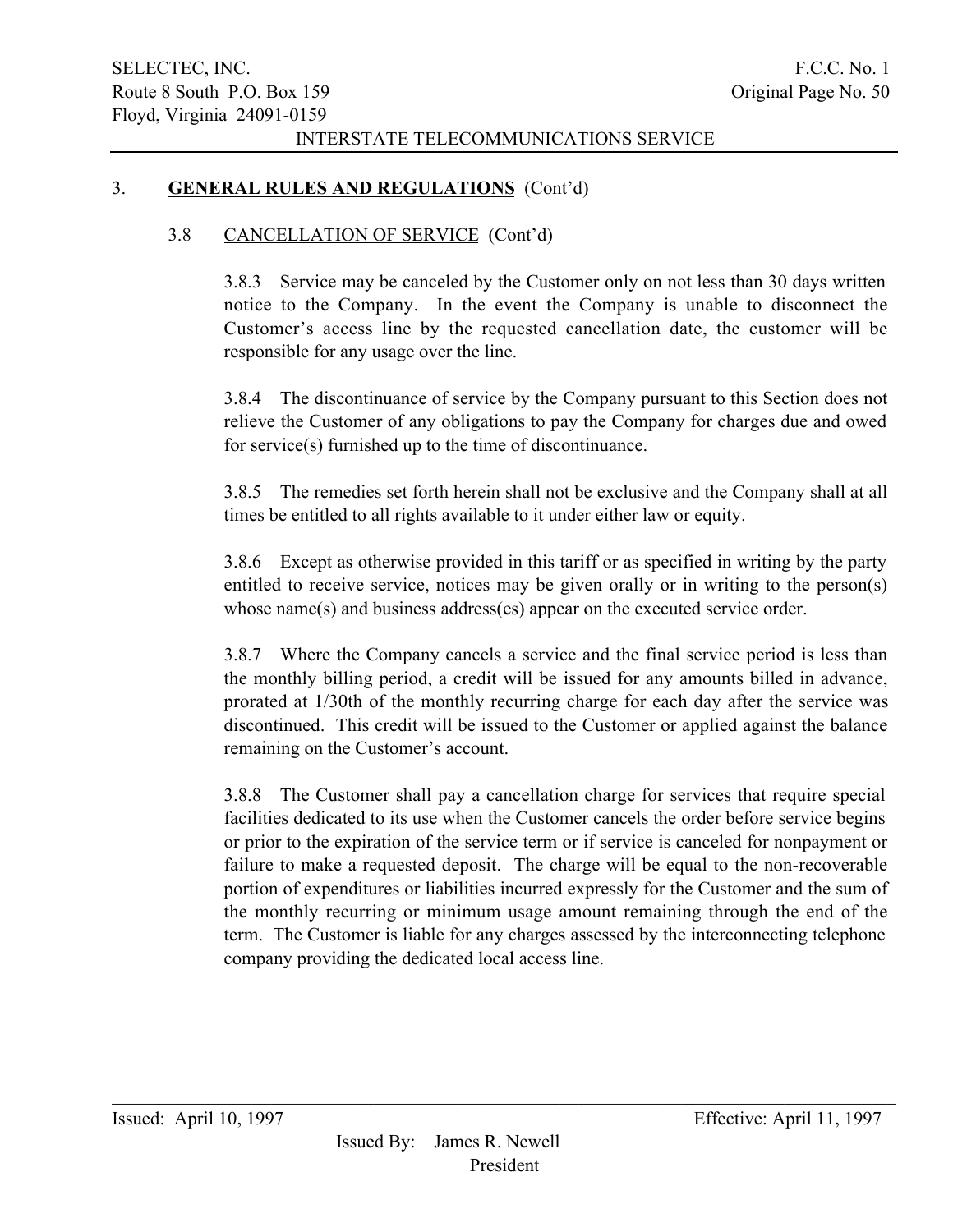## 3. GENERAL RULES AND REGULATIONS (Cont'd)

### 3.9 DETERMINATION AND RENDERING OF CHARGES

3.9.1 For the purpose of billing, service will be deemed to be started on the day the service and its associated equipment, if any, is installed. Where billing is based upon Customer usage, Customers will be billed for all usage commencing on the date usage begins.

3.9.2 Subject to the Company's right to cancel or suspend services as otherwise provided in this tariff, the minimum service period is 30 days. Termination by Customer is effective 30 days after receipt by the company of a written notice of cancellation. Termination by the Company is effective 30 days after delivery of written notice or as otherwise set forth in this tariff or other agreement between the Customer and the Company.

3.9.3 In situations where a Special Service is requested, the minimum service period and charges will be determined on a case-by-case basis.

3.9.4 All monthly recurring charges are billed one month in advance. Initial and final month's billing, when the service period is less than a month, will be prorated at 1/30th of the month's recurring charge for each day the service was rendered or equipment was provided.

3.9.5 Usage charges are billed monthly for the preceding billing period. For periods less than the monthly billing period, minimum usage charges are prorated at 1/30th of the monthly minimum amount for each day the service was rendered.

3.9.6 The duration of a call is rated in intervals of the billing increments described for each service provided in this tariff. If the final interval of a call is less than the applicable billing increment, it will be rounded up to a full increment for purposes of billing.

3.9.7 Computed usage charges or credits for each call are rounded to the nearest cent when possible.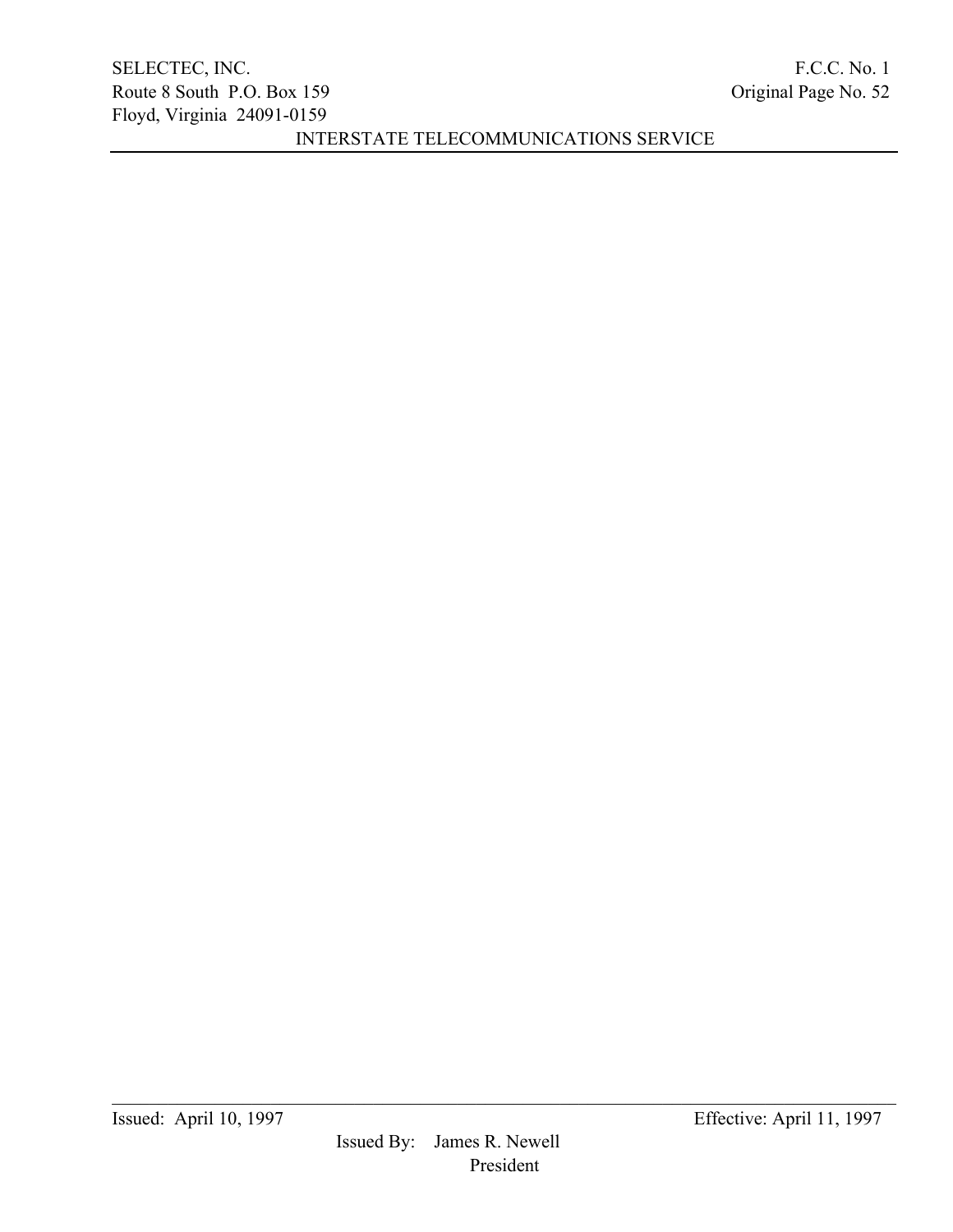# 3. GENERAL RULES AND REGULATIONS (Cont'd)

## 3.9 DETERMINATION AND RENDERING OF CHARGES (Cont'd)

3.9.8 The applicable usage rates for the billing of a distance sensitive call will depend on the distance in airline mileage between the originating and terminating points of the call. For the purpose of determining the airline mileage of a call, the Company will utilize the vertical ("V") and horizontal ("H") coordinates of the rate centers of the originating and terminating points of the call. For purposes of billing, the Company references "V" and "H" coordinates provided by Bell Communications Research. Calls originated by dialing a local exchange number or a 950-type number using an authorization code, the originating point will be the rate center in which the switched access facilities are located. For calls originated via equal access connections, WATS access lines or dedicated access lines, the originating point will be the rate center in which the Customer is located. The terminating point will be determined by the rate center of the called number.

The formula to determine airline miles is as follows:

$$
\sqrt{\frac{(V1 - V2)^2 + (H1 - H2)^2}{10}}
$$

3.9.9 Rate periods apply, unless noted otherwise, as indicated below and are based on the time in which a call is established. In cases where a call begins in one rate period and continues into another, the rate in effect in each period will apply to the portion of the call occurring within the applicable rate period.

Day rates apply from 8 a.m. to, but not including, 5 p.m. Monday through Friday Evening rates apply from 5 p.m. to, but not including, 11 p.m. Sunday through Friday

Night rates apply from 11 p.m. to, but not including, 8 a.m. seven days a week.

Weekend rates apply from 8 a.m. to, but not including, 11 p.m. Saturday and from 8 a.m. to, but not including, 5 p.m. on Sunday.

On holidays, evening rates apply throughout the day on which the holiday is observed unless a lower rate would normally apply.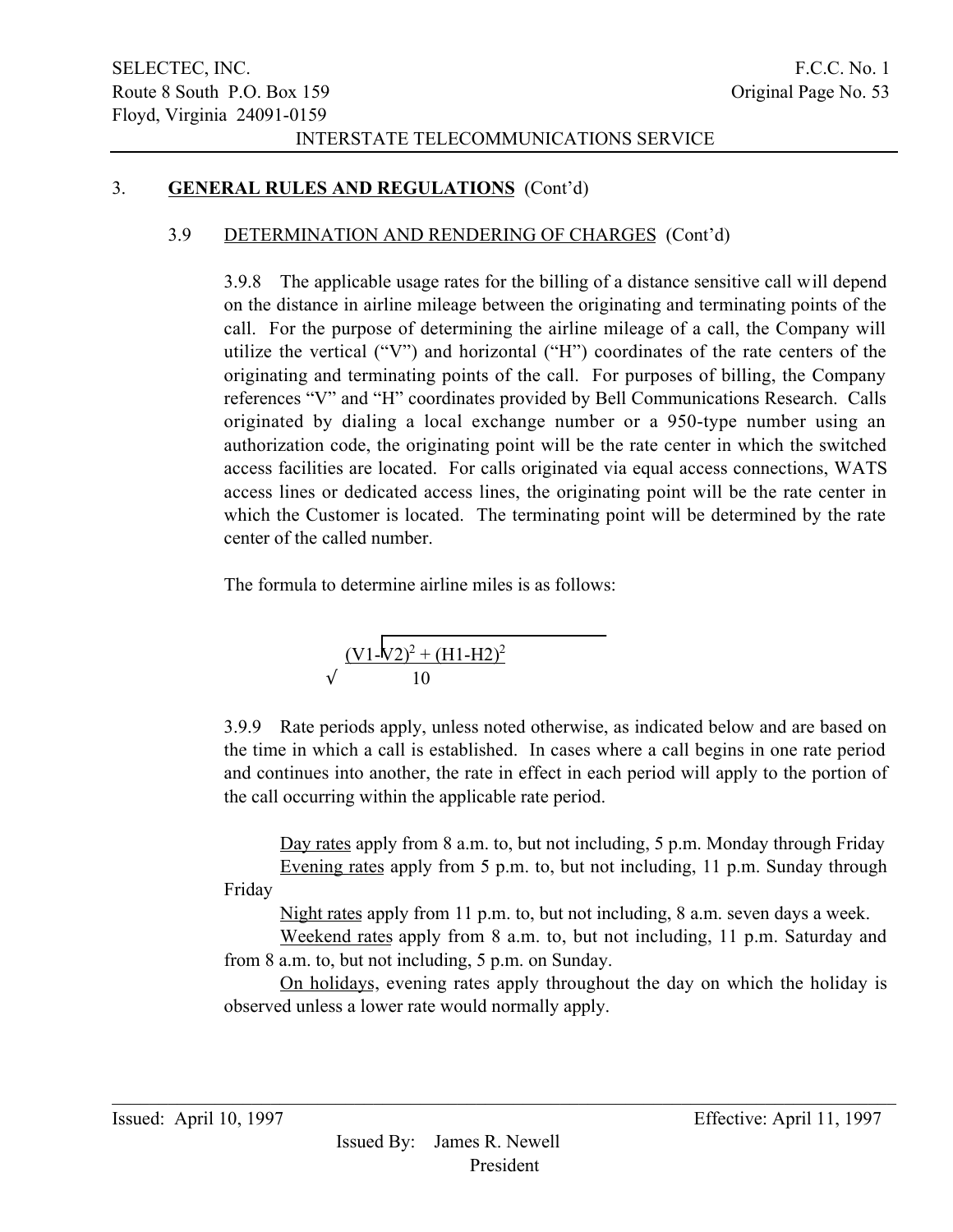## 3. GENERAL RULES AND REGULATIONS (Cont'd)

## 3.10 TIMING OF CALLS

3.10.1 Billable time for service is the duration of time between the called station answering and the called or calling station disconnecting, provided duration may be rounded in accordance with specific descriptions in this tariff.

### 3.11 SPECIAL SERVICES

For the purpose of this tariff, a Special Service is deemed to be any service requested by the Customer for which there is no prescribed rate in this tariff. Special Services charges will be developed on an individual case basis and filed in this tariff.

3.11.1 Special Service charges will be based on the estimated cost of furnishing such services including the cost of operating and maintaining such a service, the cost of equipment and materials used in providing such a service, the cost of installation including engineering, labor supervision, transportation, and the cost of any other specific item associated with the particular Special Service request.

3.11.1.1 If at the request of the Customer, the Company obtains facilities not normally used to provide service to its customer, the cost incurred will be billed as a Special Service.

3.11.1.2 If at the request of the Customer, the Company provides technical assistance not normally required to provided service, the costs involved will be billed as a Special Service.

3.11.1.3 Where special signaling, conditioning, equipment, or other features are required to make Customer-provided equipment compatible with the Company service, the cost of providing these features will be billed as a Special Service.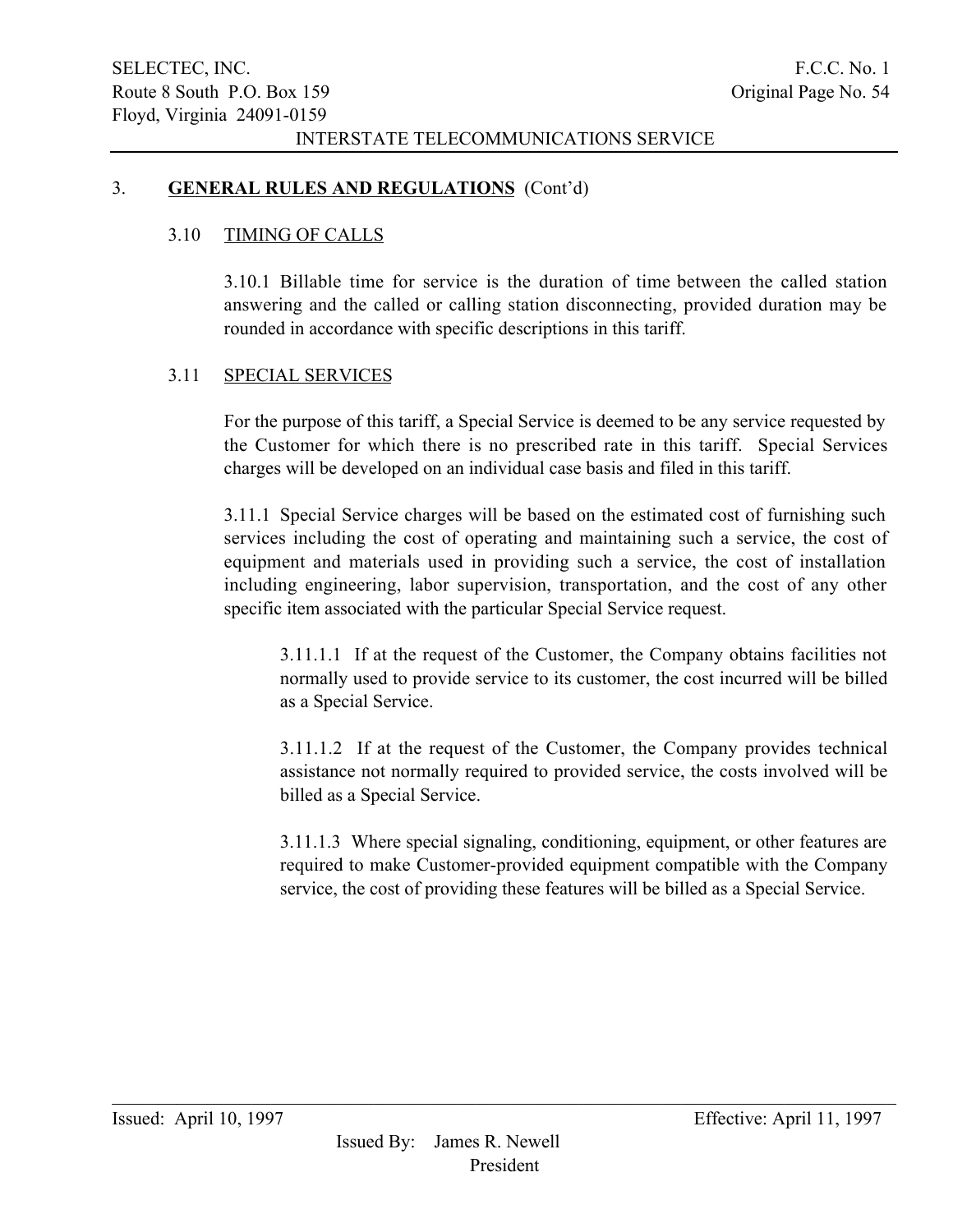# 3. GENERAL RULES AND REGULATIONS (Cont'd)

## 3.12 FRACTIONAL CHARGES

3.12.1 Charges for a fractional part of a month are calculated by counting the number of days remaining in the billing period after service is furnished. Divide that number of days figure by thirty days (billing period). The result is then multiplied by the applicable monthly service charge to arrive at the appropriate fractional monthly service charge.

3.12.2 For each call the minimum charge shall be the applicable charge for the initial billing increment of use with use in excess of the initial billing increment during a call charged at the applicable rate per minute with the fractional billing increments, if any, of each call rounded up to the next highest whole billing increment.

3.12.3 All per call charges of fractional cents shall be rounded to the next full cent unless otherwise stated in the specific product description (Section 4).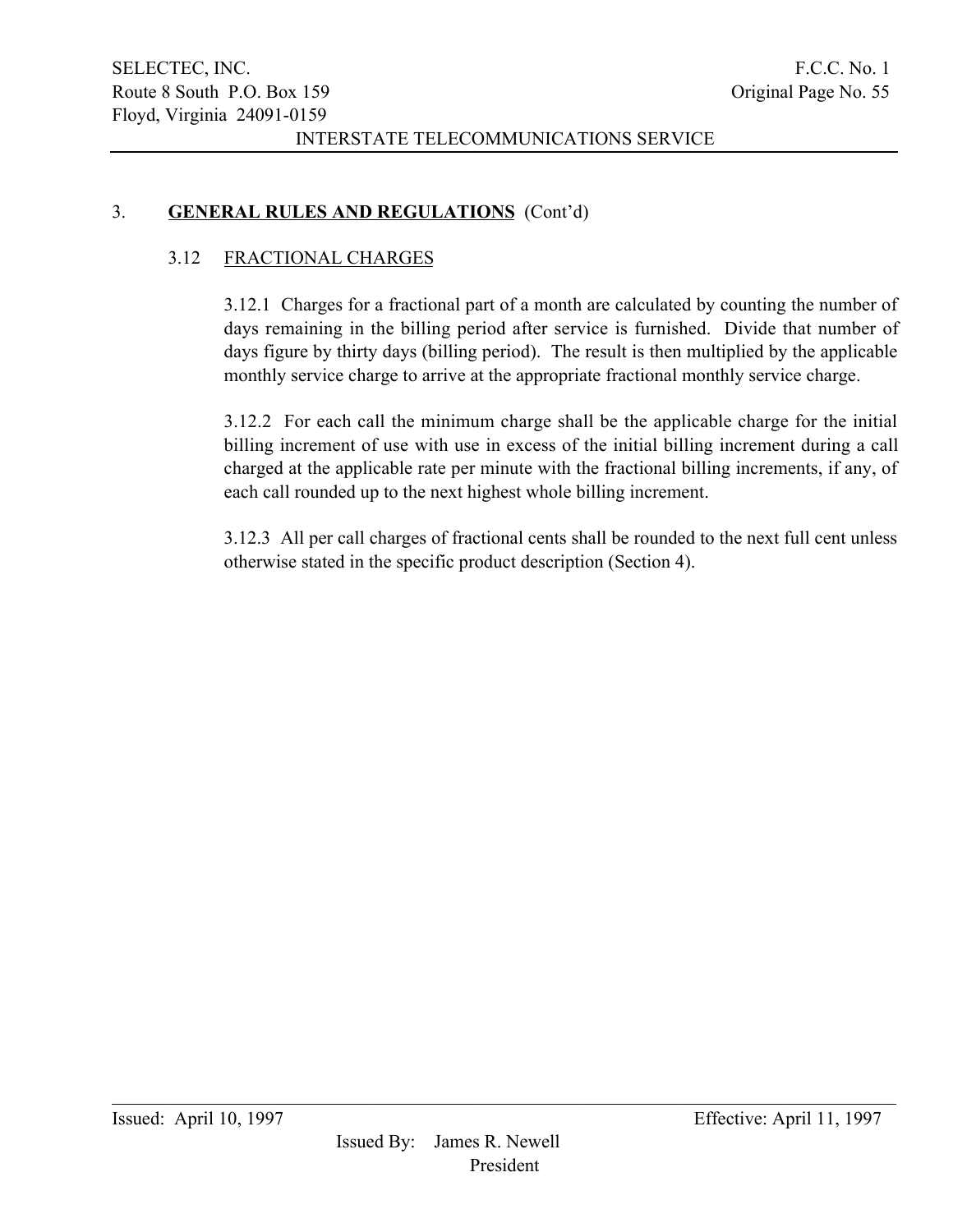# 4. SERVICE DESCRIPTIONS

# 4.1 MESSAGE TELECOMMUNICATIONS SERVICE

4.1.1 MTS - This service arrangement allows a Customer to originate interstate calls in areas with Equal Access capabilities served by the Company by presubscribing to the Service.

The applicable usage rate depends upon the distance between originating and terminating points and the rate period(s) in which the call occurs. Calls are billed in one minute increments after an initial minimum billable period of one minute. Any fraction of a minute is rounded up to the next full minute count. Discounts from the Company's basic rate schedule if available through various calling plans are set forth in Section 4.5 herein.

4.1.2 Product Types

# 4.1.2.1 Basic MTS

.1 Service via equal access facilities is available to Customers served by any LEC equal access office served by the Company.

.2 Company provided services are available for calls originating in the United State of America.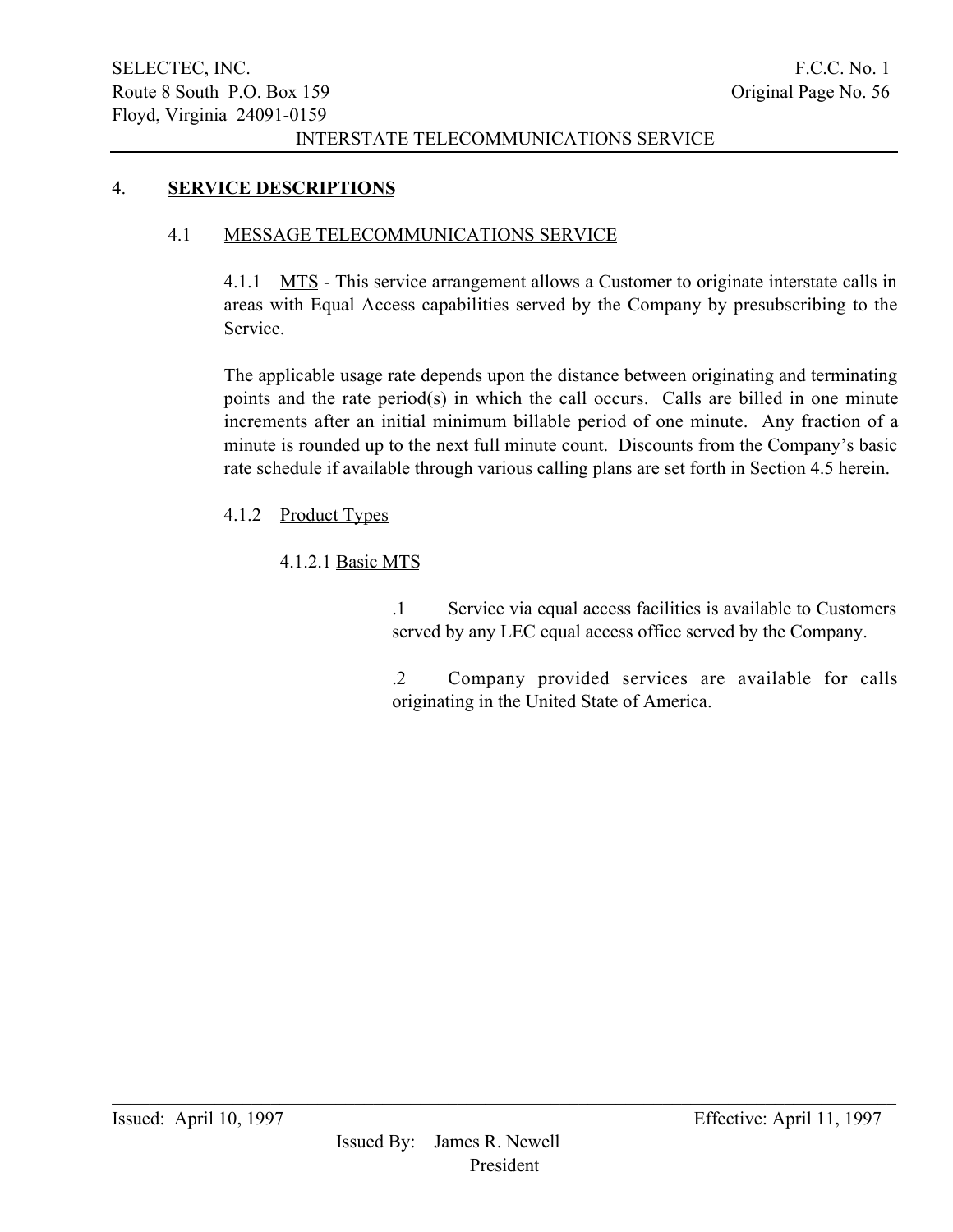# 4. SERVICE DESCRIPTIONS (Cont'd)

# 4.1 MESSAGE TELECOMMUNICATIONS SERVICE (Cont'd)

- 4.1.2 Product Types (Cont'd)
	- 4.1.2.1 Basic MTS (Cont'd)
		- .3 Usage Charges

a. Per Minute Rates - Refer to the Section 6 Service Charges.

b. Rate Periods - Refer to the Determination and Rendering of Charges in Section 3.9 for the Company's standard rate period.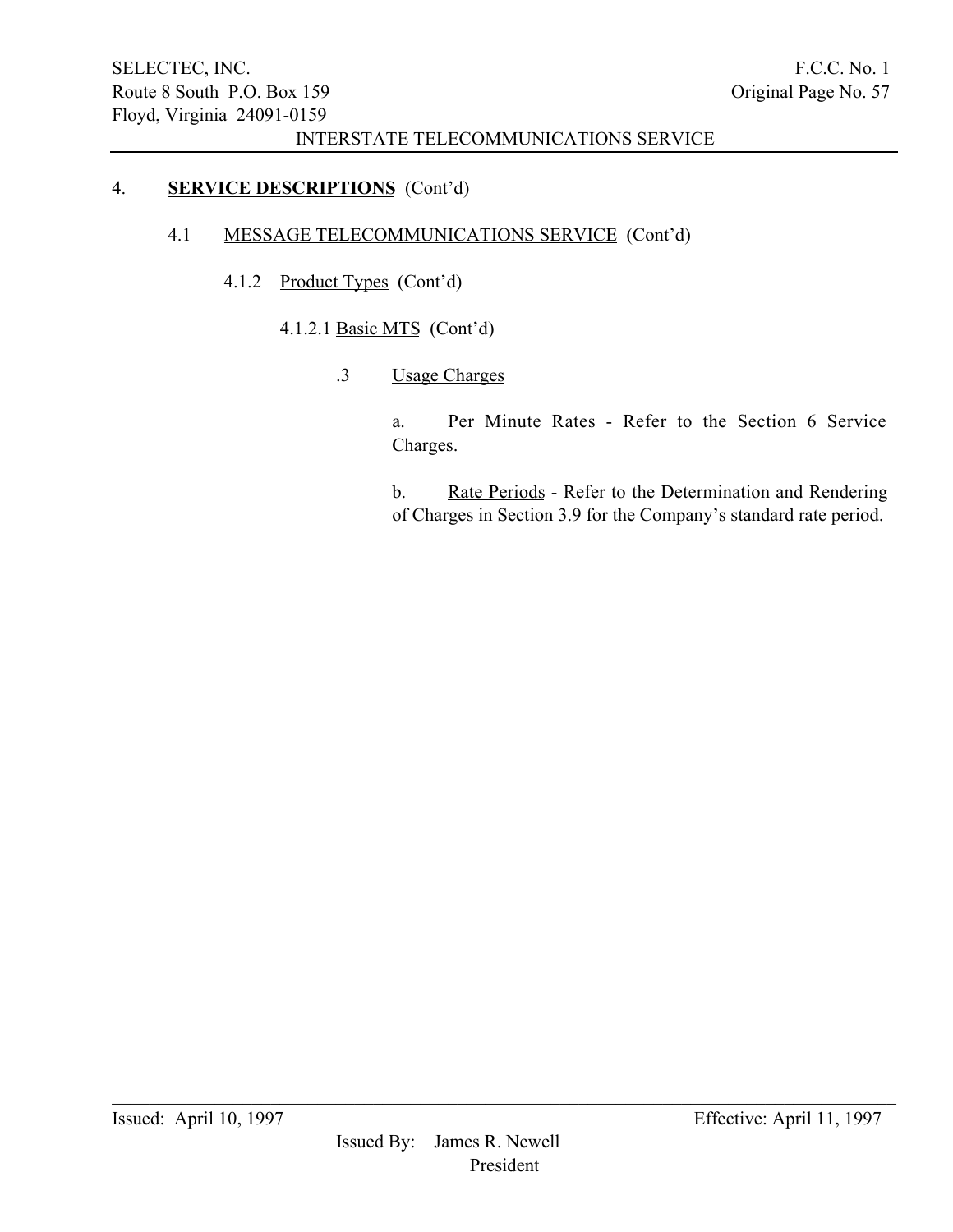## 4. SERVICE DESCRIPTIONS (Cont'd)

## 4.2 OPERATOR SERVICES

4.2.1 Description - Operator Services will be offered to the Company's subscribers served from equal access offices, and to users accessing the company's services through Customer provided stations. Charges for Operator Services may be billed to a customer's Local Exchange Company (LEC) calling card account, or to the calling station, called station or a designated third party station. Charges may not be billed to public payphones or customer-provided stations, or to stations outside the United States.

Operator Service rates will apply to the following types of calls.

(1) Customer Dialed Calling Card Station - Calls completed without the assistance of a Company operator when the charges are billed to the LEC calling card account entered by the calling party.

(2) Operator Station - Calls completed with the assistance of a Company operator on a station-to-station basis. Charges may be billed to the customer's LEC calling card account, or to the calling station, called station or a designated third party station.

(3) Person-to-Person - Calls completed with the assistance of a Company operator to a particular person, station, department or PBX extension specified by the calling party. Charges may be billed to the customer's credit card or LEC calling card account, or to the calling station, called station or a designated third station.

4.2.2 Usage Charges - The charges for Operator Services will be the usage rates appearing in the Section 6.2.1 plus a per call charge dependent upon the type of operator service provided. In addition, an Operator Dialed Surcharge will apply on a per call basis when the Customer has the capability of dialing all the digits necessary to complete the call, but elects to dial only the operator code and requests the operator to dial the called station.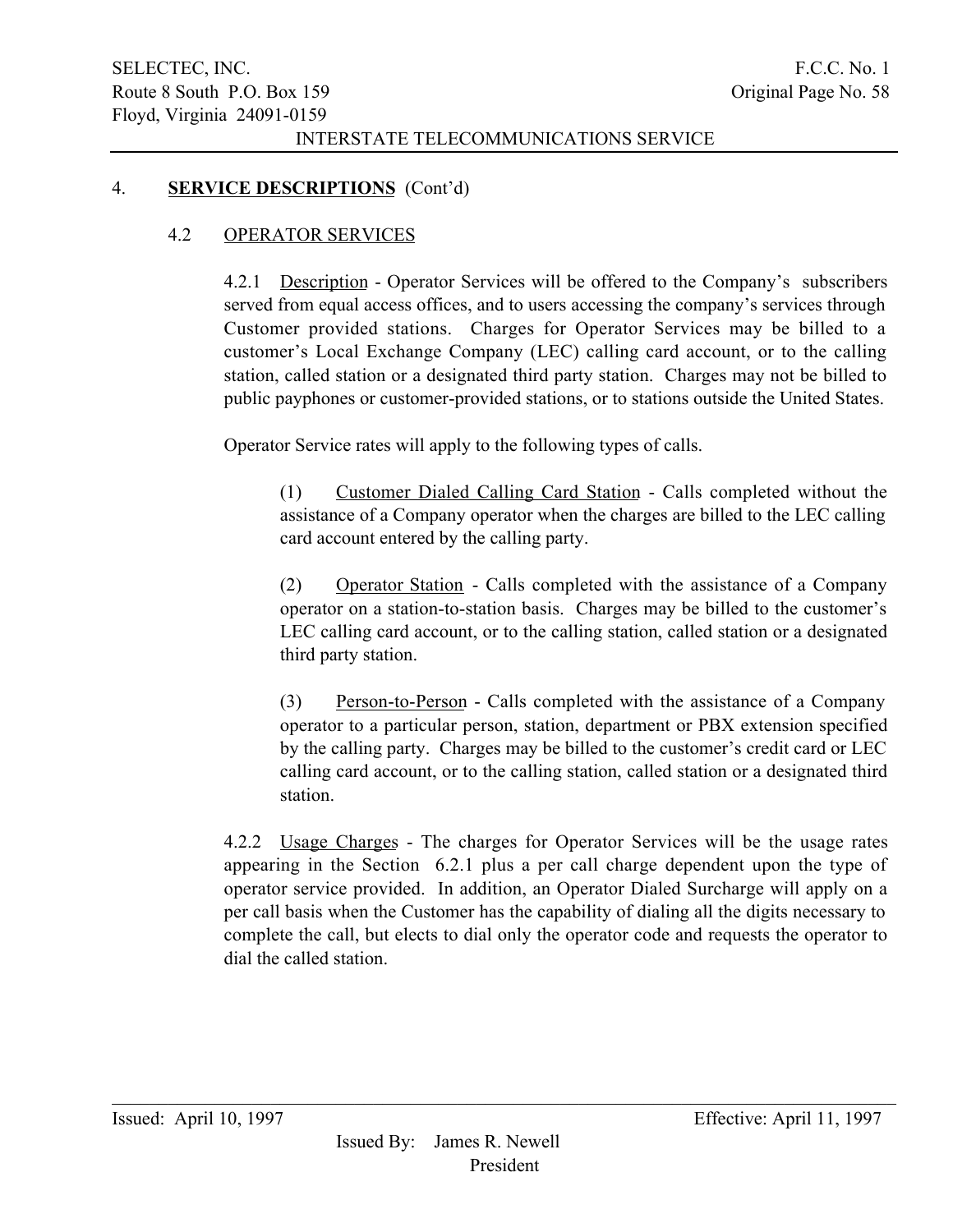# 4. SERVICE DESCRIPTIONS (Cont'd)

## 4.3 Calling Card

4.3.1 Description - This service arrangement allows Customers to originate calls from any point within the United States through use of a Company Calling Card via the Company's 800 Universal Access Number. Calls may be terminated to any point within the United States. Puerto Rico and the U.S. Virgin Islands.

Calls are billed in one minute increments after the intial minimum billable period of one minute and subject to a per call surcharge. Any fractional of a minute is rounded up to the next full minute count. The surcharge depends on whether the call originates from a LATA selected by the Customer-Home Base or from a point outside of the Customer's home base LATA, Travel.

All usage rates are non-time-of-day and non-distance sensitive. Usage volume discounts apply.

4.3.2 Operator Assisted Calls - The Calling Card operated assisted calls are billed to the Customer's Calling Card number. Surcharges apply in addition to all other surcharges applicable for this service arrangement.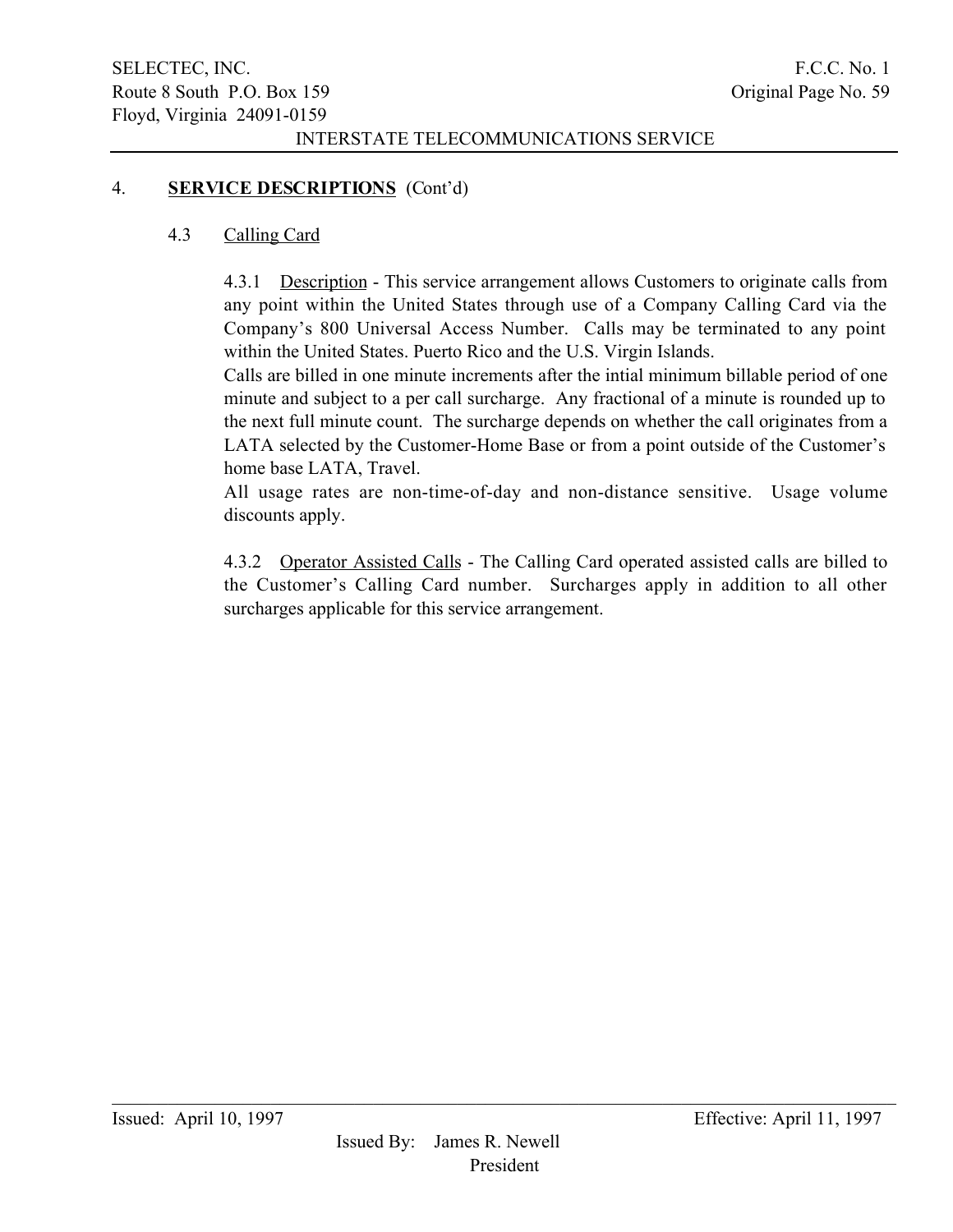## 4. SERVICE DESCRIPTIONS (Cont'd)

### 4.4 Inbound Services

4.4.1 The Company's inbound service is a service accessed via 800 or 888 NPA's originating on feature group facilities provided by the Local Exchange Carrier (LEC) and terminating on a regular business line or a Special Access Line (SAL). This service enables the Customer to receive 800 service calls at their residence or place of business .

4.4.2 The Company reserves the right to require an applicant for the Company 800 Service to supply the following information when requesting service: an initial traffic forecast, identification of anticipated busy hour, identification of its geographical marketing target areas, and a schedule of marketing and promotional activities. The Company may also require that a new traffic forecast be submitted by the Customer quarterly after service is initiated.

4.4.3 The Company's 800 Service is furnished upon condition that the Customer contracts for adequate facilities to permit the use of this service without injurious effect upon it or any service rendered by the Company. The Company may terminate or refuse to furnish 800 Service to any applicant, without incurring any liability and without notice to the Customer, if the use of the service would interfere with or impair any service rendered by the Company.

4.4.4 The Customer must obtain an adequate number of access lines for the Company 800 Services to handle the Customer's expected demand in order to prevent interference or impairment of this service or any other service provided by the Company considering: (1) total call volume; (2) average call duration; (3) time-of-day characteristics; and (4) peak calling period. The Company, without incurring any liability and without notice to the Customer, may disconnect or refuse to furnish the Company 800 Service to any Customer that fails to comply with these conditions.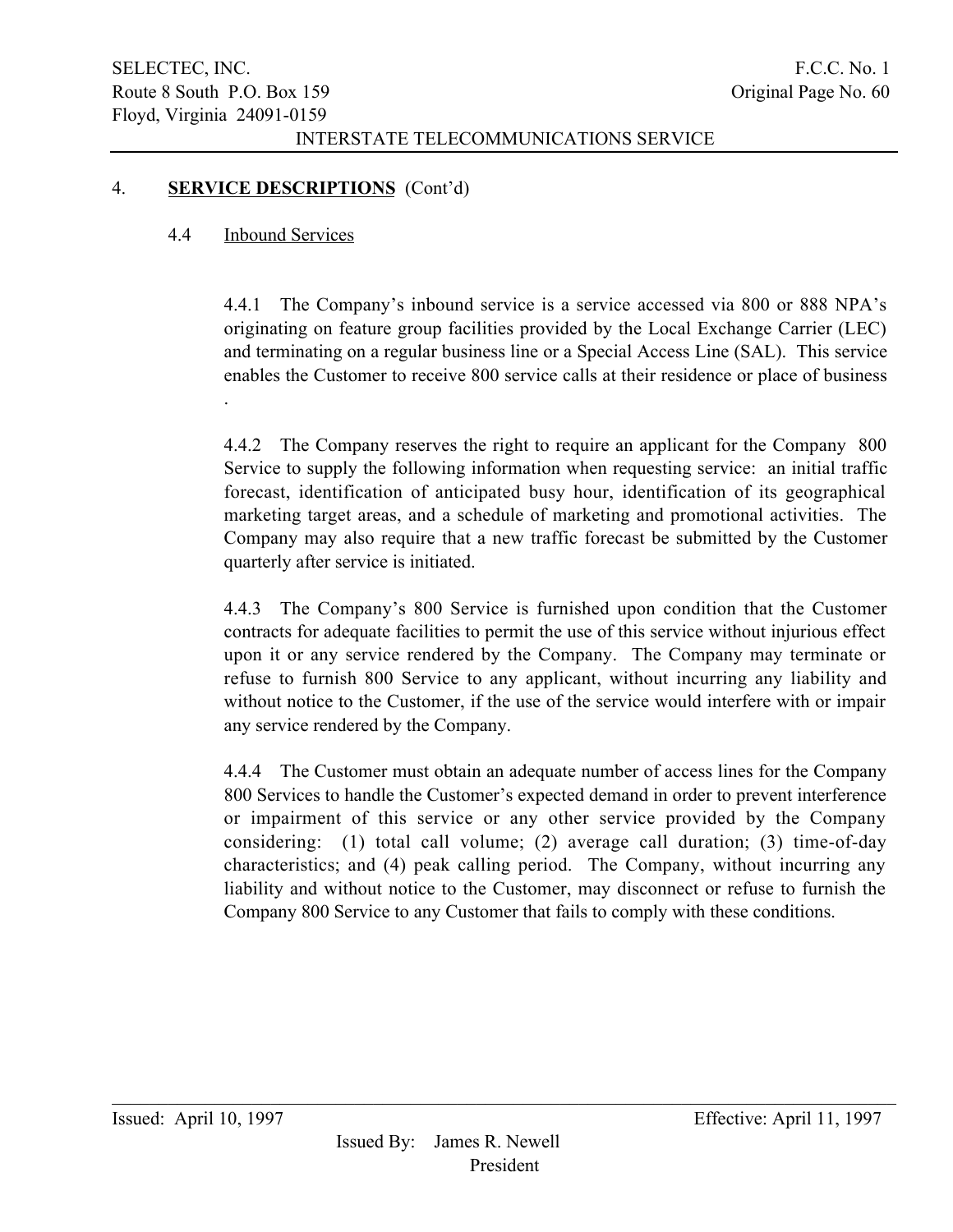### 4. SERVICE DESCRIPTIONS (Cont'd)

### 4.4 Inbound Services (Cont'd)

4.4.5 Use of numbers; Each Inbound Service telephone number must be placed in actual and substantial use by the Customer. "Substantial use" shall mean a pattern of use that demonstrates an intent on the Customer's part to employ the number for the purpose for which it was intended; namely, to allow callers to reach the Customer, as indicated, for example, by at least 30 average monthly minutes of use or more. Any 800 telephone number associated with the Company 800 Service that has not been placed in actual and substantial use during the first sixty (60) day period after service activation may be redesigned as a spare number in the Company 800 database by the Company upon written notice to the Customer.

4.4.6 If the Customer requests assignment of a specific 800 Service telephone number, the Company may require the Customer to submit a number reservation agreement form to the Company. At no time may a Customer have more than ten (10) numbers reserved. Any reservation shall be for no more than sixty (60) days and shall be subject to a reservation fee which will be credited to Customer's unpaid balance after the Company 800 Service has been in actual and substantial use for a consecutive sixty (60) day period.

4.4.7 Nothing in this Section, or in any other provision of this tariff, or in any marketing materials issued by or on behalf of the Company, shall give any person, including prospective Customers who have reserved 800 telephone number hereunder or Customers who subscribe to and use the Company 800 Service or their transferee or assigns, any ownership interest or proprietary right in any particular 800 number; however, upon placing a number actually and substantially in use, as defined above, the Company 800 Service Customers do have a controlling interest in the 800 number(s). The Company's 800 Service Customer may retain the use of their 800 number assignments, even following changes in their 800 carrier and/or Resp. Org.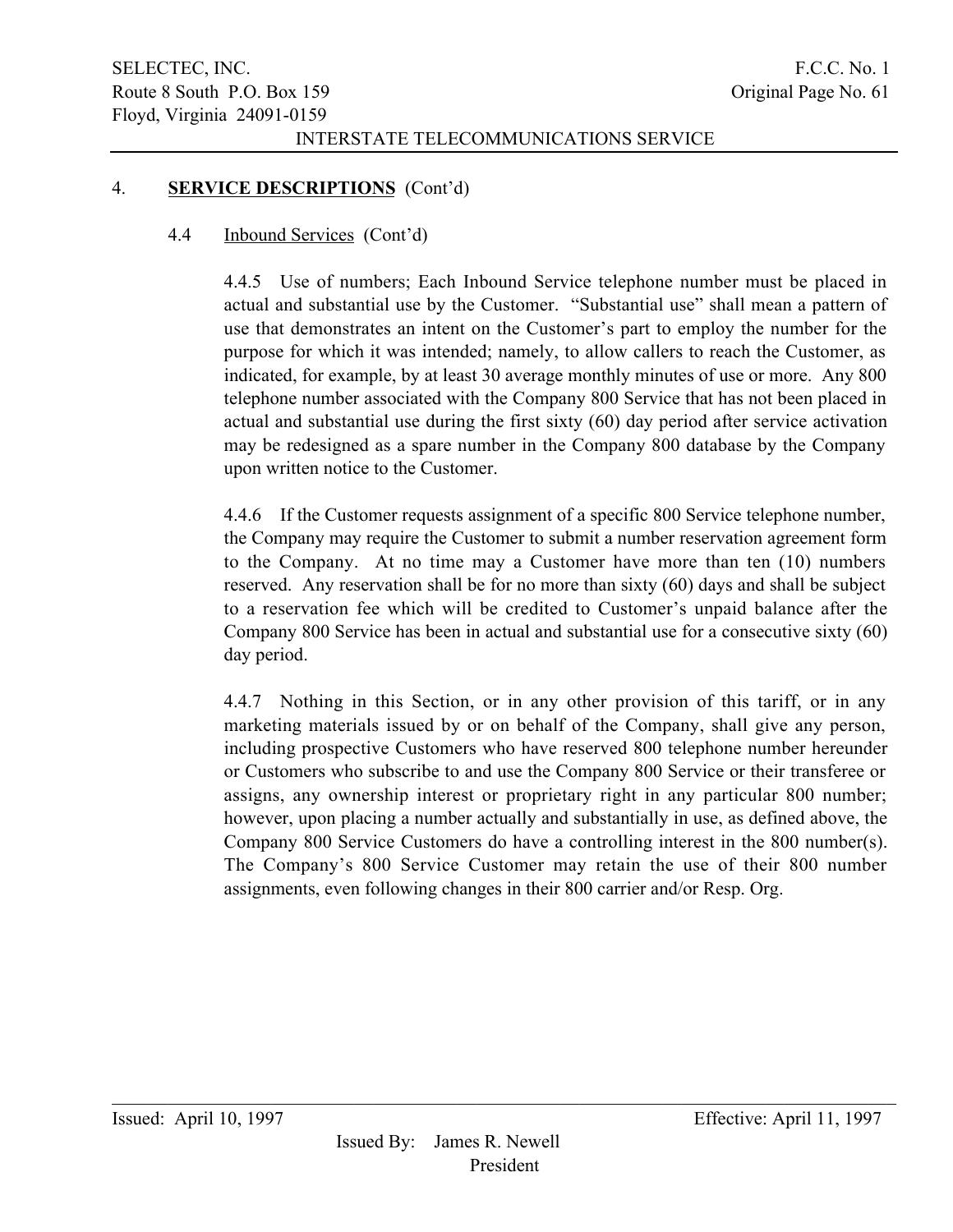## 4. SERVICE DESCRIPTIONS (Cont'd)

### 4.4 Inbound Services (Cont'd)

4.4.8 If a Customer places an order for the Company to carry Customer's already existing 800 number service, the Customer shall provide to the Company the contact names, telephone number and address of the Customer's Responsible Organization (Resp. Org.). Upon subscription to the Company 800 Service, the Customer may execute a Letter of Authorization to transfer Resp. Org. responsibility of its 800 number(s) to the Company Resp. Org. in writing within 48 hours of the change. The Customer is responsible for all outstanding indebtedness for services provided by a previous Resp. Org. or 800 service carrier. The Company assumes no responsibility or liability with respect to any obligations of Customer to such previous service providers existing at the time of transfer to the Company.

4.4.9 The Company's Resp. Org. functions include 1) search for and reservation of 800 numbers in the SMS/800; 2) creating and maintaining the 800 number Customer record in the SMS/800; and 3) provision of a single point of contact for trouble reporting.

4.4.10 In the event that a Customer cancels its Company Resp. Org. or 800 Service, the customer shall be responsible for all outstanding indebtedness to the Company and any outstanding charges applicable to any service obtained by or on behalf of the Customer by the Company.

4.4.11 It is the Customer's responsibility to provide answer supervision back to the Company point of connection even when the Company 800 Service is connected to switching equipment or a Customer-provided communications system. In such case, the equipment or system must provide appropriate supervision so that the measure of chargeable time begins upon delivery of the call to the Customer's switching equipment or communications system and ends upon termination of the call.

4.4.12 800 Feature Charges - Feature Charges are determined by the specific feature requested by an 800 Customer. These changes are in addition to 800 usage charges and are not subject to discounting unless specifically indicated in Section 6, Service Charges  $(6.4.1)$ .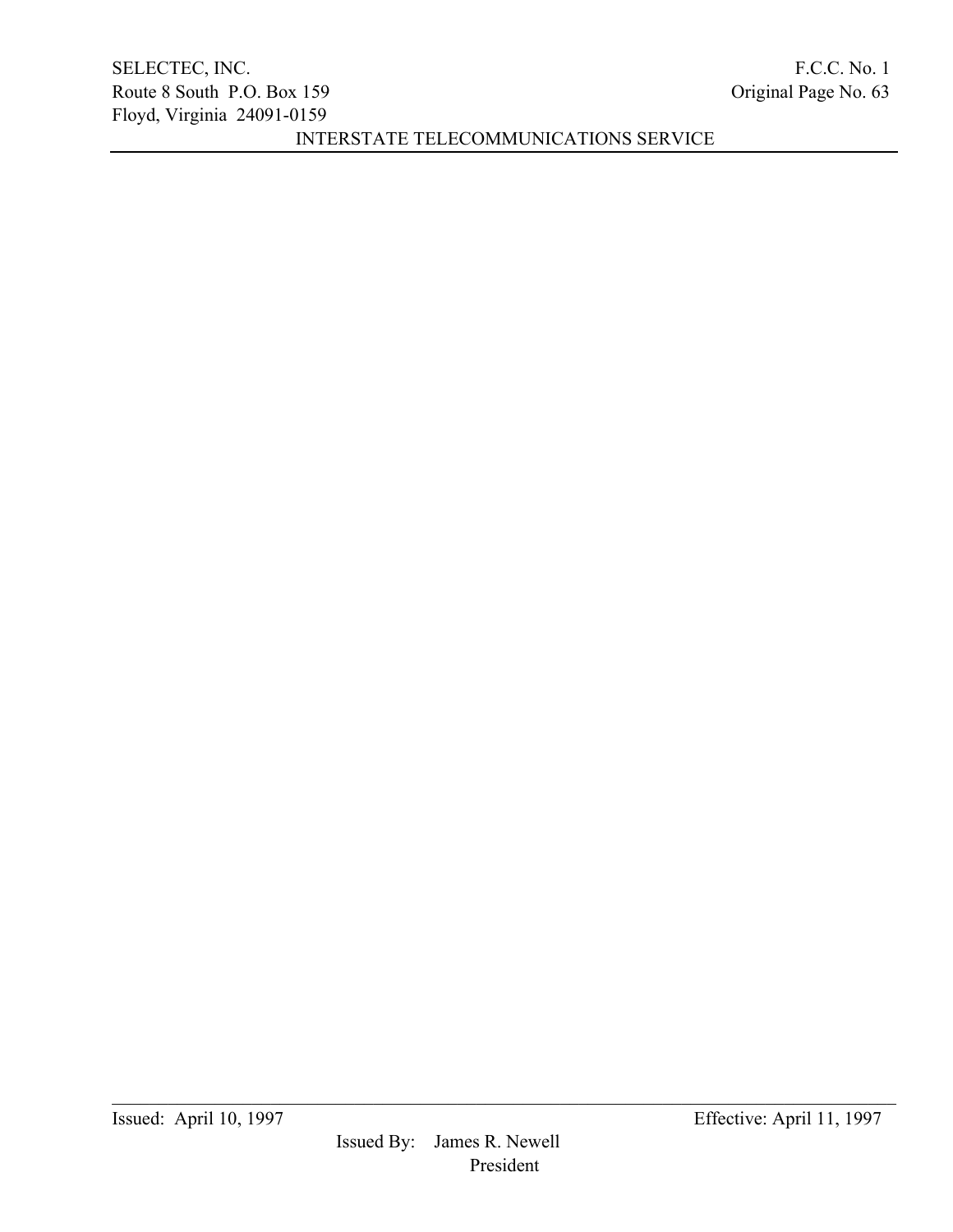## 4. SERVICE DESCRIPTIONS (Cont'd)

4.4 Inbound Services (Cont'd)

# 4.4.13 Special 800 Services - Residential

## 4.4.13.1 Homebound 800 Service

.1 Description - Homebound 800 is an inbound service available to the Company residential customers only. This service enables the Customer to receive 800 service calls at their residence. The residential Customer will be assigned an 800 telephone number to receive calls that are paid for by the Customer rather than the calling party.

.2 Usage Charges - Usage Charges in Section 6.4.3 following, are determined by the time of day, rate periods and minutes of use within each rate period.

# a. Rate Periods:

# PEAK

All calls that occur between 8 A.M. and 4:59 P.M. Monday through Friday.

# OFF PEAK

All calls that occur between 5 P.M. and 7:59 A.M. Monday through Thursday, and all calls between 5 P.M. Friday and 7:59 A.M. Monday.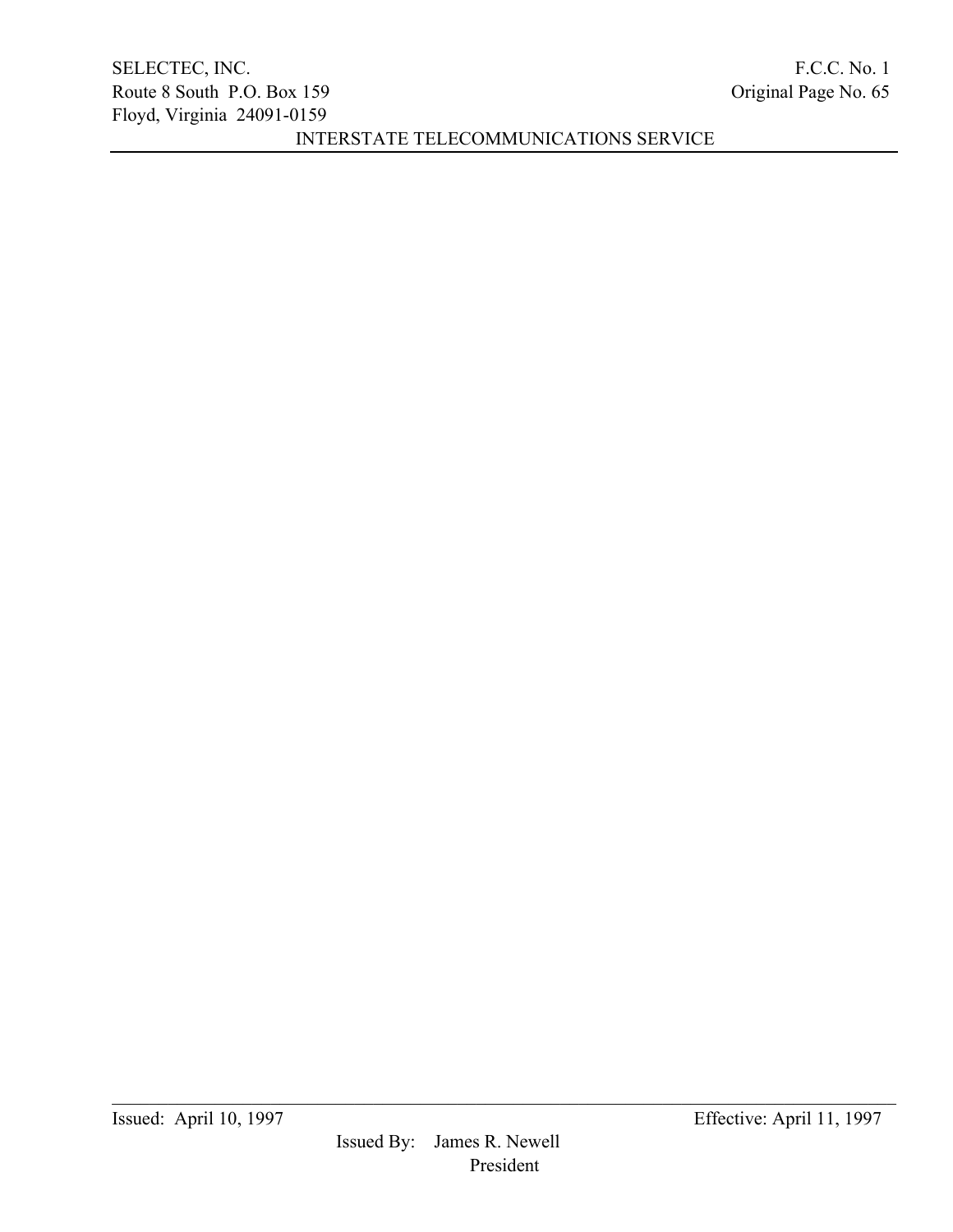# 4. SERVICE DESCRIPTIONS (Cont'd)

4.4 Inbound Services (Cont'd)

RESERVED FOR FUTURE USE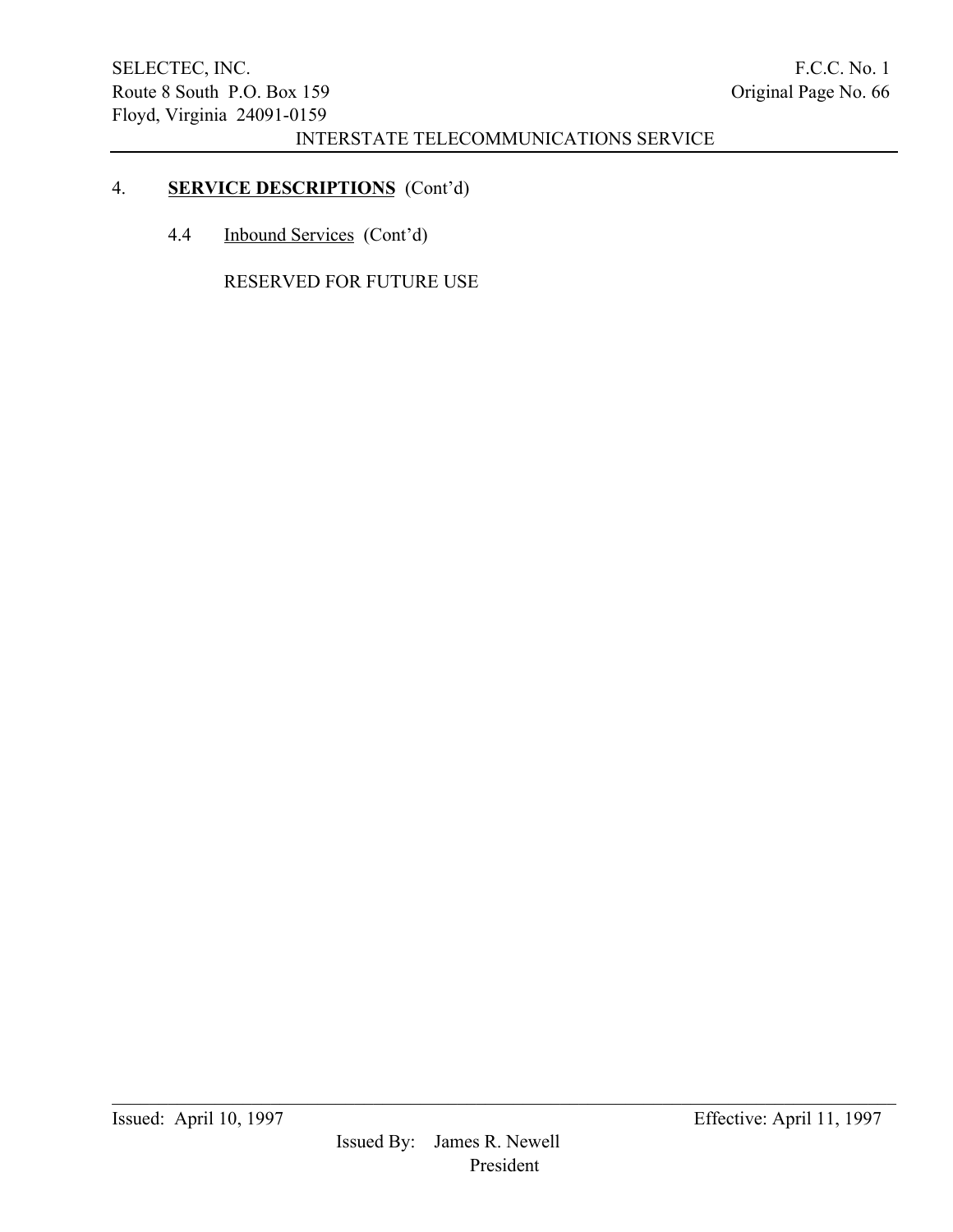Refer to

### INTERSTATE TELECOMMUNICATIONS SERVICE

## 4. SERVICE DESCRIPTIONS (Cont'd)

### 4.5 OTHER SERVICE ARRANGEMENTS

### 4.5.1 CITIZENS ONE: ONE BETTER

4.5.1. Description: - ONE BETTER offers customer a flat rated calling plan which is non-distance sensitive for all their station to station direct dialed long distance calling. Charges are the same, no matter what the time period (Peak/Off Peak) in which the call is placed. Peak and Off-Peak time periods are defined in Section 4.5.1.2 following. ONE BETTER is provided as an add-on service to the Company's interstate offering. Directory Assistance and Operator Services are available to the ONE BETTER subscriber. To receive the rate offered, Customers must subscribe by completing and returning an enrollment form provided by the Company, by calling an 800 number designated or by enrolling during a marketing contact by the Company Section 6, Service Charge s  $(6.5.1)$ .

a. This plan is provided only where facilities and billing capability permit. Any calls billed under this plan may not receive further discount under any other plan.

> b. All lines and trunks to the same billing account must be on the same plan.

c. This plan is offered in conjunction with other toll jurisdictions.

## 4.5.1.2 Rate Period

Peak Period: Between 7:00 AM to \*7:00 PM, Monday through Friday

Off-Peak: All calls that occur between 7 P.M. and \*7:00 A.M. Monday through Thursday, and all calls between 7 P.M. Friday and \*7:00 A.M. Monday.

\* To but not including

## 4.5.1.3 Usage Charges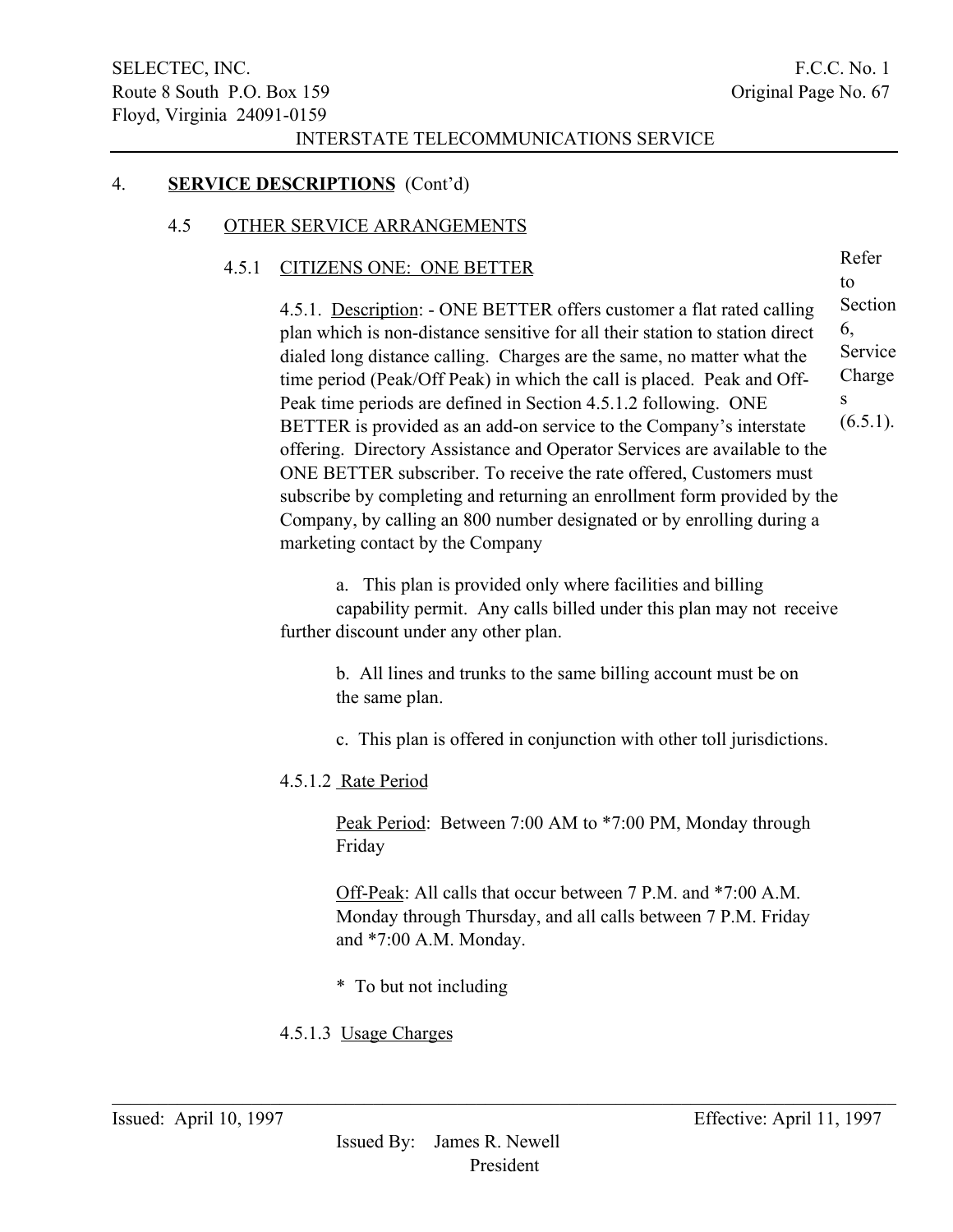## 4. SERVICE DESCRIPTIONS (Cont'd)

# 4.5 OTHER SERVICE ARRANGEMENTS (Cont'd)

## 4.5.2 CITIZENS TWO: BEST BUY

4.5.2.1 Description - CITIZENS TWO: BEST BUY usage is defined as a Customer's billed usage and service charges for a monthly billing period for the combined total of domestic (interLATA and intraLATA) and international Dial Station calls, domestic (interLATA and intraLATA) and international Card Calls (which are billed to the Customer's Main Billed Account), domestic (interLATA and intraLATA) and international Operator Handled Calls, (which are billed to the Customer's Main Billed Account). The discount set forth in Section 6.5.2 will be applied to the BEST BUY Usage during each monthly billing period in which the CITIZENS TWO: BEST BUY Usage is within the specified range. CITIZENS TWO: BEST BUY is provided as an add on service to the Company's interstate tariff.

4.5.2.2 Usage from conference calls, 900 Services, 800 Plan Service, calls to Directory Assistance, calls billed to a Local Exchange Company calling card, Company Card Calls which are not billed to the Customer's Main Billed Account, mobile, marine, or cellular services, Company Domestic Optional Calling Plans, any of the Customer Network Services, and any of the Company Commercial Affiliation Programs do not qualify for the volume discount. In addition, monthly recurring charges, nonrecurring charges and taxes are also excluded.

4.5.2.3 To receive the Discount offered, Customers must subscribe by completing and returning an enrollment form provided by the Company, by calling an 800 number designated or by enrolling during a marketing contact by the Company. In addition, Customers must be presubscribed to the Company as their primary interexchange carrier, for all jurisdictions.

a. This plan is provided only where facilities and billing capability permit. Any calls billed under this plan may not receive further discount under any other plan.

b. All lines and trunks to the same billing account must be on the same plan.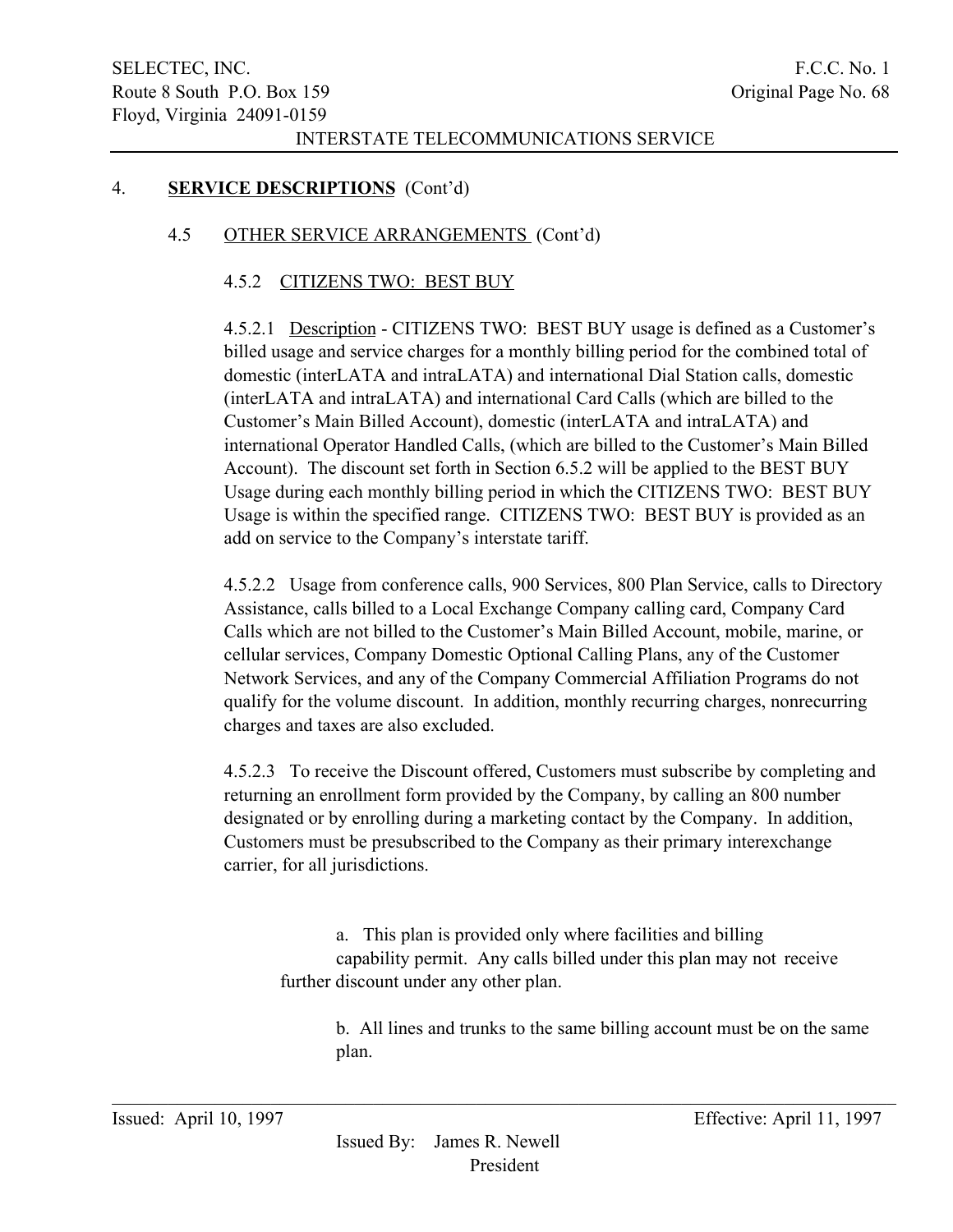c. Calls are billed on the time of day schedule listed in Section 3.9.

# 4. SERVICE DESCRIPTIONS (Cont'd)

# 4.5 OTHER SERVICE ARRANGEMENTS (Cont'd)

## 4.5.3 CITIZENS THREE: GOOD SENSE

4.5.3.1. Description: - GOOD SENSE offers customer a flat rated calling plan which is non-distance sensitive for all their station to station direct dialed long distance calling. Peak and Off-Peak time periods are defined in Section 4.5.3.2 following. GOOD SENSE is provided as an add-on service to the Company's interstate offering. Directory Assistance and Operator Services are available to the GOOD SENSE subscriber. To receive the rates offered, Customers must subscribe by completing and returning an enrollment form provided by the Company, by calling an 800 number designated or by enrolling during a marketing contact by the Company

a. This plan is provided only where facilities and billing capability permit. Any calls billed under this plan may not receive further discount under any other plan.

b. All lines and trunks to the same billing account must be on the same plan.

c. This plan is offered in conjunction with other toll jurisdictions.

## 4.5.3.2 Rate Period

Peak Period: Between 7:00 AM to \*7:00 PM, Monday through Friday

Off-Peak: All calls that occur between 7 P.M. and \*7:00 A.M. Monday through Thursday, and all calls between 7 P.M. Friday and \*7:00 A.M. Monday.

\* To but not including

# 4.5.3.3 Usage Charges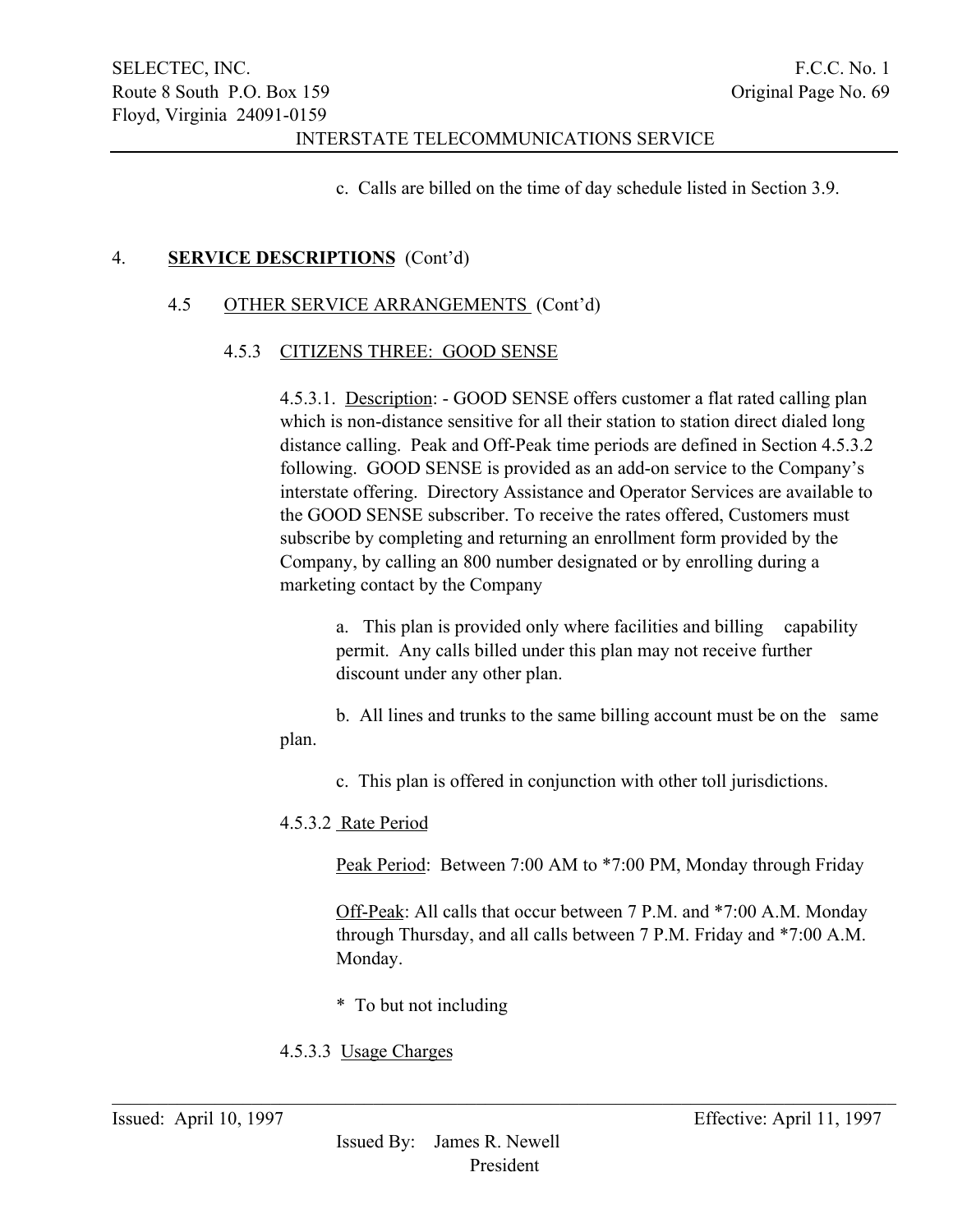Refer to Section 6, Service Charges (6.5.3).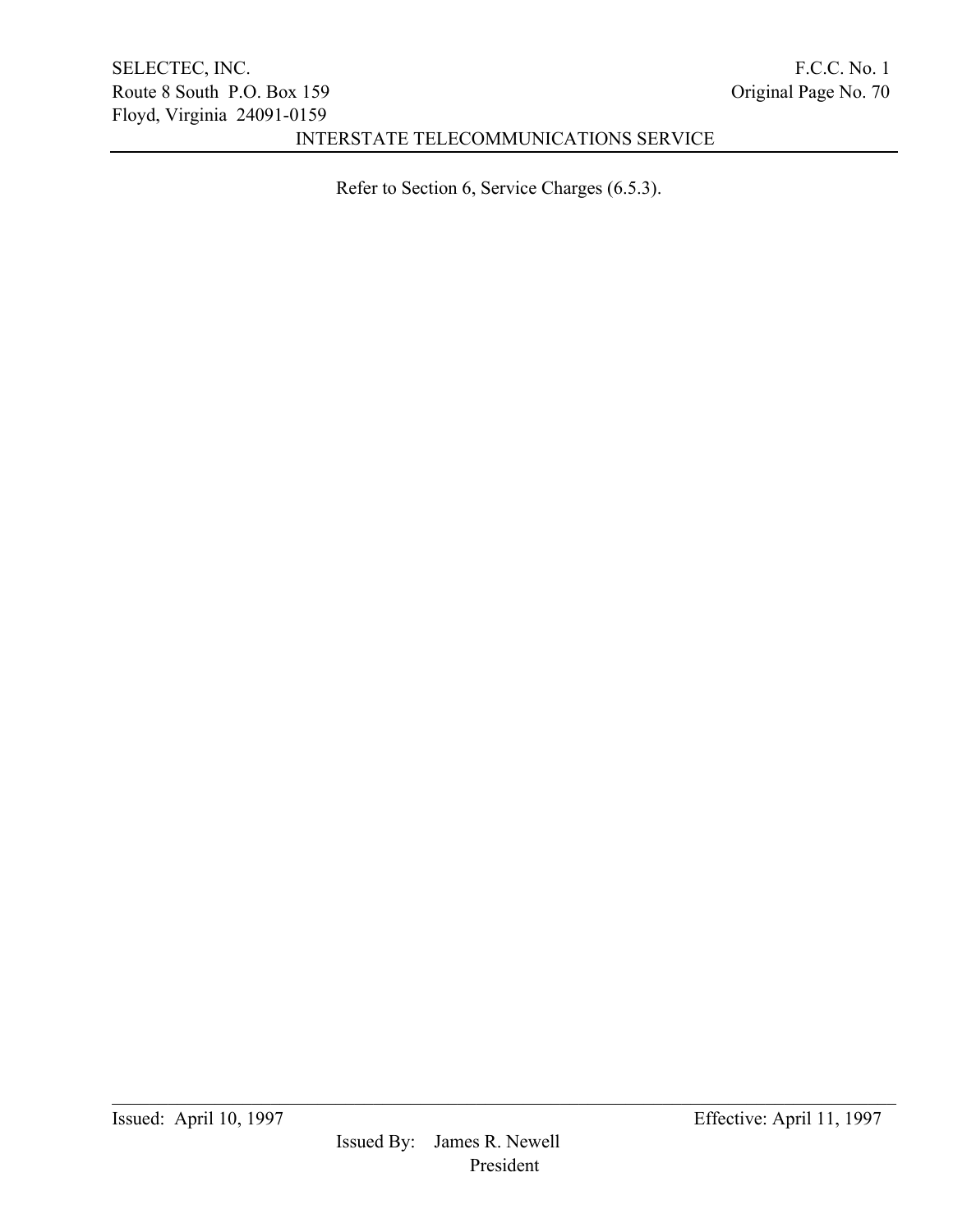# 4. SERVICE DESCRIPTIONS (Cont'd)

### 4.5 OTHER SERVICE ARRANGEMENTS (Cont'd)

### 4.5.4 CITIZENS FOUR: HIGH VOLUME

4.5.4. Description: - HIGH VOLUME offers customer a flat rated calling plan which is non-distance sensitive for all their station to station direct dialed long distance calling and which is billed on a six second basis after an intital minimum 30 second interval. Charges are the same, no matter what the time period (Peak/Off Peak) in which the call is placed. Peak and Off-Peak time periods are defined in Section 4.5 4.2 following. HIGH VOLUME is provided as an add-on service to the Company's interstate offering. Directory Assistance and Operator Services are available to the HIGH VOLUME subscriber. To receive the rate offered, Customers must subscribe by completing and returning an enrollment form provided by the Company, by calling an 800 number designated or by enrolling during a marketing contact by the Company.

a. This plan is provided only where facilities and billing capability permit. Any calls billed under this plan may not receive further discount under any other plan.

b. All lines and trunks to the same billing account must be on the same plan.

c. This plan is offered in conjunction with other toll jurisdictions.

d. A minimum monthly usage of \$350.00 is required. Usage is rated at the HIGH VOLUME rate in Section 6.5.4. If usage does not meet the \$350 minimum, customer is notified and removed from plan if volume is not restored in the next cycle.

4.5.4.2 Rate Period

Peak Period: Between 7:00 AM to \*7:00 PM, Monday through Friday

Off-Peak: All calls that occur between 7 P.M. and \*7:00 A.M. Monday through Thursday, and all calls between 7 P.M. Friday and \*7:00 A.M. Monday.

- \* To but not including
- 4.5.4.3 Usage Charges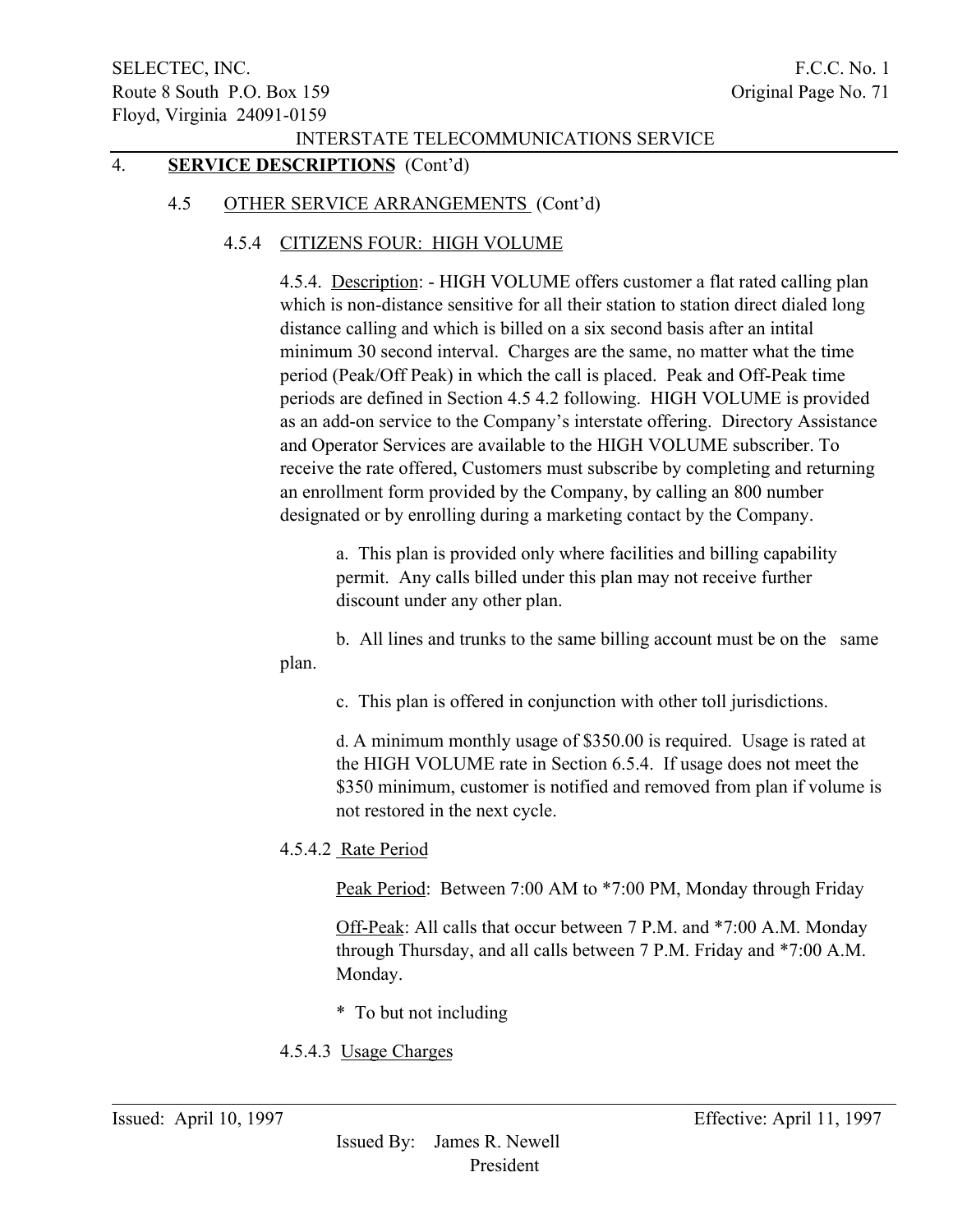Refer to Section 6, Service Charges (6.5.4).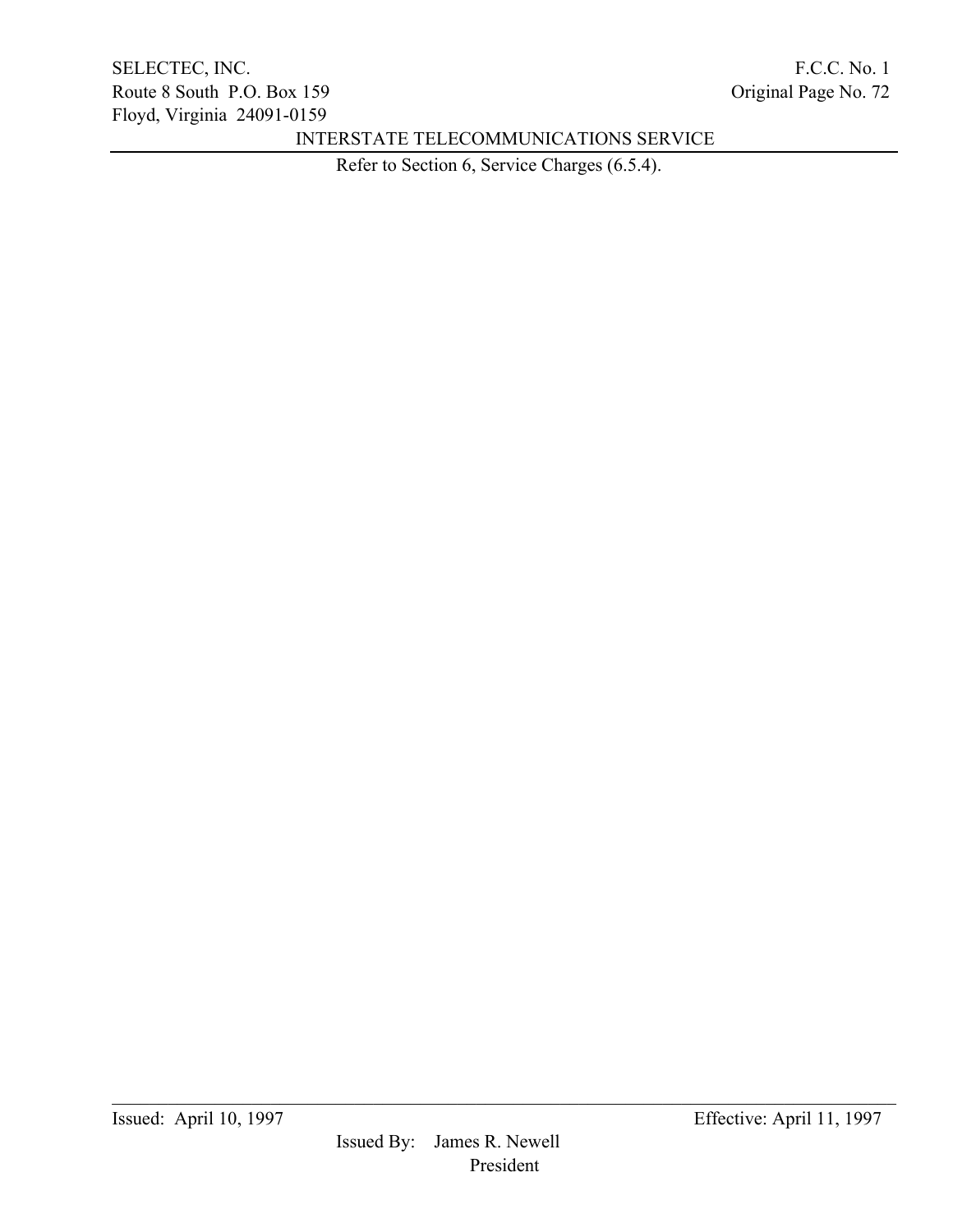# 4. SERVICE DESCRIPTIONS (Cont'd)

# 4.5 OTHER SERVICE ARRANGEMENTS (Cont'd)

RESERVED FOR FUTURE USE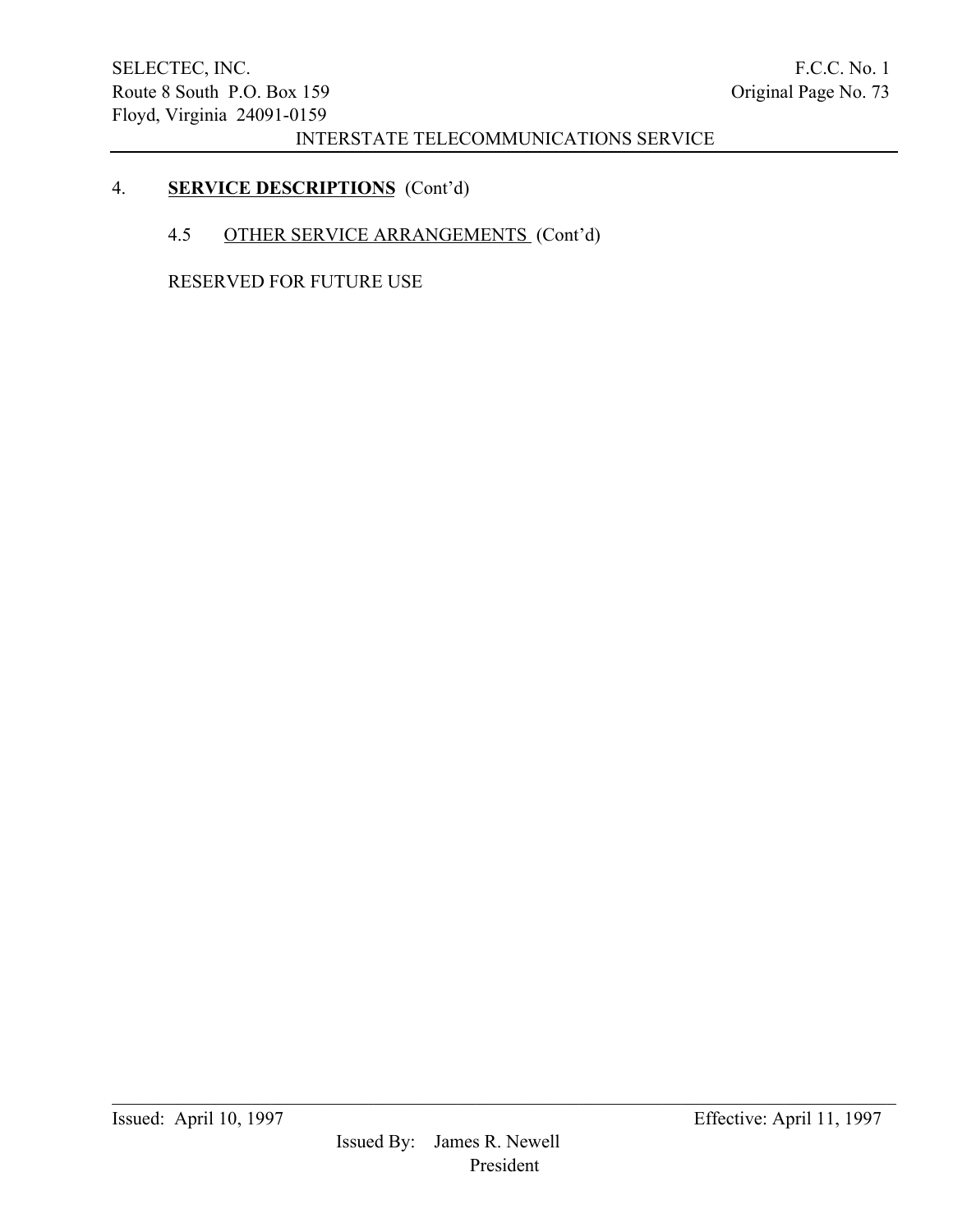#### 4. SERVICE DESCRIPTIONS (Cont'd)

#### 4.6 SUPPLEMENTAL SERVICES

#### 4.6.1 Directory Assistance

4.6.1.1 Long Distance Directory Assistance is available to Customers of Company's switched services. The charge applies to each call regardless of whether the Directory Assistance Bureau is able to furnish the requested telephone number. Up to two requests may be made on each Directory Assistance call.

4.6.1.2 A credit allowance for a Directory Assistance call will be provided if the Customer experiences poor transmission quality, receives an incorrect telephone number, or inadvertently misdials the intended Directory Assistance number.

4.6.1.3 The applicability of usage volume discounts toward directory assistance charges is addressed within each individual service section.

4.6.1.4 Usage Charges

Refer to Section 6, Service Charges (6.6.1.4).

### 4.7 PROMOTIONAL OFFERINGS

4.7.1 Certain promotional offerings may be provided from time to time via this tariff. These promotional offerings may only apply to certain services, and may be limited to certain dates, times, and locations.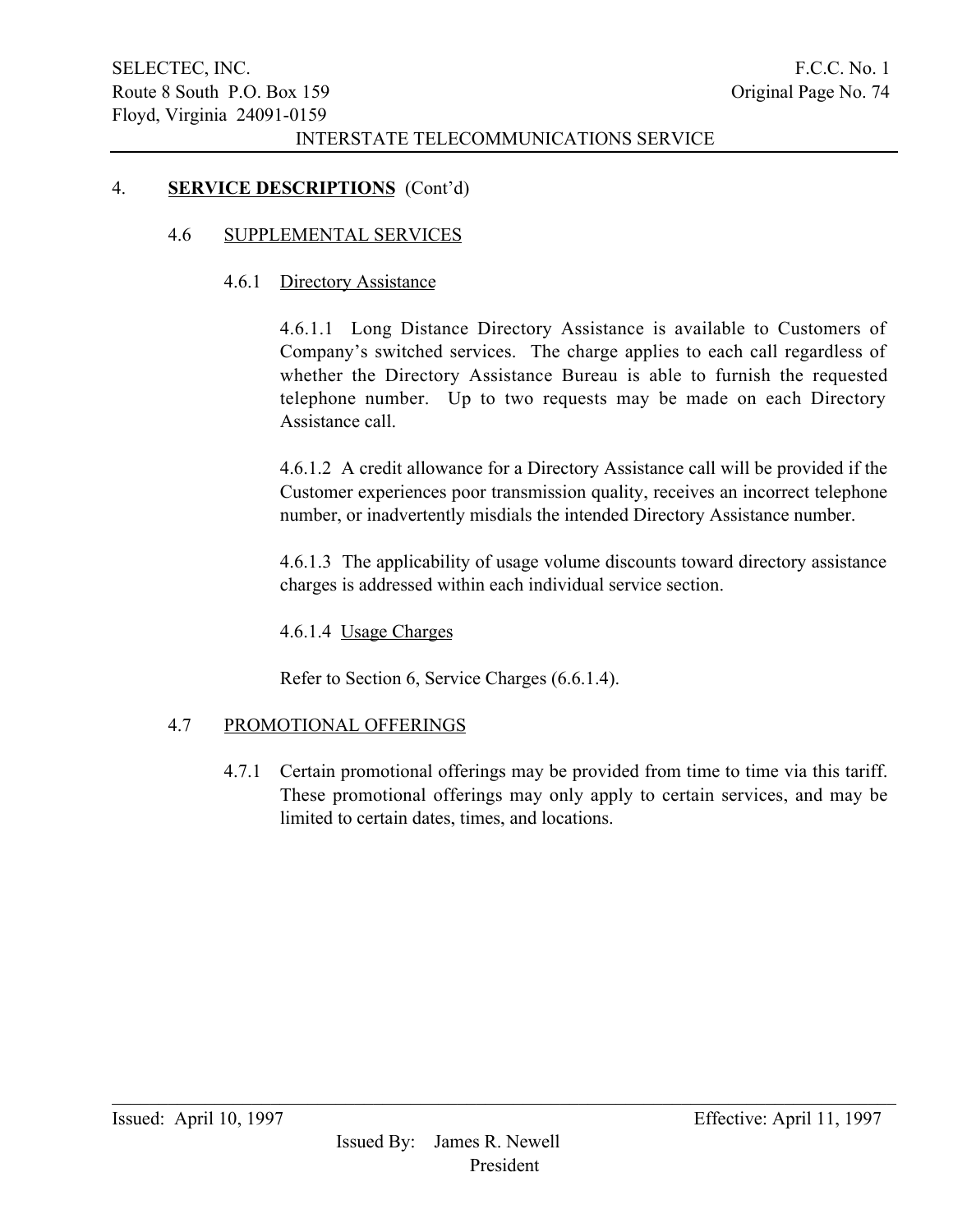# 5. RESERVED FOR FUTURE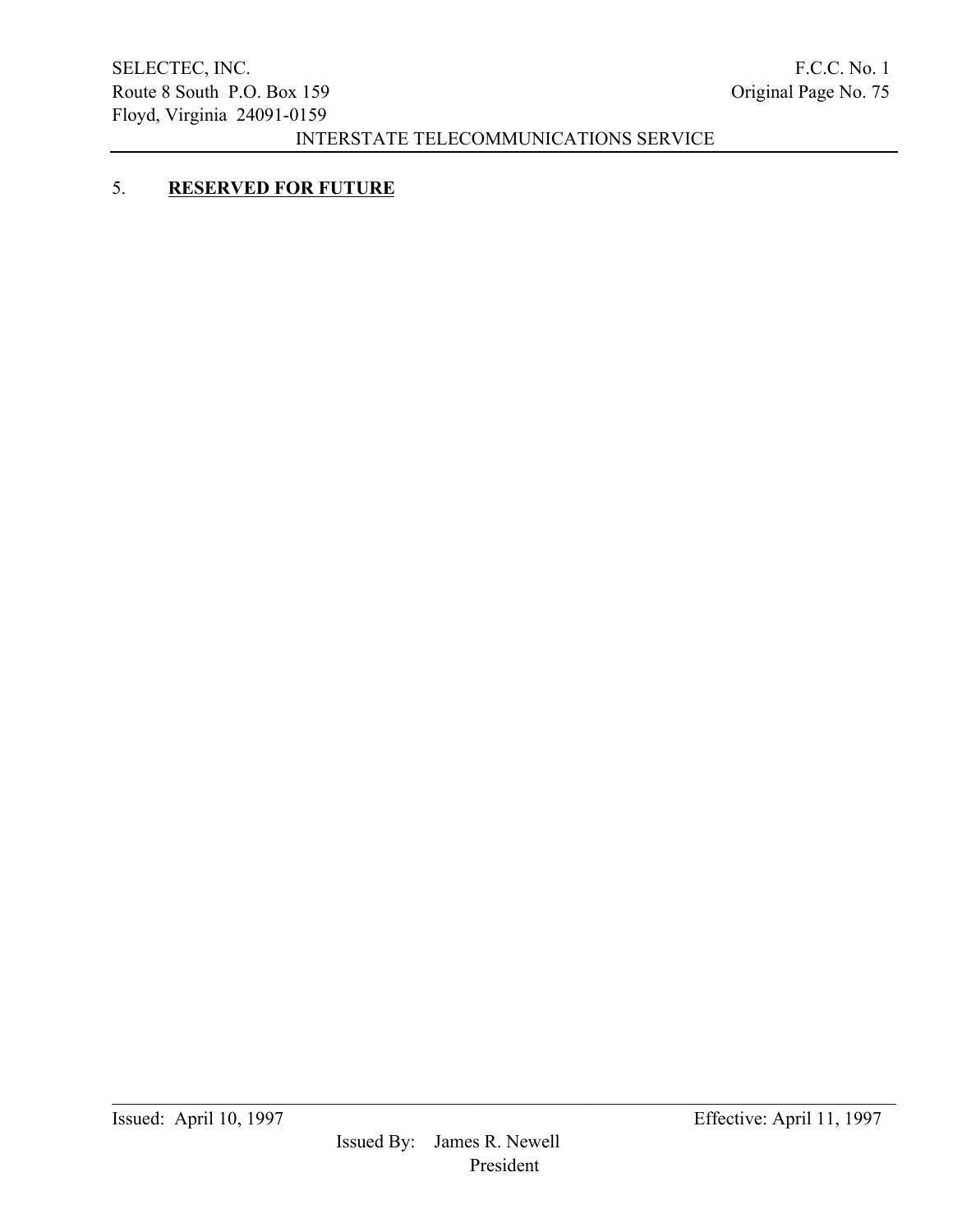#### 6. SERVICE CHARGES

### 6.1 MESSAGE TELECOMMUNICATIONS SERVICE

#### 6.1.1 Basic MTS

# 6.1.1.1 Usage Charges

### a. Per Minute Rates

|                | Day    |        |        | Evening |        | Night/Weekend |
|----------------|--------|--------|--------|---------|--------|---------------|
|                |        |        |        |         |        |               |
|                | 1st    | Add'l  | 1st    | Add'l   | 1st    | Add'l         |
| Mileage        | Minute | Minute | Minute | Minute  | Minute | Minute        |
| 10<br>$0 -$    | \$.250 | \$.250 | \$.130 | \$.130  | \$.120 | \$.120        |
| $11 -$<br>- 22 | .270   | .270   | .150   | .150    | .120   | .120          |
| $23 - 55$      | .270   | .270   | .160   | .160    | .120   | .120          |
| $56 - 124$     | .270   | .270   | .160   | .160    | .140   | .140          |
| $125 - 292$    | .280   | .280   | .160   | .160    | .140   | .140          |
| $293 - 430$    | .290   | .290   | .180   | .180    | .140   | .140          |
| $431 - 925$    | .290   | .290   | .180   | .180    | .150   | .150          |
| $926 - 1910$   | .290   | .290   | .180   | .180    | .150   | .150          |
| 1911 - 3000    | .300   | .300   | .180   | .180    | .150   | .150          |
| 3001 - 4250    | .310   | .310   | .210   | .210    | .160   | .160          |
| 4251 - 5750    | .340   | .340   | .220   | .220    | .160   | .160          |
|                |        |        |        |         |        |               |

### 6.1.2 Basic MTS - Puerto Rico/U.S. Virgin Islands/Guam/Saipan

# 6.1.2.1 Usage Charges

### a. Per Minute Rates

|              | Day    |        | Evening |        | Night/Weekend |        |
|--------------|--------|--------|---------|--------|---------------|--------|
|              | l st   | Add'l  | l st    | Add'l  | l st          | Add'l  |
| Mileage      | Minute | Minute | Minute  | Minute | Minute        | Minute |
| $0 - 3000$   | \$.34  | \$.34  | \$.24   | \$.24  | \$.18         | \$.18  |
| 3000 or more | - S.47 | \$.47  | \$.33   | \$.33  | \$.24         | \$.24  |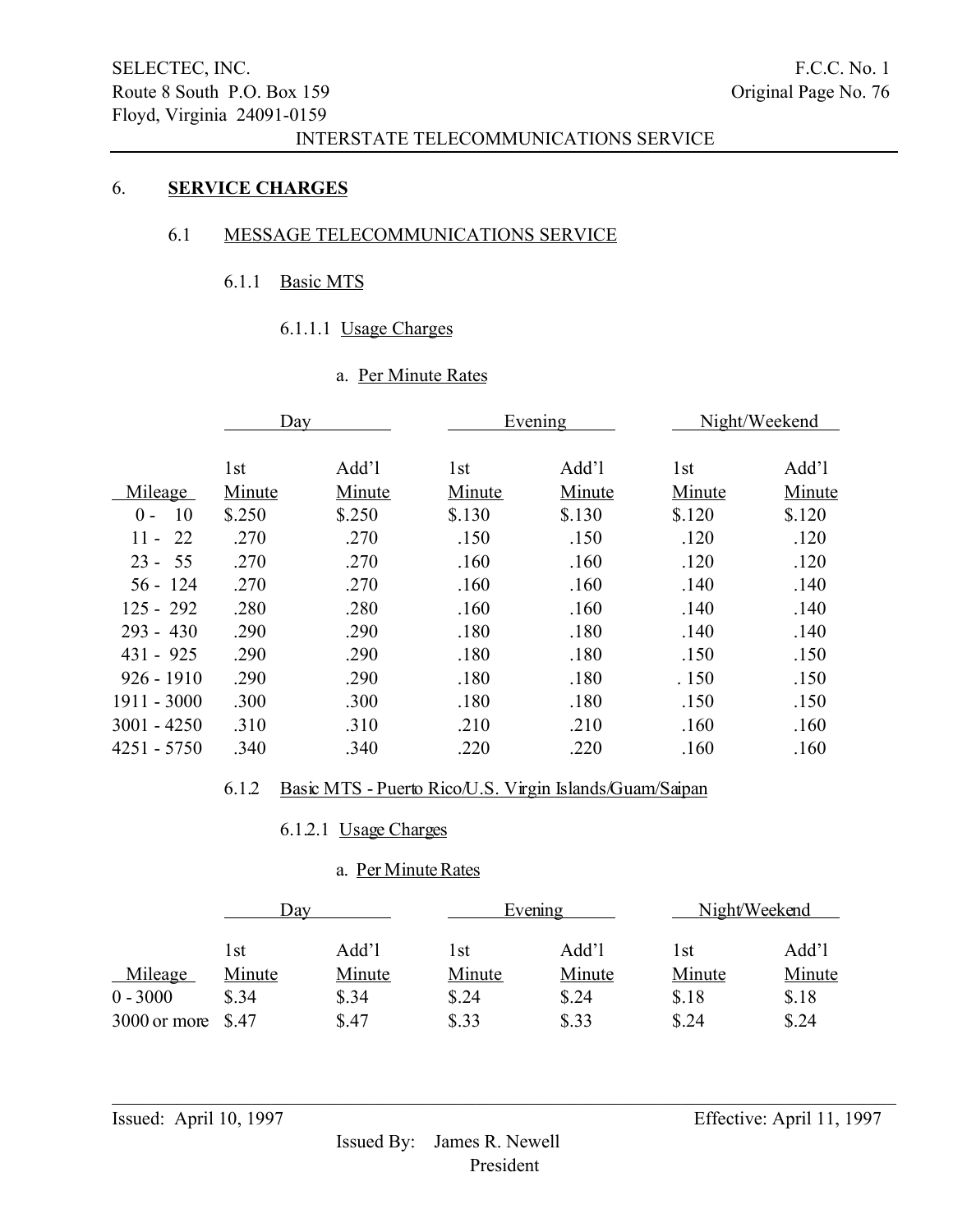# 6. SERVICE CHARGES (Cont'd)

### 6..3 OPERATOR SERVICES

## 6.3.1 Operator Station

# a. Per Minute Rates

| Day                       |                 |               | Evening         |                           | Night/Weekend   |  |
|---------------------------|-----------------|---------------|-----------------|---------------------------|-----------------|--|
| 1 <sub>st</sub><br>Minute | Add'l<br>Minute | 1st<br>Minute | Add'l<br>Minute | 1 <sub>st</sub><br>Minute | Add'l<br>Minute |  |
| \$.260                    | \$.260          | \$.160        | \$.160          | \$.140                    | \$.140          |  |
| .260                      | .260            | .170          | .170            | .140                      | .140            |  |
| .270                      | .270            | .190          | .190            | .150                      | .150            |  |
| .280                      | .280            | .190          | .190            | .160                      | .160            |  |
| .280                      | .280            | .200          | .200            | .160                      | .160            |  |
| .300                      | .300            | .200          | .200            | .160                      | .160            |  |
| .300                      | .300            | .200          | .200            | .160                      | .160            |  |
| .300                      | .300            | .200          | .200            | .170                      | .170            |  |
| .300                      | .300            | .230          | .230            | .190                      | .190            |  |
| .330                      | .330            | .240          | .240            | .190                      | .190            |  |
| .360                      | .360            | .250          | .250            | .200                      | .200            |  |
|                           |                 |               |                 |                           |                 |  |

b. Per Call Charges

| Person-to-Person                 | 4.50 |
|----------------------------------|------|
| <b>Operator Station</b>          | 2.15 |
| <b>Operator Dialed Surcharge</b> | 2.15 |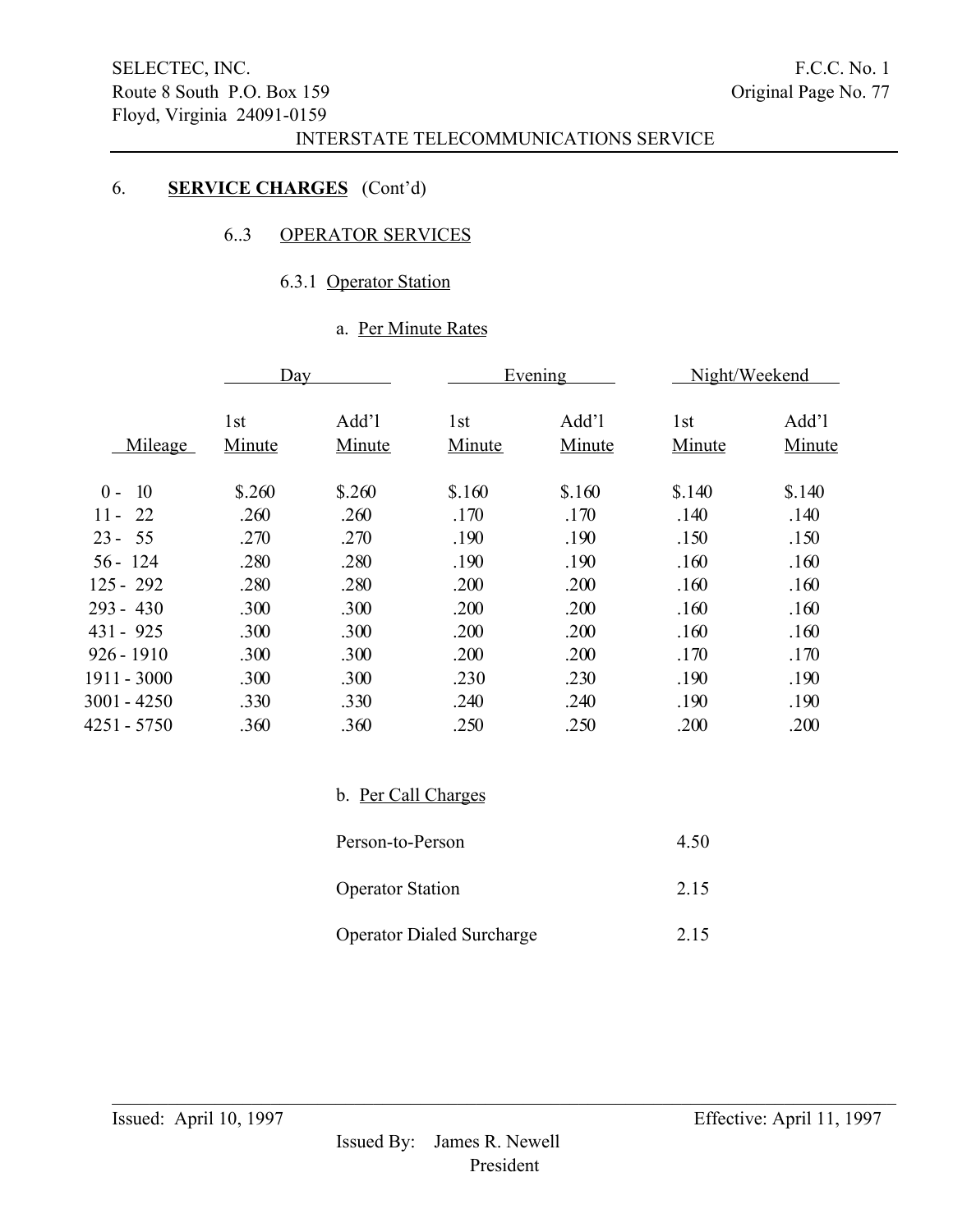### 6. SERVICE CHARGES (Cont'd)

| 6.3                                                      | Calling Card - 800 Access |        | 6.3.1 Usage Charges - |  | a. |
|----------------------------------------------------------|---------------------------|--------|-----------------------|--|----|
| Per Minute Rates - Direct Dial Only - Station to Station | $\overline{Day}$          |        |                       |  |    |
| Evening                                                  | Night/Weekend             |        |                       |  |    |
|                                                          | Per                       | Per    | Per                   |  |    |
| Mileage                                                  | Minute                    | Minute | Minute                |  |    |
| All                                                      | \$0.36                    | \$0.36 | \$0.36                |  |    |
|                                                          |                           |        |                       |  |    |

- b. The calling card per minute rate applies regardless of time of day or mileage.
- c. Per Call Surcharges The following per call surcharges apply based on the originating LATA of the call. Home Base: None, Travel: None.
- d. Operator Assisted Calls Station-to-Station \$ .40 per call Person-to-Person \$1.18 per call
- e. No recurring fees are applicable.

f. To be eligible for the calling card discount, the subscriber must be presubscribed to Selectec, Inc. for all jurisdictions.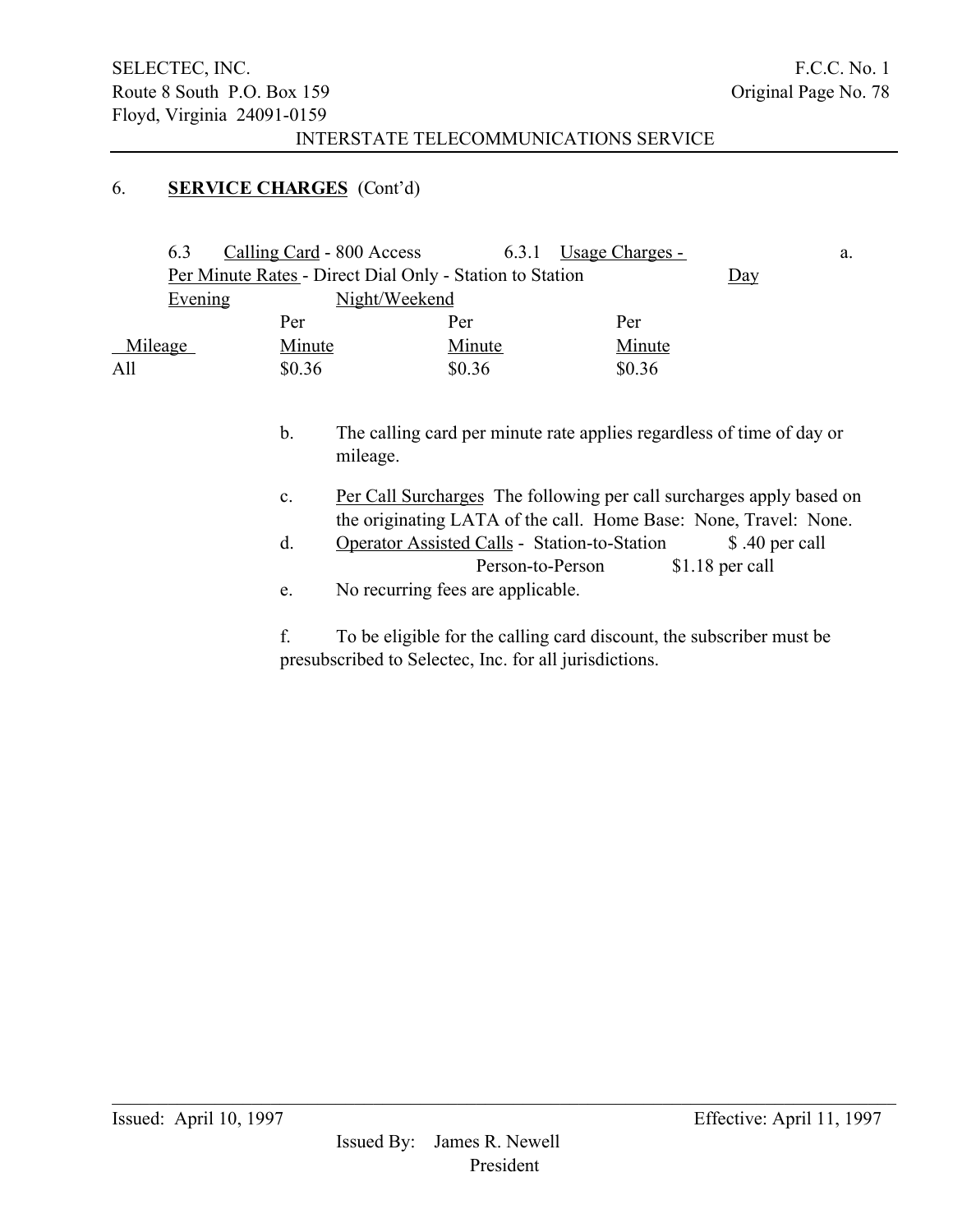#### 6. SERVICE CHARGES (Cont'd)

#### 6.4 INBOUND SERVICES

### 6.4.1 Inbound Usage Charges - Low Volume

a. Per Minute Rates

| $\underline{Day}$ | Evening | Night/Weekend |
|-------------------|---------|---------------|
| \$0.28            | \$0.28  | \$0.28        |

b. There is no charge to subscribe to this plan and there is no monthly recurring fee.

c. Discounts in 6.4.2 apply to this plan. This usage is not eligible for any other discount in any other plan.

d. All feature charges in 6.4.4 apply to this Inbound Usage .

#### 6.4.2 Discounts

The company will provide a discount in accordance with the following schedule:

| Combined Monthly | Discount Level for      |
|------------------|-------------------------|
| Usage            | Eligible Customer Usage |
| $$0 - $19.99$    | $10\%$                  |
| $20 - 49.99$     | 25%                     |
| 50 or more       | 30%                     |

#### 6.4.3 Inbound Usage Charges.- High Volume

| <u>Day</u> |           | Evening    |           | Night/Weekend |           |
|------------|-----------|------------|-----------|---------------|-----------|
| Initial    | Add'l     | Initial    | Add'l     | Initial       | Add'l     |
| 30 Seconds | 6 Seconds | 30 Seconds | 6 Seconds | 30 Seconds    | 6 Seconds |
| \$0.0770   | \$0.0154  | \$0.0770   | \$0.0154  | \$0.0770      | \$0.0154  |

 $\mathcal{L}_\mathcal{L} = \{ \mathcal{L}_\mathcal{L} = \{ \mathcal{L}_\mathcal{L} = \{ \mathcal{L}_\mathcal{L} = \{ \mathcal{L}_\mathcal{L} = \{ \mathcal{L}_\mathcal{L} = \{ \mathcal{L}_\mathcal{L} = \{ \mathcal{L}_\mathcal{L} = \{ \mathcal{L}_\mathcal{L} = \{ \mathcal{L}_\mathcal{L} = \{ \mathcal{L}_\mathcal{L} = \{ \mathcal{L}_\mathcal{L} = \{ \mathcal{L}_\mathcal{L} = \{ \mathcal{L}_\mathcal{L} = \{ \mathcal{L}_\mathcal{$ 

a. Minimum monthly usage to qualify for this rate is \$350.00 per month.

b. Monthly recurring charge is \$5.00.

c. All feature charges in 6.4.4 apply to this plan.

d. Usage from this plan cannot be used for any other plan discount eligibility.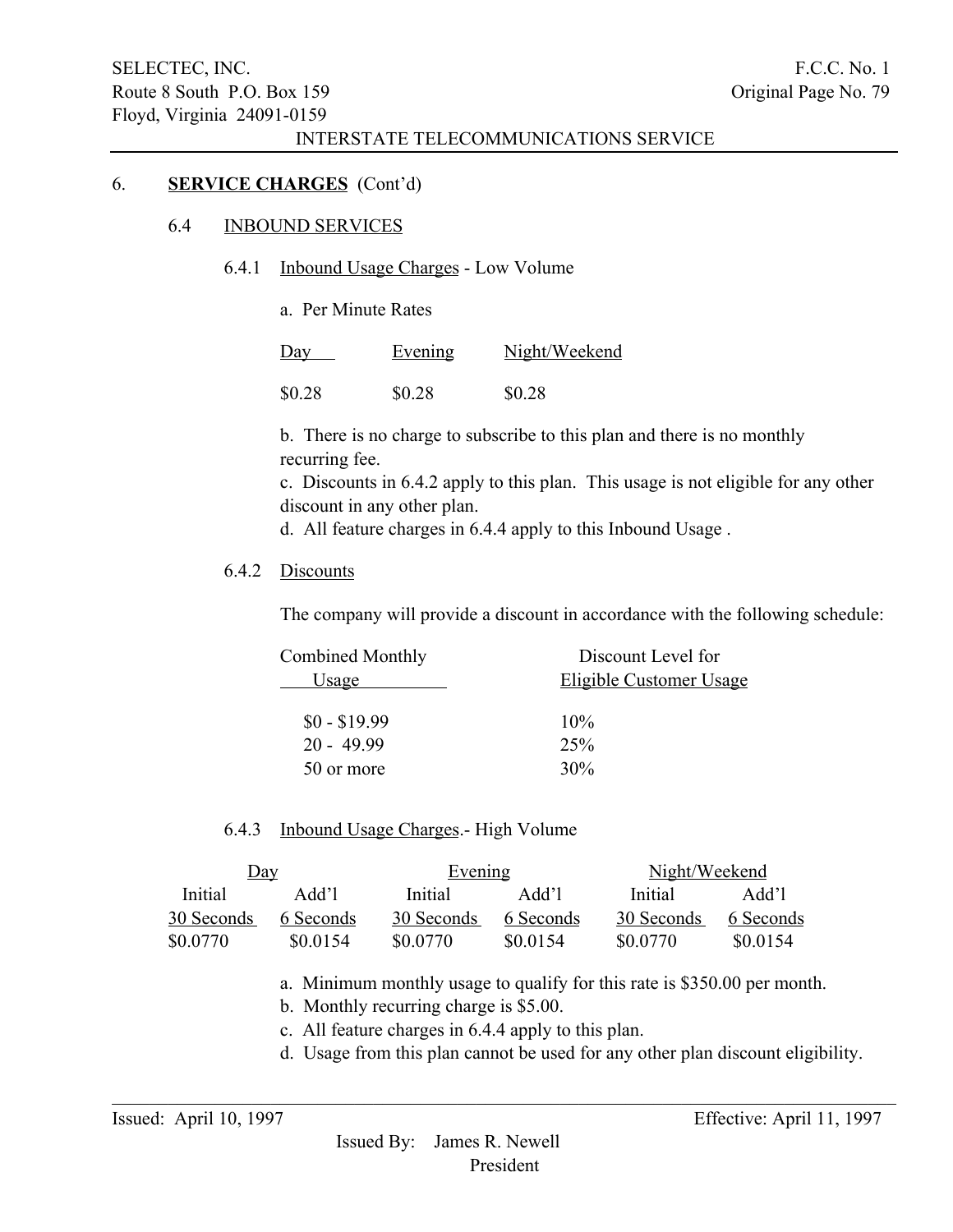### 6. SERVICE CHARGES (Cont'd)

# 6.4 INBOUND SERVICES (Cont'd)

6.4.4 Inbound Feature Charges - Feature Charges are determined by the specific feature requested by a Company 800 Customer. These charges are in addition to 800 usage charges and are not subject to discounting unless specifically indicated.

|                                                                       |          | Monthly       |
|-----------------------------------------------------------------------|----------|---------------|
|                                                                       | Set-up   | Recurring     |
| <b>Feature</b>                                                        | Charge   | <b>Charge</b> |
| 800 Number Charge (per 800 number)                                    | N/C      | \$ N/C        |
| Reservation Charge (per 800 number)<br>(max. 10 numbers per Customer) | \$35.00  | N/C           |
| Time of Day Routing (per 800 number)                                  | \$100.00 | \$50.00       |
| Day of Week Routing (per 800 number)                                  | \$100.00 | \$50.00       |
| Change 800 Destination Number<br>(via service order)                  | \$15.00  | N/C           |
| Expedite 800 Service Order (per order)                                | \$100.00 | N/C           |
| Add/ Change Area of Service Screening                                 | \$25.00  | N/C           |
| Add/Change Canadian 800 Origination                                   | N/C      | N/C           |
| Add/Change Caribbean (Puerto Rico and<br>U.S. Virgin Islands)         | N/C      | N/C           |
| Nationwide 800 Directory Listing<br>(per 800 number)                  | \$15.00  | \$12.50       |
| <b>Expedite Directory Listing-Major</b>                               | \$25.00  | N/C           |
| <b>Expedite Directory Listing-Minor</b>                               | \$20.00  | N/C           |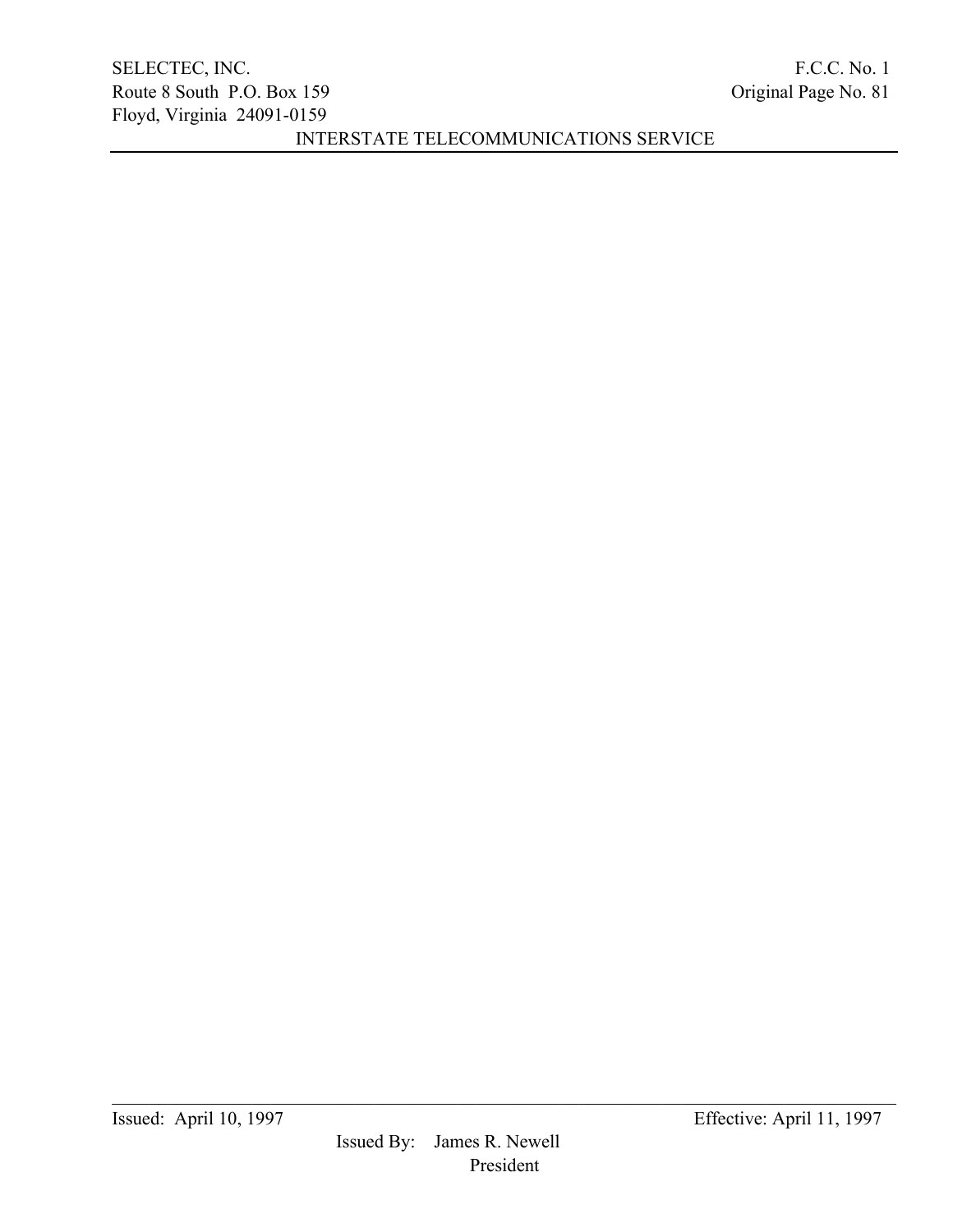# 6. SERVICE CHARGES (Cont'd)

6.4 INBOUND SERVICES

RESERVED FOR FUTURE USE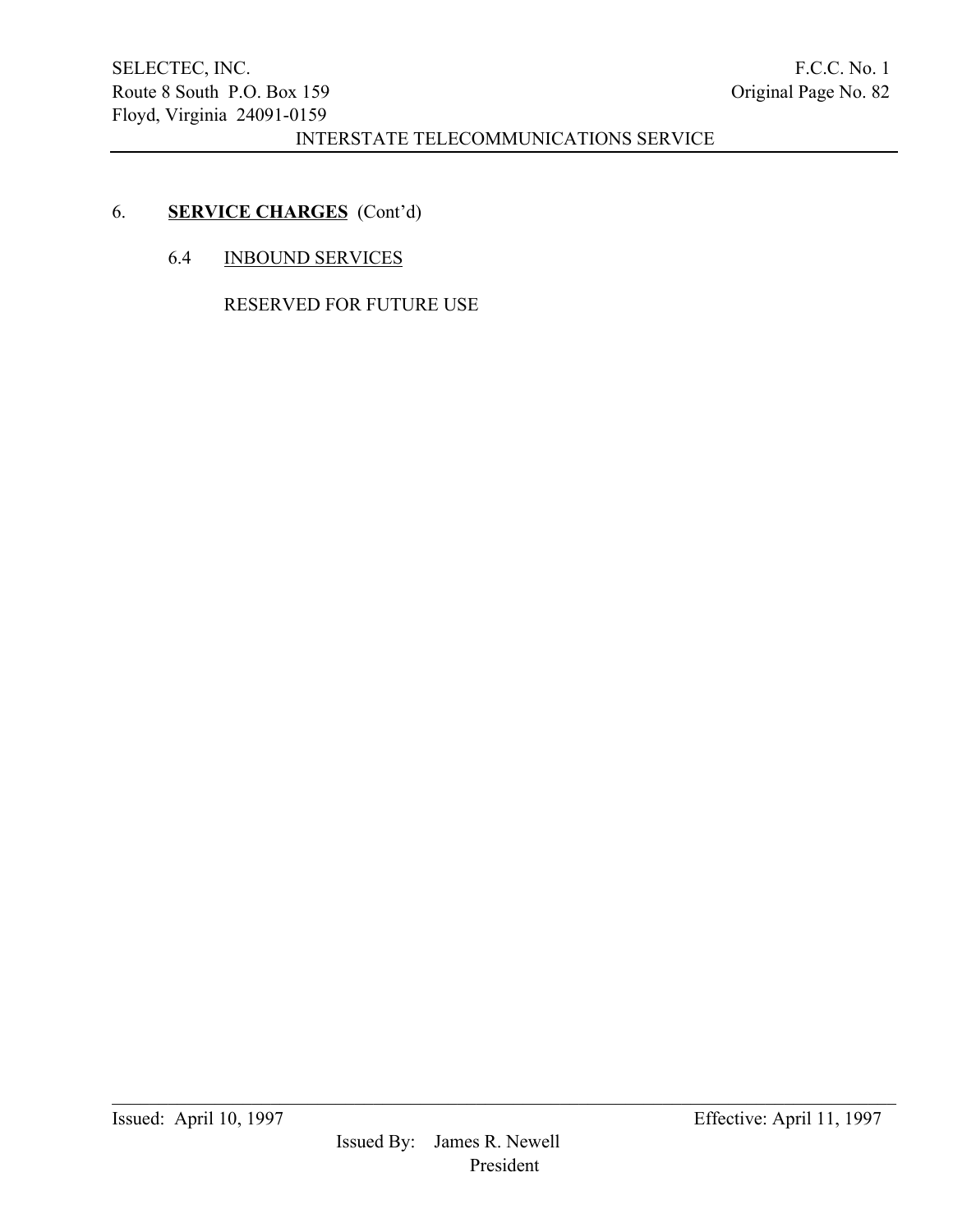# 6. SERVICE CHARGES (Cont'd)

6.4 INBOUND SERVICES

RESERVED FOR FUTURE USE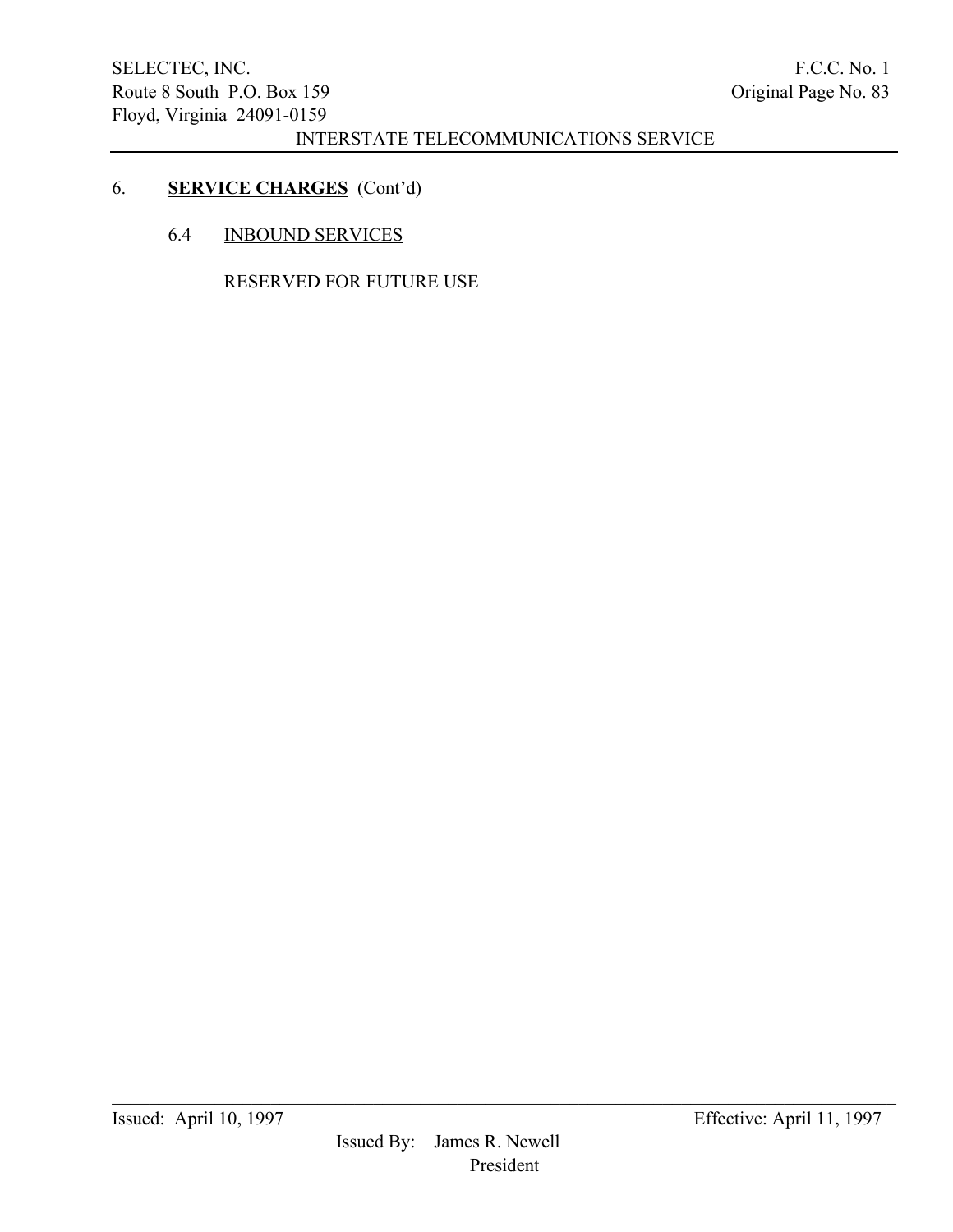### 6. SERVICE CHARGES (Cont'd)

- 6.4 Inbound Services (Cont'd)
	- 6.4.3 Homebound 800 Service
		- 6.4.3.1 Usage Charges
			- a. Rate Periods:

#### PEAK

All calls that occur between 8 A.M. and 4:59 P.M. Monday through Friday.

#### OFF PEAK

All calls that occur between 5 P.M. and 7:59 A.M. Monday through Thursday, and all calls between 5 P.M. Friday and 7:59 A.M. Monday.

b. Rate Schedule:

### Per Minute of Use Charges

| Peak     | Off-Peak |
|----------|----------|
| \$0.2200 | \$0.1950 |

- c. Billing Increments Usage is billed in one (1) minute increments.
- d. Monthly Recurring Charges Monthly Service Fee: \*\* \$2.50

\*\*Note: The monthly service fee will be waived for each month in which usage exceeds \$10.00.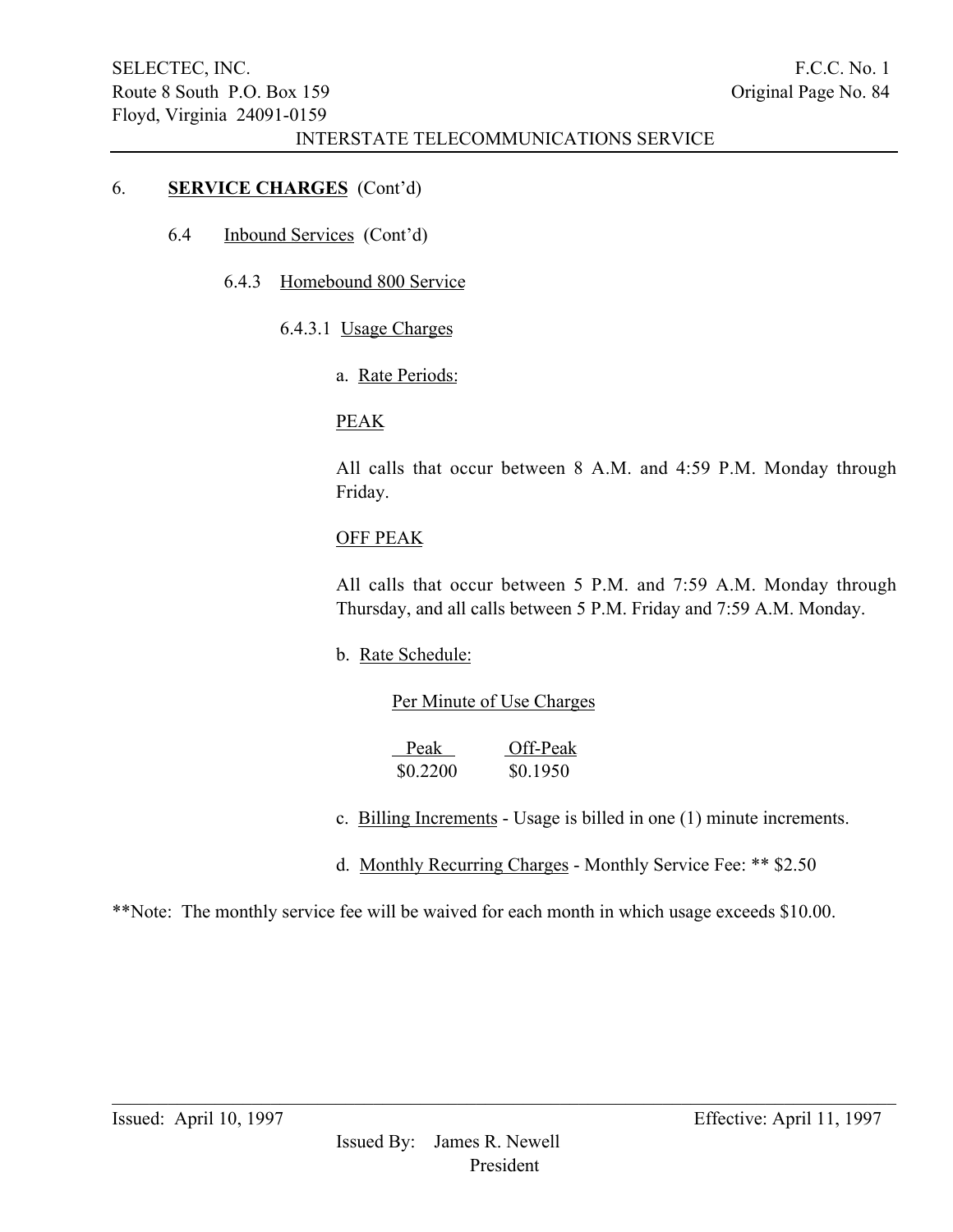### 6. SERVICE CHARGES (Cont'd)

# 6.5 OTHER SERVICE ARRANGEMENTS

# 6.5.1 CITIZENS ONE: ONE BETTER

6.5.1.1 Usage Charges

Fractional calls are rounded up to the next minute.

| a.       | Per Minute Rate - station to station |
|----------|--------------------------------------|
| Peak     | Rate<br>\$.140                       |
| Off-Peak | \$.140                               |

b. There is no charge to subscribe to this plan and there is no monthly recurring fee.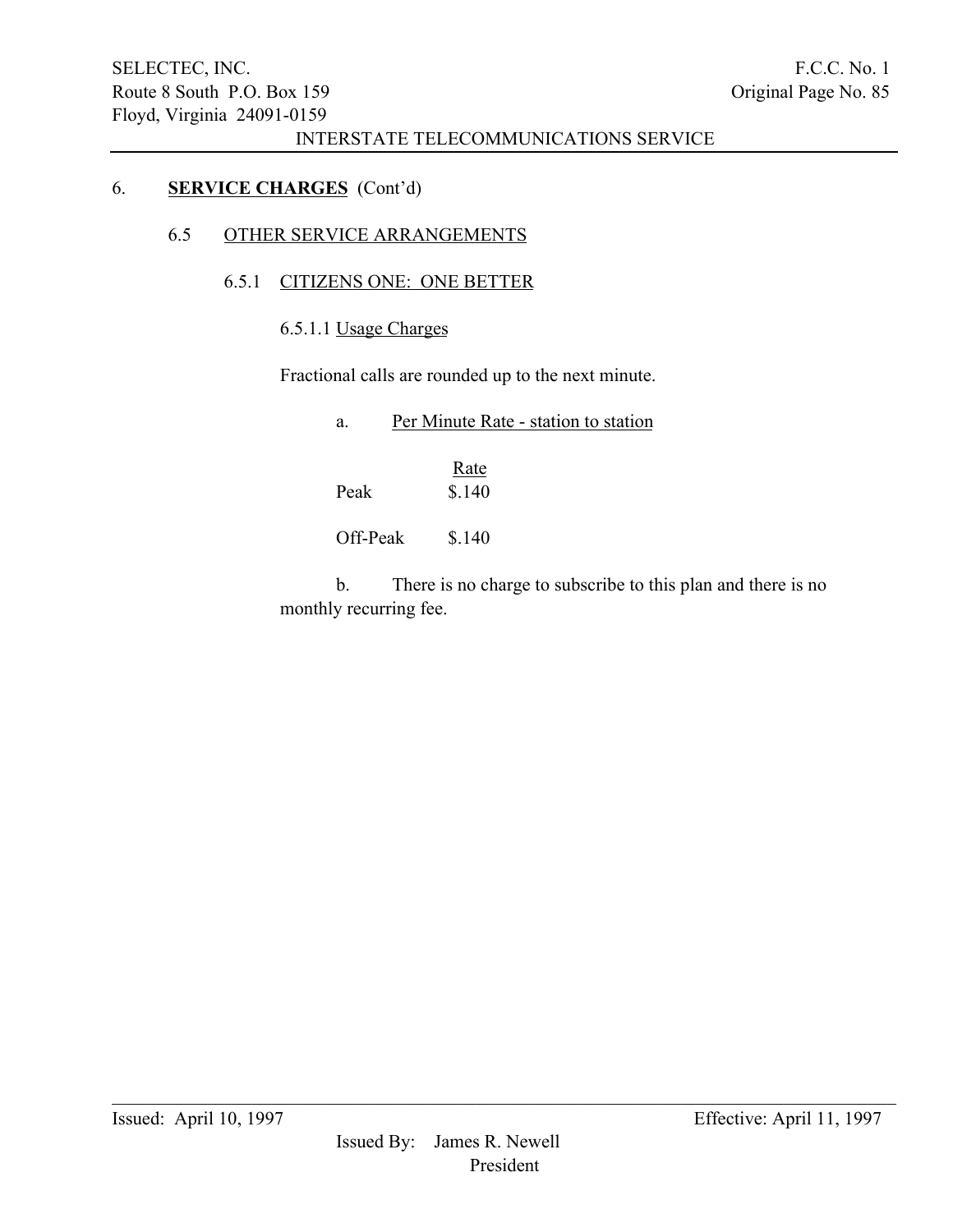### 6. SERVICE DESCRIPTIONS (Cont'd)

### 6.5 OTHER SERVICE ARRANGEMENTS, (Cont'd)

### 6.5.2 CITIZENS TWO: BEST BUY

# 6.5.2.1 Usage Charges

a. Calls will be billed according to the rate charts in Sections 6.1, 6.3 and 6.4. The Company will provide a Discount in accordance with the following schedule to Basic Customers who enroll:

| Combined Monthly | Discount Level for      |
|------------------|-------------------------|
| Usage            | Eligible Customer Usage |
| $$00.00 - 19.99$ | $10\%$                  |
| $20.00 - 49.99$  | 25%                     |
| $50.00 - +$      | 30%                     |
|                  |                         |

b. There is no charge to subscribe to this plan and there is no monthly recurring fee.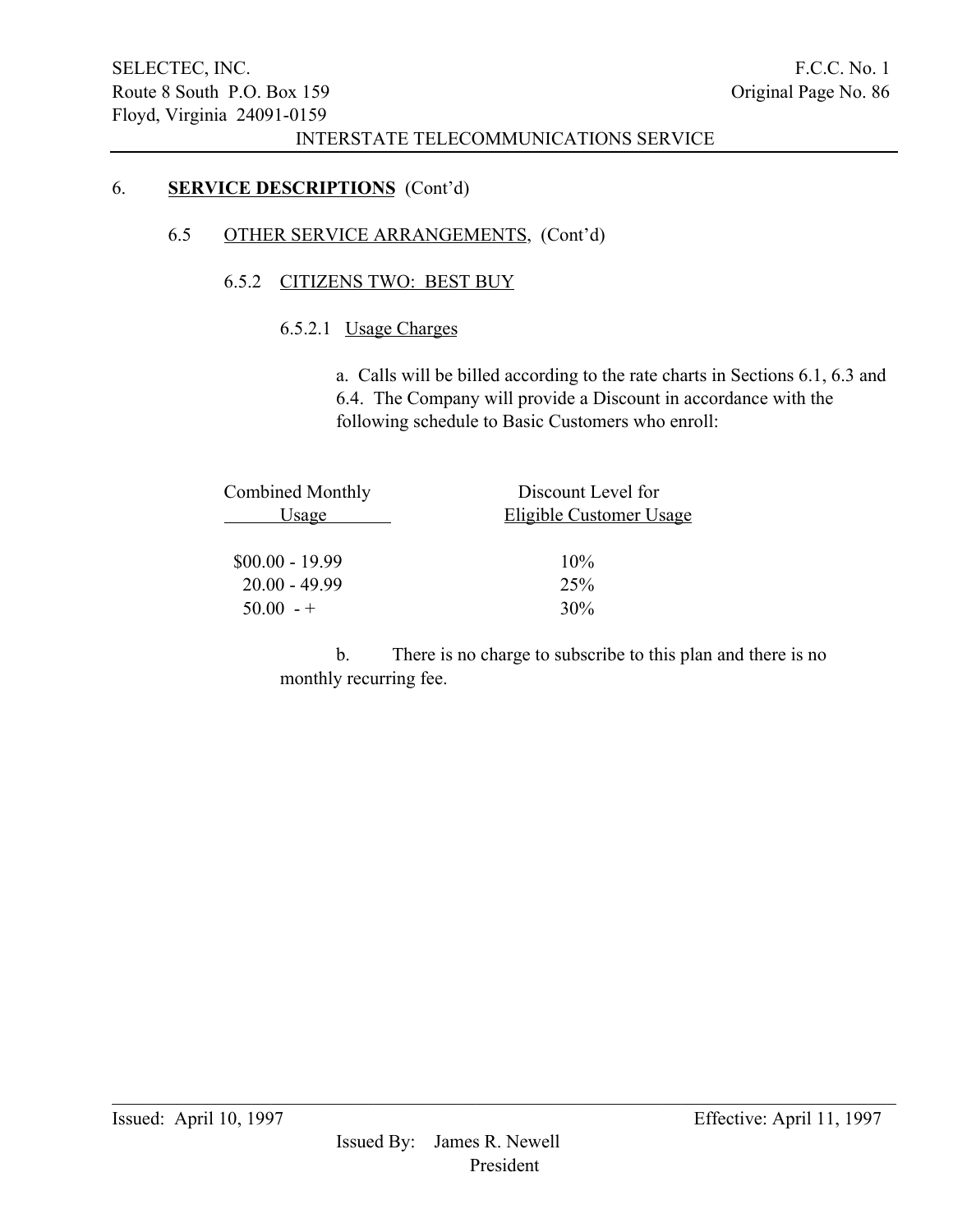### 6. SERVICE CHARGES (Cont'd)

# 6.5 OTHER SERVICE ARRANGEMENTS

## 6.5.3 CITIZENS THREE: GOOD SENSE

6.5.3.1 Usage Charges

Fractional calls are rounded up to the next minute.

| Per Minute Rate - station to station |
|--------------------------------------|
|                                      |
|                                      |

**Rate** Peak \$.200

Off-Peak  $$.100$ 

b. There is no charge to subscribe to this plan and there is no monthly recurring fee.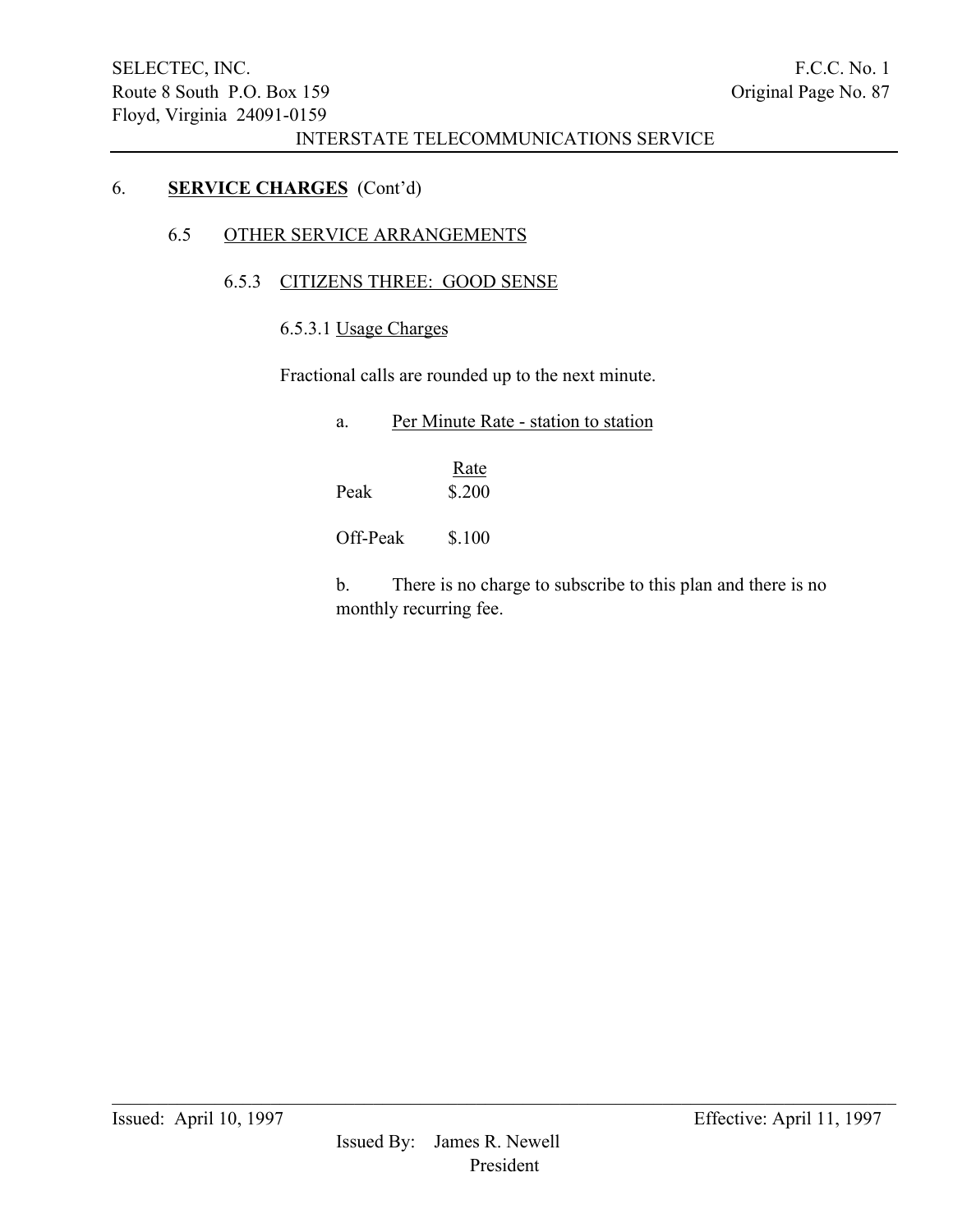# 6. SERVICE CHARGES (Cont'd)

## 6.5 OTHER SERVICE ARRANGEMENTS

### 6.5.4 CITIZENS FOUR: HIGH VOLUME

6.5.4.1 Usage Charges

Fractional calls are rounded up to the next six second interval after the initial 30 second period.

a. Rates - station to station

|          | Initial    | Add'l     |
|----------|------------|-----------|
|          | 30 Seconds | 6 Seconds |
| Peak     | \$.072     | \$.0144   |
| Off-Peak | \$.072     | \$.0144   |

b. There is no charge to subscribe to this plan and there is no monthly recurring fee.

c. Minimum usage required. (See Section 4.5.4.d)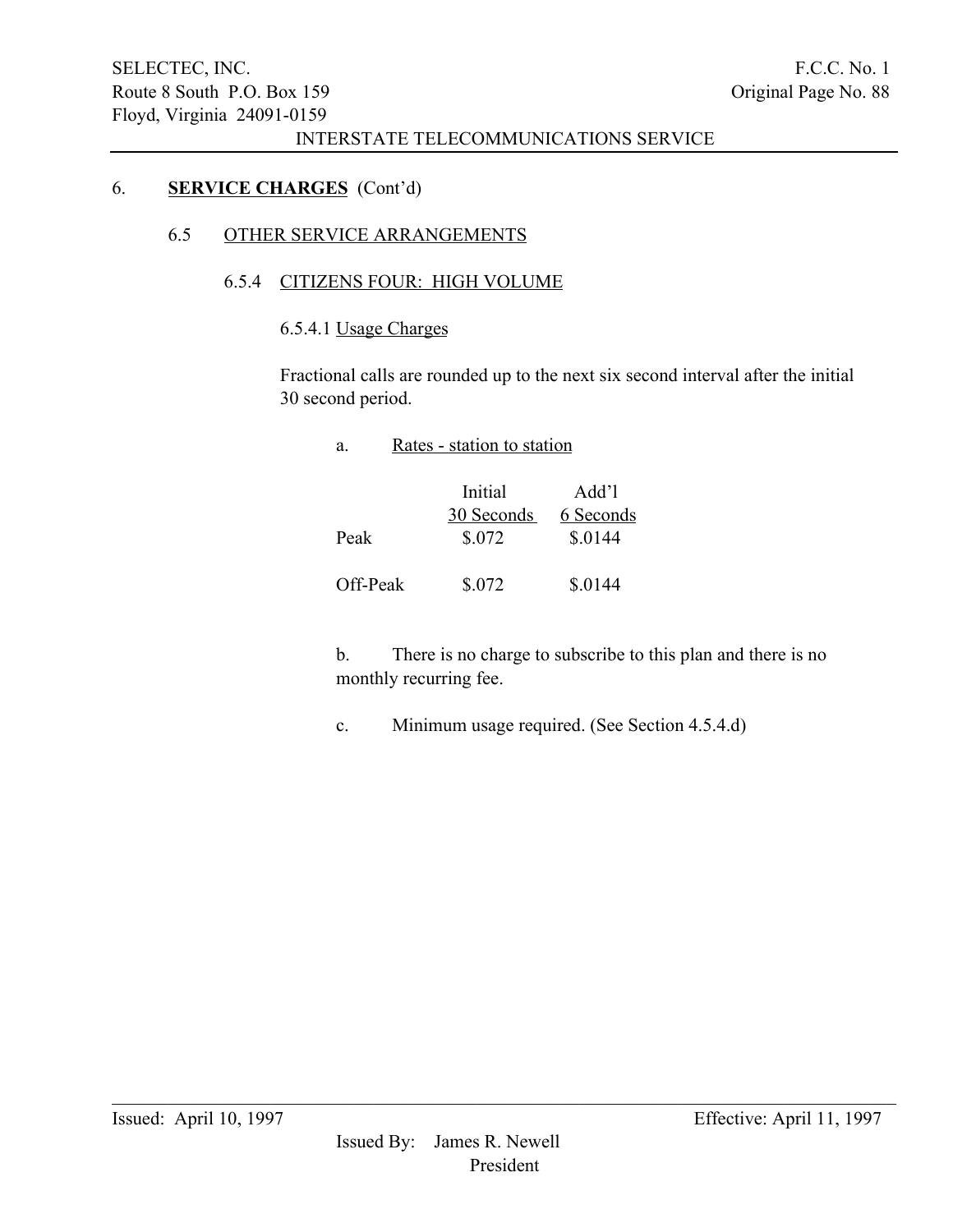# 6. SERVICE CHARGES (Cont'd)

### 6.5 OTHER SERVICE ARRANGEMENTS

RESERVED FOR FUTURE USE